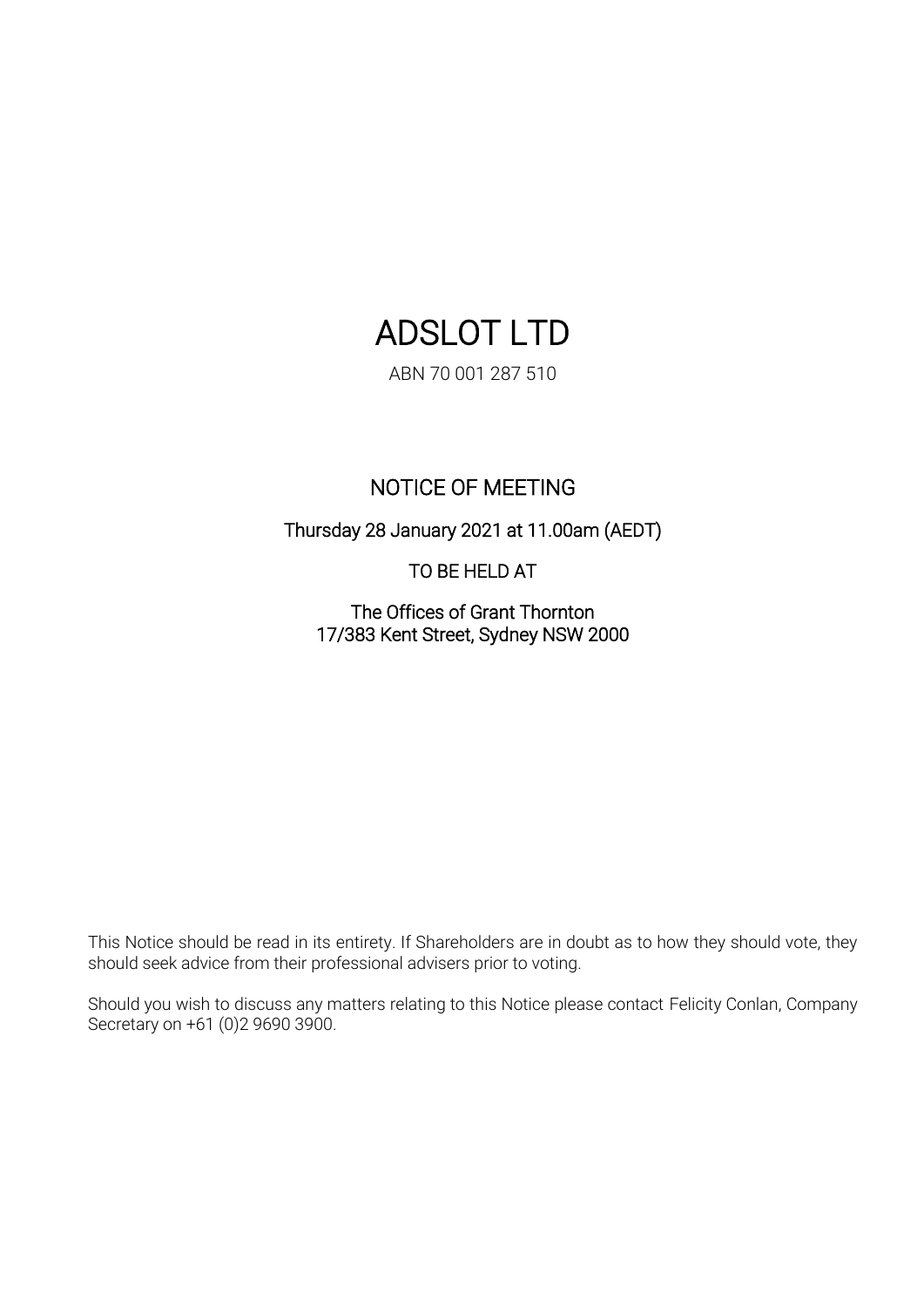# ADSLOT LTD

#### ABN 70 001 287 510

# NOTICE OF ANNUAL GENERAL MEETING Thursday 28 January 2021

Notice is given that the Annual General Meeting of the Shareholders of Adslot Ltd ('Company' or 'Adslot') will be held at the offices of Grant Thornton, 17/383 Kent Street, Sydney NSW 2000 on Thursday 28 January 2021 at 11.00am (AEDT).

#### AGENDA

#### Ordinary Business

#### 1. Financial statements and reports

To receive and consider the Directors' Report, Financial Report and Auditor's Report for the financial year ended 30 June 2020.

#### 2. Remuneration Report (Resolution 1)

To consider and, if thought fit, pass the following resolution as an **advisory resolution**:

"That, for the purposes of Section 250R(2) of the Corporations Act and for all other purposes, the Remuneration Report as set out in the Annual Report of the Company for the financial year ended 30 June 2020 be adopted."

Note: The vote on this Resolution is advisory only and does not bind the Company or its directors.

#### 3. Re-election of Mr Andrew Dyer as a Director (Resolution 2)

To consider and, if thought fit, pass the following resolution as an ordinary resolution:

"That Mr Andrew Dyer, a director retiring by rotation in accordance with clause 58.1 of the Company's constitution, and being eligible, and offering himself for re-election, be re-elected as a director of the Company."

#### Special Business

#### 4. Amendments to the constitution of the Company (Resolution 3)

To consider and, if thought fit, pass the following resolution as a special resolution:

"That in accordance with section 136 of the Corporations Act 2001 (Cth), the constitution of the Company be amended in the manner set out in the Explanatory Statement, with effect from the time that such amendments are lodged with the Australian Securities and Investments Commission."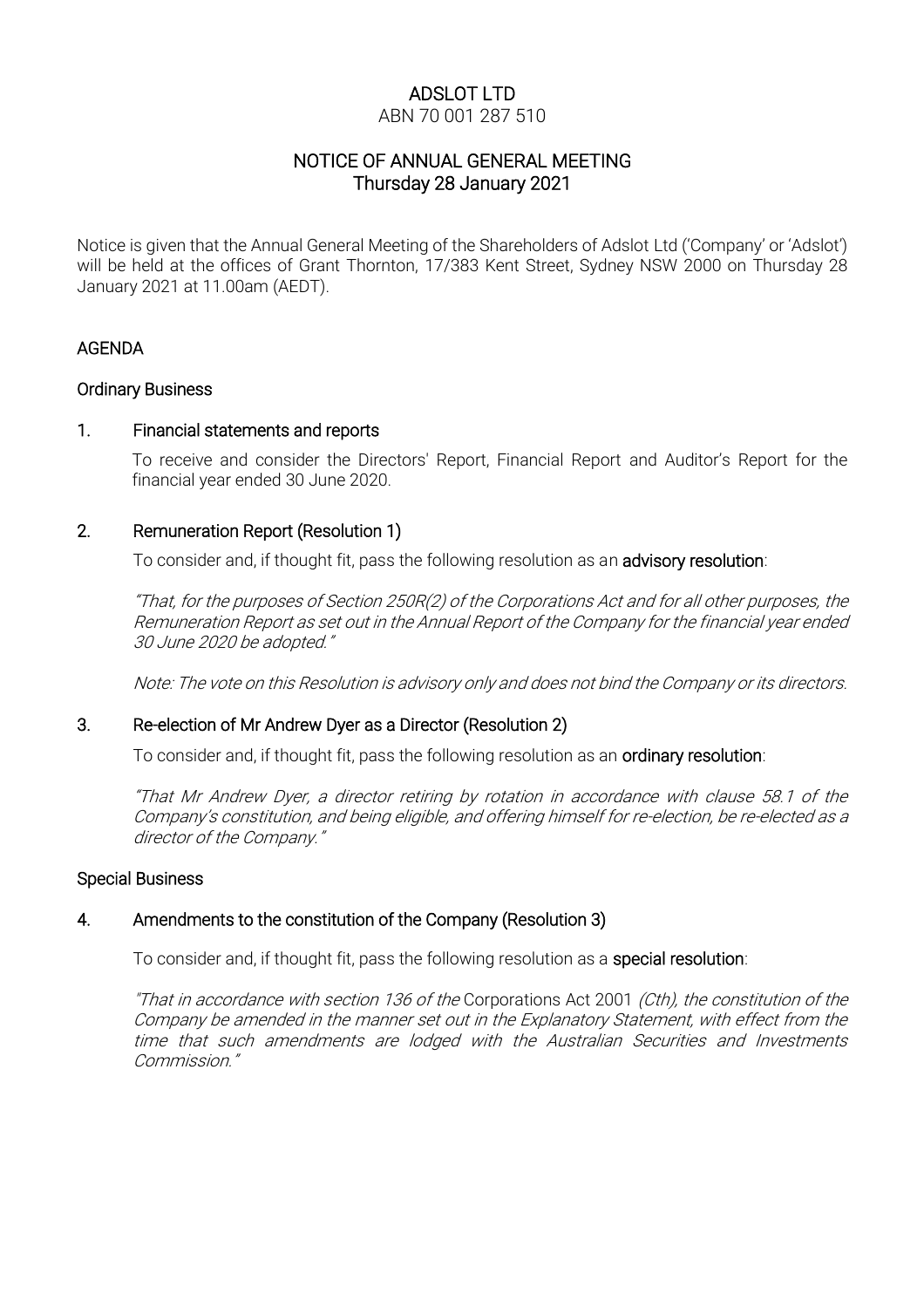### 5. Ratification of issue of Shares under Placement Tranche 1 (Resolution 4)

To consider and, if thought fit, pass the following resolution as an **ordinary resolution**:

 "That for the purposes of Listing Rule 7.4 and for all other purposes, Shareholders ratify the issue of 126,620,690 Shares (at an issue price of \$0.029 per Share) to various sophisticated and professional investors under Placement Tranche 1, on the terms and conditions set out in the Explanatory Statement."

#### 6. Approval of issue of Shares under Placement Tranche 2 (Resolutions 5(a), 5(b), 5(c) and 5(d))

To consider and, if thought fit, pass the following resolutions, each as an ordinary resolution:

- (a) "That for the purposes of Listing Rule 10.11 and for all other purposes, Shareholders approve the issue to:
	- *(i)* Mr Andrew Barlow, the Chairman, (or his nominee(s)) of a total of 2,500,000 Shares (at an issue price of \$0.029 per Share) under Placement Tranche 2; and
	- *(ii)* Mr John Barlow and Mrs Mary Barlow, the parents of Andrew Barlow, (or their respective nominee(s)) of <sup>a</sup> total of 3,551,724 Shares (at an issue price of \$0.029 per Share) under Placement Tranche 2,

in each case on the terms and conditions set out in the Explanatory Statement."

- (b) "That for the purposes of Listing Rule 10.11 and for all other purposes, Shareholders approve the issue to Mr Andrew Dyer, a Director, (or his nominee(s)) of a total of 2,500,000 Shares (at an issue price of \$0.029 per Share) under Placement Tranche 2, on the terms and conditions set out in the Explanatory Statement."
- (c) "That for the purposes of Listing Rule 10.11 and for all other purposes, Shareholders approve the issue to Mr Adrian Giles, a Director, (or his nominee(s)) of a total of 1,724,138 Shares (at an issue price of \$0.029 per Share) under Placement Tranche 2, on the terms and conditions set out in the Explanatory Statement."
- (d) "That for the purposes of Listing Rule 10.11 and for all other purposes, Shareholders approve the issue to Ms Sarah Morgan, a Director, (or her nominee(s)) of a total of 1,034,483 Shares (at an issue price of \$0.029 per Share) under Placement Tranche 2, on the terms and conditions set out in the Explanatory Statement."

#### 7. Approval of Incentive Option Plan (Resolution 6)

To consider and, if thought fit, to pass the following resolution as an ordinary resolution:

"That, for the purpose<sup>s</sup> of ASX Listing Rule 7.2 Exception 13 and for all other purposes, approval is given to adopt an employee incentive scheme, being the Company's Incentive Option Plan, and to issue securities under that Option Plan, on the terms and conditions summarised in the Explanatory Statement."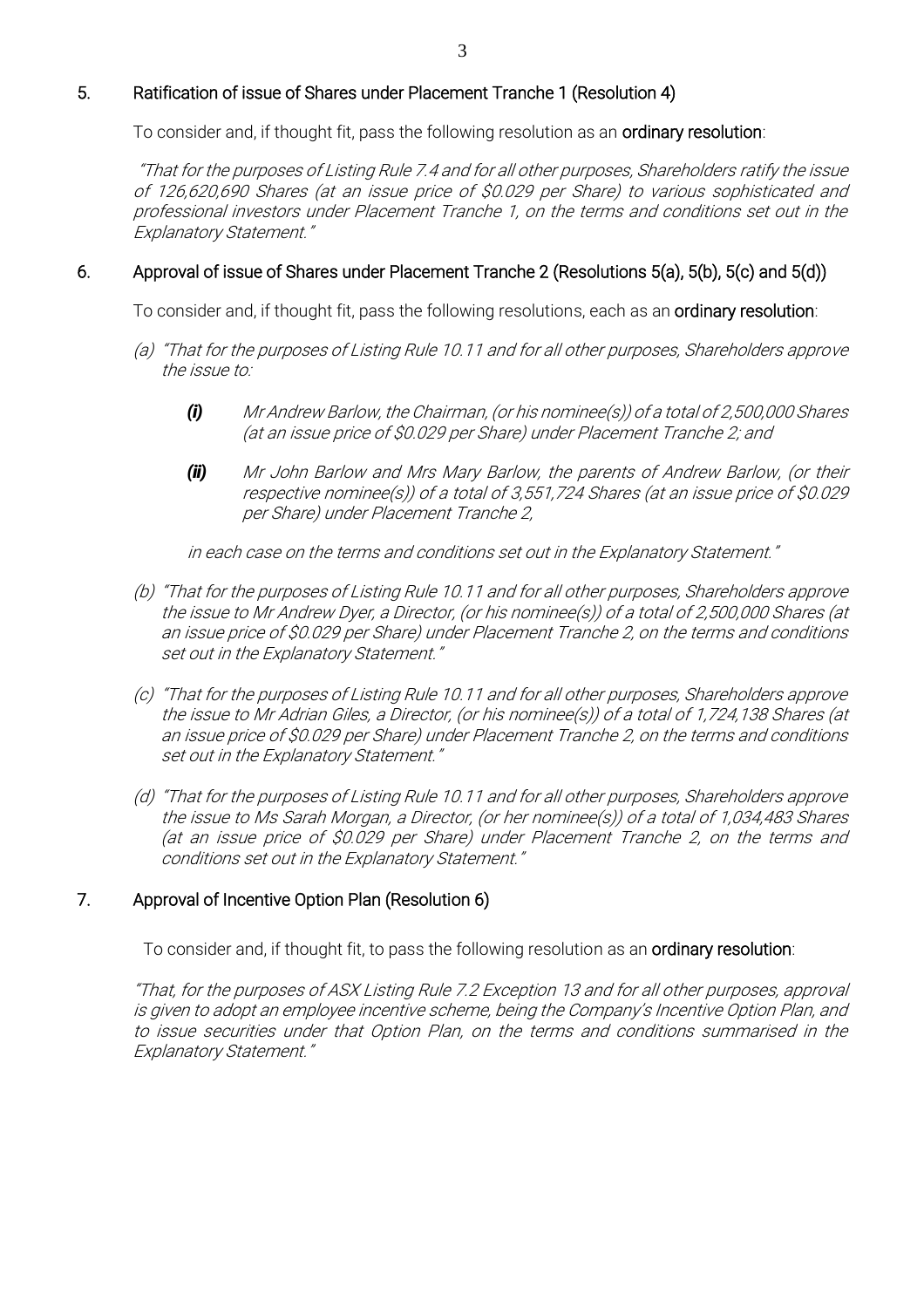#### 8. Grant of Incentive Options to Director – Benjamin Dixon (Resolution 7)

To consider and, if thought fit, to pass the following resolution as an ordinary resolution:

"That for the purposes of ASX Listing Rule 10.14 and for all other purposes, approval is given for the Company to issue 18,000,000 Options to Mr Benjamin Dixon, a Director, (or his Nominee) under the Company's Incentive Option Plan on the terms and conditions set out in the Explanatory Statement."

#### 9. Grant of Options to Director – Andrew Dyer (Resolution 8)

To consider and, if thought fit, to pass the following resolution as an ordinary resolution:

"That for the purposes of ASX Listing Rule 10.11 and for all other purposes, approval is given for the Company to issue 2,500,000 Options to Mr Andrew Dyer, a Director, (or his Nominee) on the terms and conditions set out in the Explanatory Statement."

#### 10. Approval of 10% placement facility (Resolution 9)

To consider and, if thought fit, pass the following resolution as a special resolution:

"That for the purposes of Listing Rule 7.1A and for all other purposes, Shareholders approve the issue of Equity Securities totaling up to 10% of the issued capital of the Company (at the time of the issue) calculated in accordance with the formula prescribed in Listing Rule 7.1A.2 and on the terms and conditions set out in the Explanatory Statement."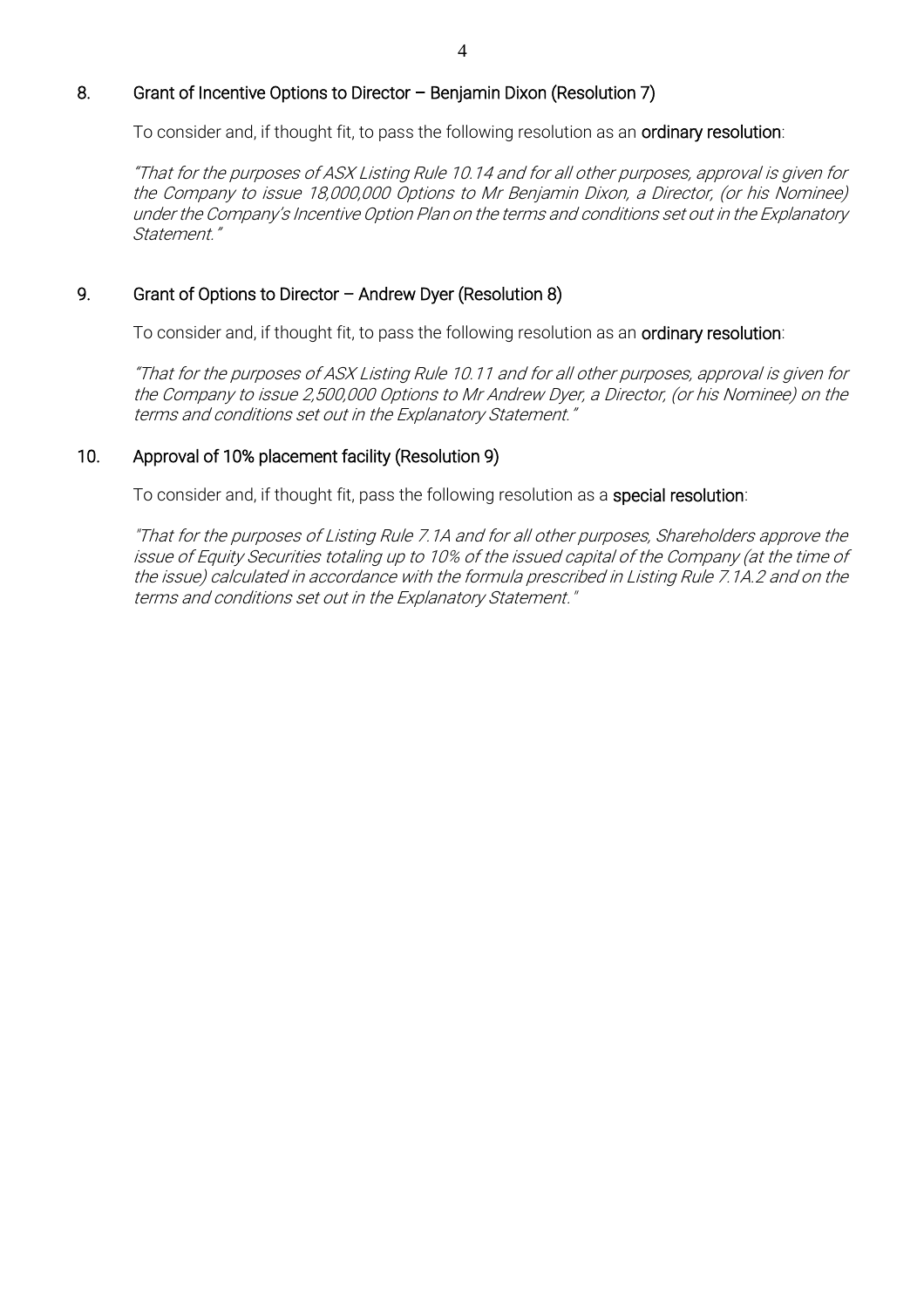# HOW TO VOTE

To vote on the Resolutions, Shareholders will need to follow these steps:

EITHER: Complete the Proxy Form and return it online or by facsimile or mail (to be received no later than 11.00am (AEDT) on 26 January 2021) to the following email address, office or facsimile number:

Computershare Investor Services Pty Limited:

Online at: www.investoryote.com.au. By Mail: GPO Box 242, Melbourne VIC 3001 By delivery: Yarra Falls, 452 Johnston Street, Abbotsford, Victoria By facsimile: 1800 783 447 (within Australia) or +61 3 9473 2555 (outside Australia

OR Attend the Meeting.

Custodian voting: For Intermediary Online subscribers only (custodians) please visit www.intermediaryonline.com to submit your voting intentions.

### **OUERIES**

If you have any queries about the Meeting, the financial statements to be put to the Meeting or the Resolutions being considered, please contact the Company Secretary, Ms Felicity Conlan, on (+61 2) 9690 3900.

#### PROXY NOTES

- A member entitled to attend and vote at the meeting has a right to appoint a proxy.
- The proxy need not be a member of the Company.
- A member who is entitled to cast two or more votes may appoint up to two proxies and, in the case of such an appointment, may specify the proportion or number of votes each proxy is appointed to exercise.
- If a member appoints two proxies and the appointment does not specify the proportion or number of the member's votes which each proxy may exercise, each proxy may exercise half of the votes.
- The Proxy Form included with this Notice must be signed by the member or the member's attorney. Proxies given by corporations must be signed under the hand of its duly authorised officer(s) or by attorney.
- To be valid, the form appointing the proxy and the power of attorney or other authority (if any) under which it is signed (or a certified copy of it) must be lodged with the Share Registry - Computershare Investor Services Pty Limited at Yarra Falls, 452 Johnston Street, Abbotsford, Victoria 3067, using the reply paid envelope supplied, or by facsimile to 1800 783 447 (within Australia) or +61 3 9473 2555 (outside Australia) or online at www.investorvote.com.au as soon as possible, and in any event not later than 11am on 26 January 2021.
- Shareholders should refer to the Explanatory Statement, which accompanies and forms part of this Notice, for information regarding each Resolution.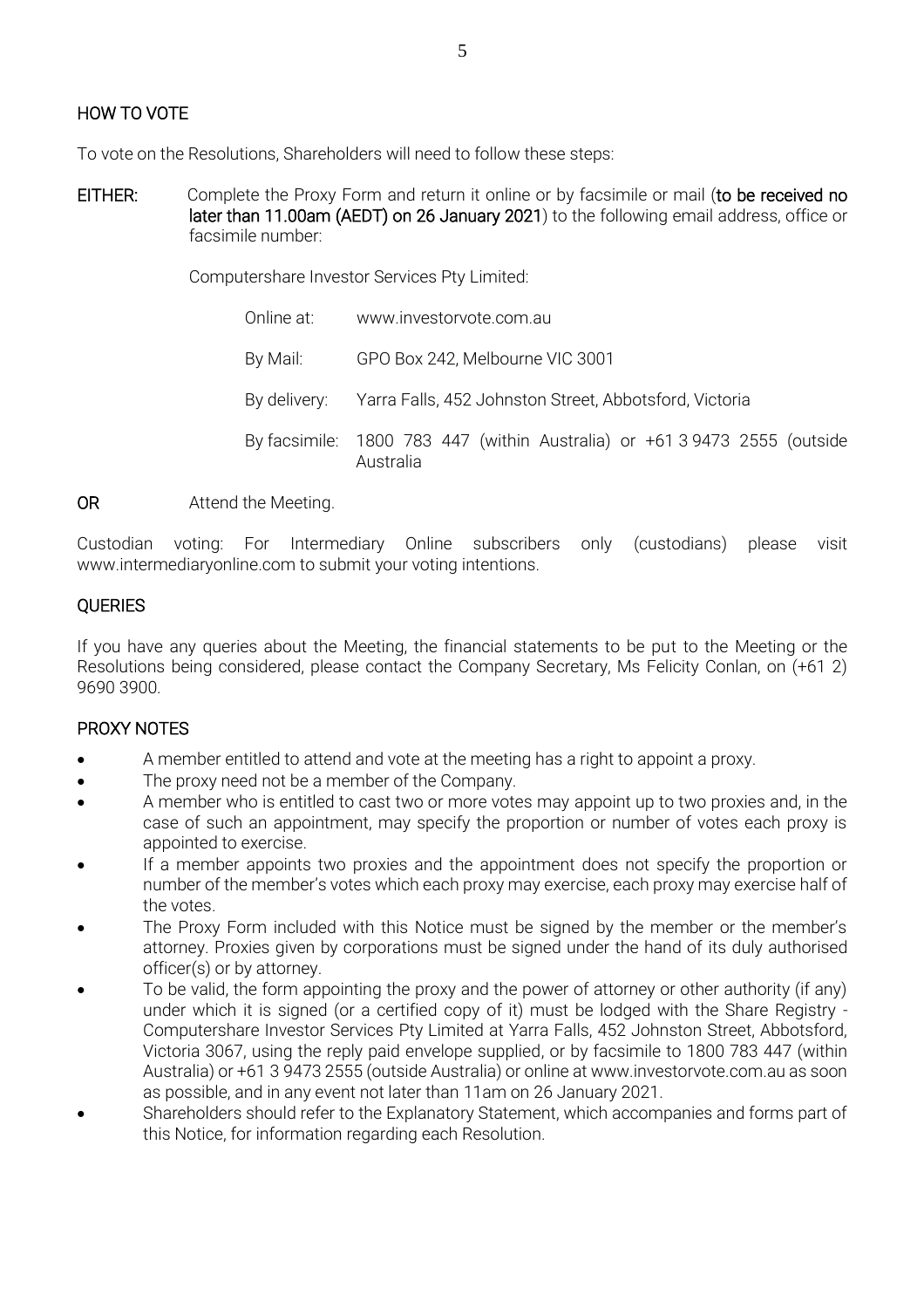#### DIRECTED AND UNDIRECTED PROXIES

- A proxy may decide whether to vote on any Resolution, except where the proxy is required by law or the Company's constitution to vote, or abstain from voting, in their capacity as proxy. If a proxy is directed how to vote on an item of business, the proxy may vote on that item only in accordance with that direction. If a proxy is not directed how to vote on an item of business, the proxy may vote as he or she thinks fit (other than as noted below).
- If you choose to appoint a proxy, the Board encourages you to direct your proxy how to vote on each Resolution by marking either "For", "Against" or "Abstain" for this item of business on the Proxy Form.
- If you sign the enclosed Proxy Form and do not specify an individual or body corporate as your proxy, you will be deemed to have appointed the Chair as your proxy.
- If the Chair is appointed as your proxy and you have not directed the Chair how to vote, you will be taken to have expressly authorised the Chair to cast your votes in favour of every Resolution (which the Chair intends to do), even if the resolution is connected directly or indirectly with the remuneration of a member of the Key Management Personnel.
- If you appoint as your proxy any other director of the Company, any other of the Company's Key Management Personnel or any of their closely related parties, they will vote undirected proxies in favour of all of the proposed Resolutions except any Resolution that is connected directly or indirectly with the remuneration of a member of the Key Management Personnel. Those persons will not cast any votes in respect of any Resolution that is connected directly or indirectly with the remuneration of a member of the Key Management Personnel, where those votes arise from undirected proxies they hold.
- The "Key Management Personnel" of the Company for the financial year ended 30 June 2020 are identified in the Remuneration Report, which forms part of the Company's 2020 Annual Report. The "closely related parties" of the Company's Key Management Personnel are defined in the Corporations Act, and include certain of their family members, dependents and companies they control.

#### DETERMINATION OF VOTING ENTITLEMENTS

In accordance with regulation 7.11.37 of the *Corporations Regulations 2001* (Cth), for the purposes of the Meeting, only persons holding Shares at 7.00pm (AEDT) on 26 January 2021 will be treated as Shareholders. This means that only those persons who are the registered holders of Shares at that time will be entitled to attend and vote at the Meeting.

#### REQUIRED VOTING MAJORITIES

All Resolutions (other than Resolutions 1, 3 and 9) are proposed as ordinary resolutions. Accordingly, the passage of each Resolution (other than Resolutions 1, 3 and 9) requires approval by a simple majority of the votes cast by members present and voting at the Meeting, whether in person or by proxy.

Resolution 1 is proposed as a non-binding, advisory resolution.

Each of Resolutions 3 and 9 is proposed as a special resolution. Accordingly, the passage of each of these Resolutions requires approval of not less than 75% of the votes cast by members present and entitled to vote at the Meeting, whether in person or by proxy.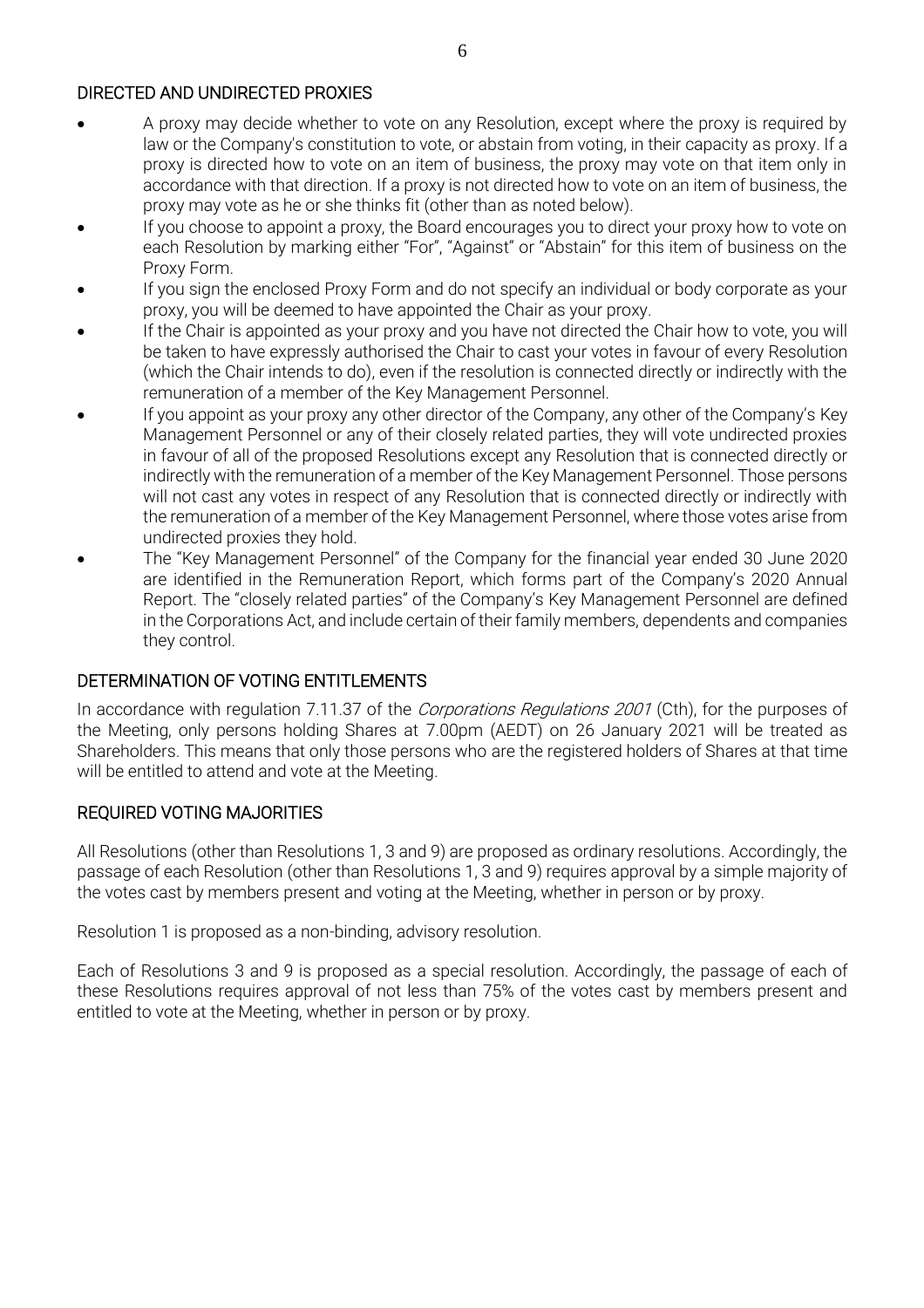#### VOTING EXCLUSION STATEMENTS

#### Resolution 1

A vote on Resolution 1 must not be cast (in any capacity) by or on behalf of either of the following persons:

- (a) a member of the Key Management Personnel, details of whose remuneration are included in the Remuneration Report; or
- (b) a closely related party (such as close family members and any controlled companies) of a member of the Key Management Personnel.

However, a person (the voter) described above may cast a vote on Resolution 1 as a proxy for a person who is entitled to vote and either:

- (a) the proxy appointment is in writing and specifies how the proxy is to vote; or
- $(b)$  the vote is cast by the Chair and the appointment of the Chair as proxy does not specify the way the proxy is to vote on Resolution 1 and expressly authorises the Chair to exercise the proxy even though Resolution 1 is connected directly or indirectly with the remuneration of a member of the Key Management Personnel.

#### Resolution 3

A vote on Resolution 3 must not be cast by any person appointed as a proxy who is a member of the Key Management Personnel or a closely related party (such as close family members and any controlled companies) of such persons.

However, a person (the voter) described above may cast a vote on Resolution 3 as a proxy for a person who is entitled to vote and either:

- (a) the proxy appointment is in writing and specifies how the proxy is to vote; or
- $(b)$  the vote is cast by the Chair and the appointment of the Chair as proxy does not specify the way the proxy is to vote on Resolution 3 and expressly authorises the Chair to exercise the proxy even though Resolution 3 is connected directly or indirectly with the remuneration of a member of the Key Management Personnel.

#### Resolution 4

The Company will disregard any votes cast in favour of Resolution 4 by any person or entity who participated in the issue of Shares under Placement Tranche 1 and any associates of those persons.

However, the Company will not disregard a vote if:

- (a) it is cast by the person as proxy or attorney for a person who is entitled to vote on Resolution 4, in accordance with directions given to the proxy or attorney to vote on Resolution 4 in that way; or
- (b) it is cast by the Chair as proxy or attorney for a person who is entitled to vote on Resolution 4, in accordance with a direction given to the Chair to vote on Resolution 4 as the Chair decides; or
- (c) a holder acting solely in a nominee, trustee, custodial or other fiduciary capacity on behalf of a beneficiary provided the following conditions are met: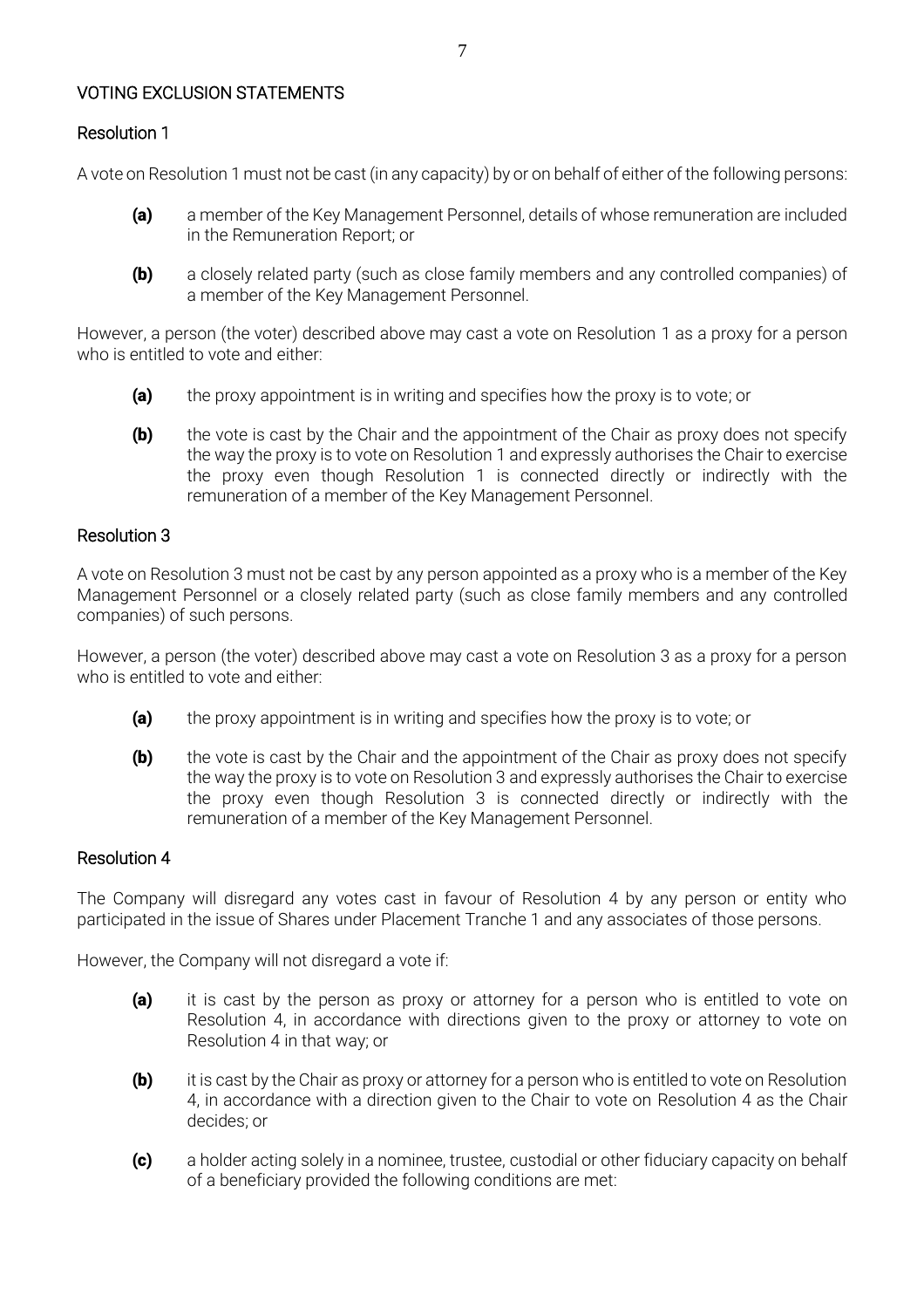- (i) the beneficiary provides written confirmation to the holder that the beneficiary is not excluded from voting, and is not an associate of a person excluded from voting, on Resolution 4; and
- (ii) the holder votes on Resolution 4 in accordance with directions given by the beneficiary to the holder to vote in that way.

### Resolutions  $5(a)$ ,  $5(b)$ ,  $5(c)$  and  $5(d)$

The Company will disregard any votes cast in favour of Resolution 5(a), 5(b), 5(c) and 5(d) by Andrew Barlow, Andrew Dyer, Adrian Giles or Sarah Morgan, respectively, any other person who will obtain a material benefit as a result of the issue of securities in accordance with Resolution 5(a), 5(b), 5(c) and 5(d) (as applicable), and any of their associates.

However, the Company will not disregard a vote if:

- (a) it is cast by the person as proxy or attorney for a person who is entitled to vote on Resolutions 5(a), 5(b), 5(c) and 5(d) (as applicable), in accordance with directions given to the proxy or attorney to vote on Resolutions  $5(a)$ ,  $5(b)$ ,  $5(c)$  or  $5(d)$  (as applicable) in that way; or
- (b) it is cast by the Chair as proxy or attorney for a person who is entitled to vote on Resolutions 5(a), 5(b), 5(c) or 5(d) (as applicable), in accordance with a direction given to the Chair to vote on Resolutions  $5(a)$ ,  $5(b)$ ,  $5(c)$  or  $5(d)$  (as applicable) as the Chair decides; or
- (c) a holder acting solely in a nominee, trustee, custodial or other fiduciary capacity on behalf of a beneficiary provided the following conditions are met:
	- (i) the beneficiary provides written confirmation to the holder that the beneficiary is not excluded from voting, and is not an associate of a person excluded from voting, on Resolutions 5(a), 5(b), 5(c) or 5(d) (as applicable); and
	- (ii) the holder votes on Resolution 5(a), 5(b), 5(c) or 5(d) (as applicable) in accordance with directions given by the beneficiary to the holder to vote in that way.

#### Resolution 6

The Company will disregard any votes cast in favour of Resolution 6:

- (a) by or on behalf of any person who is eligible to participate in the Option Plan and any associate of that person; or
- (b) as a proxy by a member of the Key Management Personnel and any of their closely related parties.

However, the Company need not disregard a vote if it is cast by:

- (a) a person as a proxy or attorney for a person who is entitled to vote on Resolution 6, in accordance with the directions given to the proxy or attorney to vote on Resolution 6 in that way; or
- **(b)** the Chair as proxy or attorney for a person who is entitled to vote, in accordance with a direction given to the Chair to vote on Resolution 6 as the Chair decides, and the appointment of the Chair expressly authorises the Chair to exercise the proxy or attorney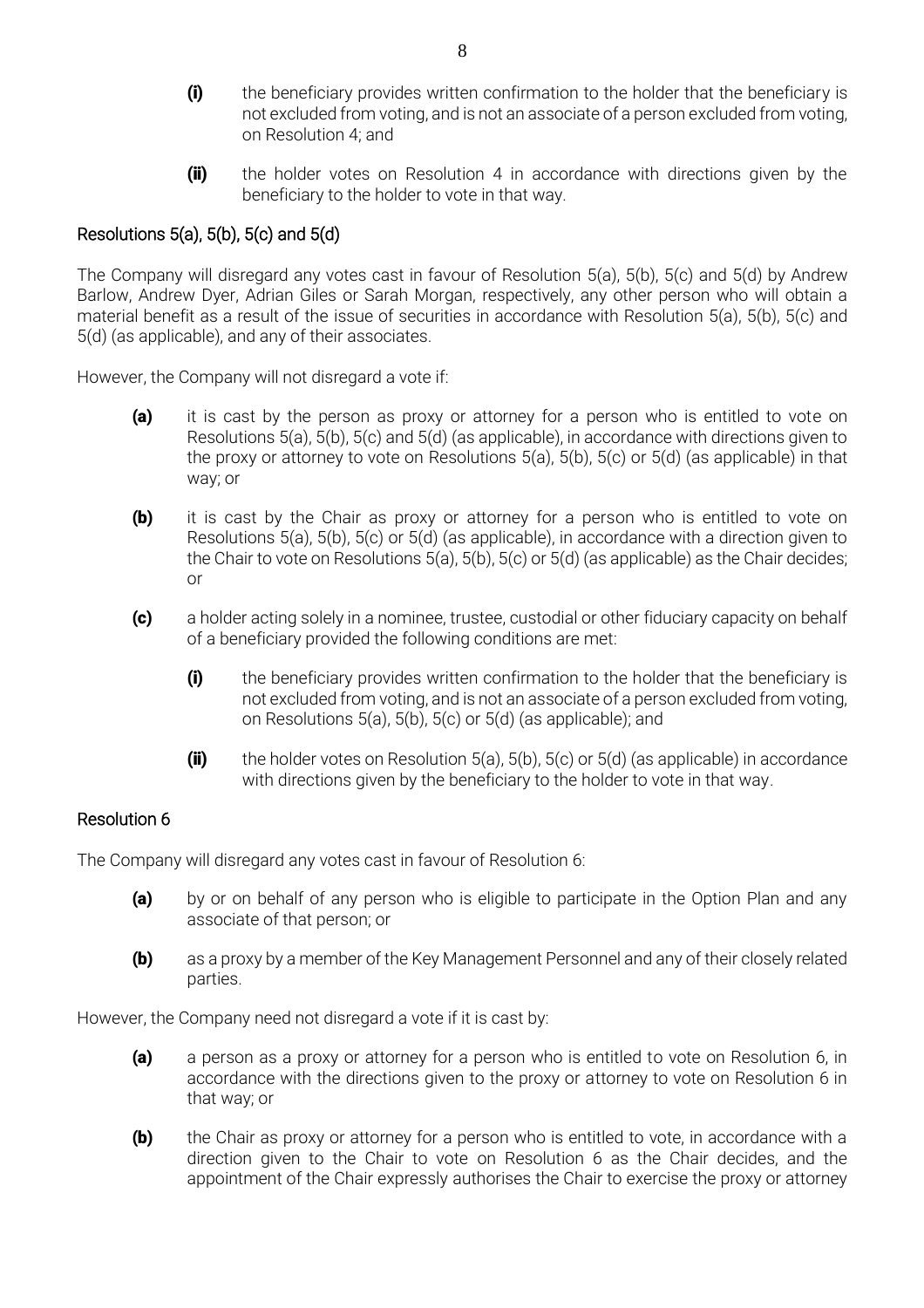even though this Resolution is connected directly or indirectly with the remuneration of a member of the Key Management Personnel; or

- (c) a holder acting solely in a nominee, trustee, custodial or other fiduciary capacity on behalf of a beneficiary provided the following conditions are met:
	- (i) the beneficiary provides written confirmation to the holder that the beneficiary is not excluded from voting, and is not an associate of a person excluded from voting, on Resolution 6; and
	- (ii) the holder votes on Resolution 6 in accordance with directions given by the beneficiary to the holder to vote in that way.

#### Resolution 7

The Company will disregard any votes cast on Resolution 7:

- (a) by or on behalf of each Director and any of their associates who is eligible to participate in the Option Plan; or
- (b) as a proxy by a member of the Key Management Personnel and any of their closely related parties.

However, the Company need not disregard a vote if it is cast by:

- (a) a person as a proxy or attorney for a person who is entitled to vote on the Resolution, in accordance with the directions given to the proxy or attorney to vote on Resolution 7 in that way; or
- **(b)** the Chair as proxy or attorney for a person who is entitled to vote, in accordance with a direction given to the Chair to vote on Resolution 7 as the Chair decides, and the appointment of the Chair expressly authorises the Chair to exercise the proxy or attorney even though the Resolution is connected directly or indirectly with the remuneration of a member of the Key Management Personnel; or
- (c) a holder acting solely in a nominee, trustee, custodial or other fiduciary capacity on behalf of a beneficiary provided the following conditions are met:
	- (i) the beneficiary provides written confirmation to the holder that the beneficiary is not excluded from voting, and is not an associate of a person excluded from voting, on Resolution 7; and
	- (ii) the holder votes on Resolution 7 in accordance with directions given by the beneficiary to the holder to vote in that way.

#### Resolution 8

The Company will disregard any votes cast on Resolution 8:

- (a) by or on behalf of the Director who is to receive Options under this Resolution, and any of his associates; or
- **(b)** as a proxy by a member of the Key Management Personnel and any of their closely related parties.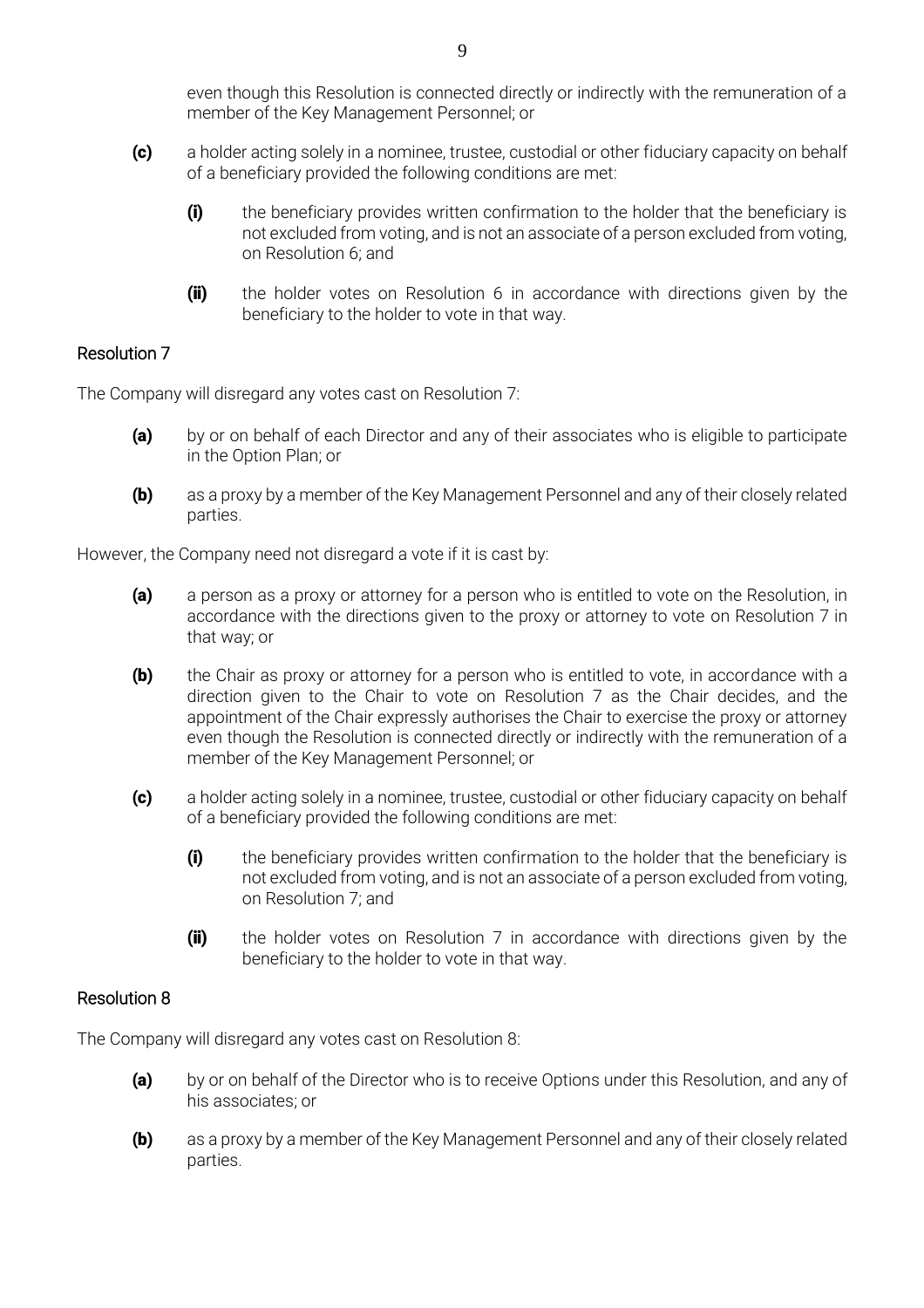However, the Company need not disregard a vote if it is cast by:

- (a) a person as a proxy or attorney for a person who is entitled to vote on the Resolution, in accordance with the directions given to the proxy or attorney to vote on Resolution 8 in that way; or
- (b) the Chair as proxy or attorney for a person who is entitled to vote, in accordance with a direction given to the Chair to vote on Resolution 8 as the Chair decides, and the appointment of the Chair expressly authorises the Chair to exercise the proxy or attorney even though the Resolution is connected directly or indirectly with the remuneration of a member of the Key Management Personnel; or
- (c) a holder acting solely in a nominee, trustee, custodial or other fiduciary capacity on behalf of a beneficiary provided the following conditions are met:
	- (i) the beneficiary provides written confirmation to the holder that the beneficiary is not excluded from voting, and is not an associate of a person excluded from voting, on the applicable Resolution; and
	- (ii) the holder votes on the Resolution in accordance with directions given by the beneficiary to the holder to vote in that way.

Dated: 21 December 2020

By Order of the Board Felicity Conlan Company Secretary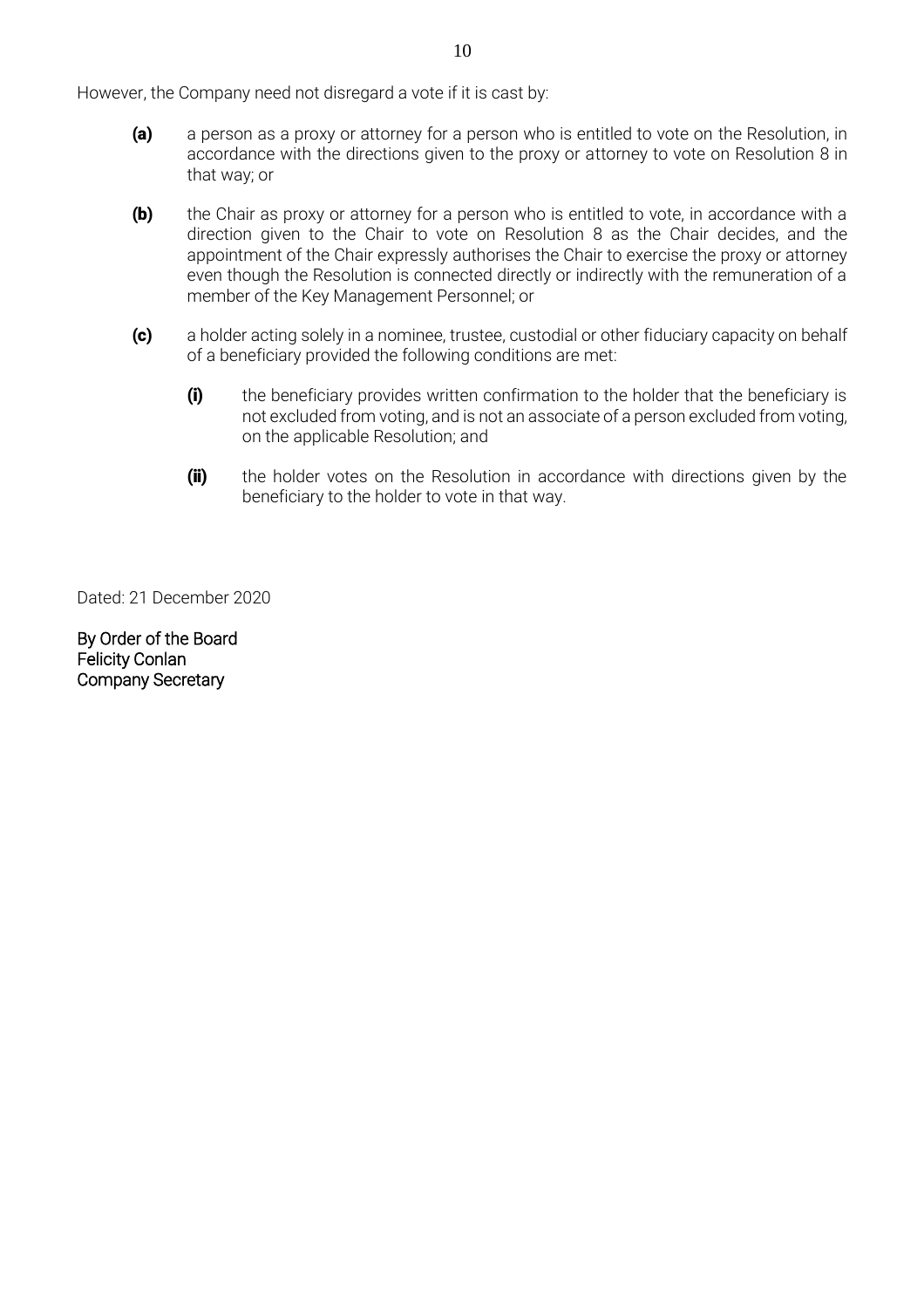#### ADSLOT LIMITED

ABN 70 001 287 510

#### EXPLANATORY STATEMENT

#### PURPOSE OF INFORMATION

The purpose of this Explanatory Statement (which is included in and forms part of the Notice dated 21 December 2020) is to provide Shareholders with an explanation of the business and the Resolutions to be proposed and considered at the Annual General Meeting of the Company (Meeting) which is to be held at the offices of Grant Thornton, 17/383 Kent St, Sydney NSW 2000, on Thursday 28 January 2021 at 11.00am (AEDT). The information in the Explanatory Statement will also assist Shareholders to determine how they wish to vote on each Resolution.

### FINANCIAL STATEMENTS AND REPORTS

Pursuant to the Corporations Act, the directors of a public company that is required to hold an annual general meeting must table the financial statements and reports of the Company (including the Directors' Report and Auditor's Report) for the previous financial year before the Shareholders at that annual general meeting.

Shareholders have been provided with all relevant information concerning the Company's financial statements, the Directors' Report and Auditor's Report in the Annual Report of the Company for the year ended 30 June 2020. A copy of the Annual Report has been forwarded to each Shareholder (other than those Shareholders who have previously elected not to receive the Annual Report, whether in paper form or electronically). Any Shareholder who has made this election and now wishes to receive a paper or electronic copy of the Annual Report should contact the Company to arrange receipt.

The Annual Report can also be viewed, printed and downloaded from the Company's website www.adslot.com. A copy of the financial statements, the Directors' Report and the Auditor's Report will be tabled at the Meeting.

Shareholders should note that the sole purpose of tabling the financial statements and the reports of the Company at the Meeting is to provide Shareholders with the opportunity to ask questions or discuss matters arising from the financial statements and/or the reports at the meeting. It is not the purpose of the meeting that the financial statements or the reports be accepted, rejected or modified in any way. Further, as it is not required by the Corporations Act, no resolution to adopt, receive or consider the Company's financial statements or the reports (other than the Remuneration Report) will be put to the Shareholders at the Meeting.

Shareholders will be given a reasonable opportunity at the Meeting to ask questions and make comments on the financial statements and the reports. The Company's auditor will also be available to receive questions and comments from Shareholders about the preparation and content of the financial statements and the Auditor's report and the conduct of the audit generally.

Further, any Shareholder entitled to cast a vote at the Meeting may submit written questions to the auditor if:

- (a) the question is relevant to:
	- (i) the content of the Auditor's Report to be considered at the Meeting; or
	- **(ii)** the conduct of the audit of the Financial Report to be considered at the Meeting; and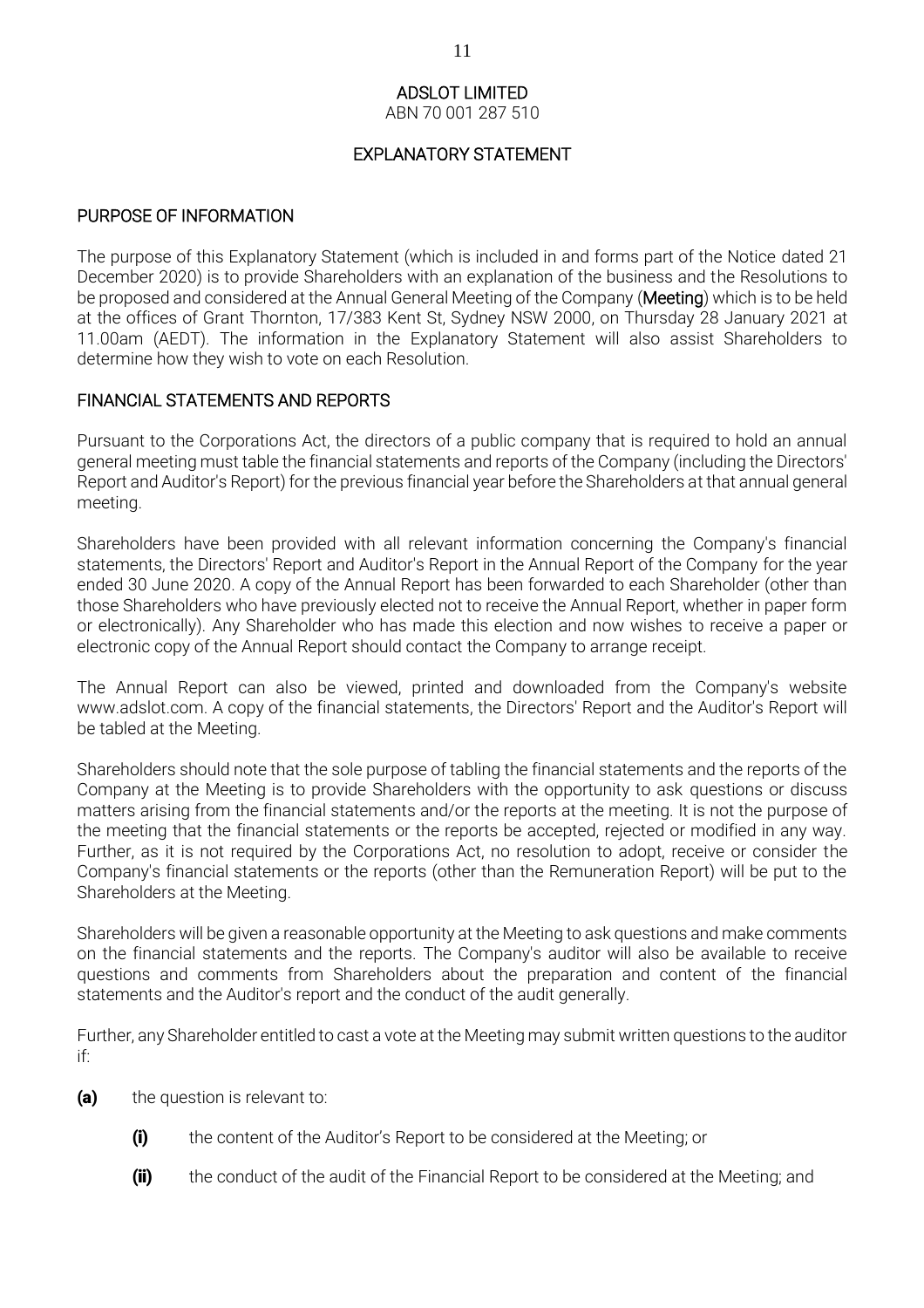(b) the Shareholder gives the question to the Company no later than 5 business days before the day on which the Meeting is to be held.

The auditor will then compile the questions relevant to the content of the Auditor's Report or the conduct of the audit of the Financial Report into a question list. At or before the start of the Meeting, the Company will make the question list reasonably available to the Shareholders attending the Meeting.

# REMUNERATION REPORT (Resolution 1)

The 2020 Annual Report contains the Remuneration Report, which sets out the Company's remuneration philosophy and the policy for remuneration of its officers and senior employees. The Board assesses the appropriateness of the nature and amount of the remuneration of employees on a periodic basis by reference to relevant employment market conditions with the overall objective of ensuring maximum stakeholder benefit by:

- a) Attracting the highest quality employees;
- b) Retaining the best performing employees;
- c) Aligning the employees with shareholder outcomes;
- d) Aligning employee motivation to a cascading set of key performance indicators that drive the most optimal strategic outcomes for the business; and
- e) Ensuring it aligns with the latest industry best practice.

The Corporations Act (section 250R(2)) requires that each listed company put a resolution to its shareholders at its annual general meeting that its remuneration report be adopted. The Corporations Act expressly provides that the vote is advisory only and does not bind the directors or the company.

The Board will consider the vote and comments made by Shareholders on the Remuneration Report at the Meeting when reviewing the Company's remuneration policies. If at least 25% of the votes cast on a Remuneration Report resolution are voted against the adoption of the Remuneration Report, the Company receives a "strike". If 25% or more of votes that are cast are voted against the adoption of the Remuneration Report at two consecutive AGMs, Shareholders will be given the opportunity to vote at the second of those AGMs on a resolution that another meeting be held within 90 days at which all of the Company's directors (other than the Managing Director) must stand for re-election (Spill Resolution). At the Company's 2019 Annual General Meeting, 2.53% of the votes cast by members were against the adoption of the Remuneration Report. Accordingly, a Spill Resolution is not relevant for this Meeting.

Where the Chair has been appointed as proxy, the Chair will be taken to have been expressly authorised to vote (and the Chair will vote) undirected proxies in favour of Resolution 1 (Remuneration Report) even though the resolution is connected directly or indirectly with the remuneration of a member of the Key Management Personnel. However, if another director of the Company or any other of the Company's Key Management Personnel (or any of their closely related parties) is appointed as a proxy, they will not cast any votes in respect of Resolution 1 that arise from any undirected proxies they hold.

If you choose to appoint a proxy, the Board encourages you to direct your proxy how to vote on Resolution 1 by marking either "For", "Against" or "Abstain" for this item of business on the Proxy Form.

Resolution 1 is put to the Shareholders at the Meeting in fulfilment of the obligations of the Company under section 250R(2) of the Corporations Act. Shareholders attending the Meeting will be given a reasonable opportunity to ask questions about, or make comments on, the Remuneration Report.

#### Directors' recommendation and undirected proxies

Recommendation –The Board makes no recommendation with respect to voting on Resolution 1.

The Chair intends to vote undirected proxies in favour of Resolution 1.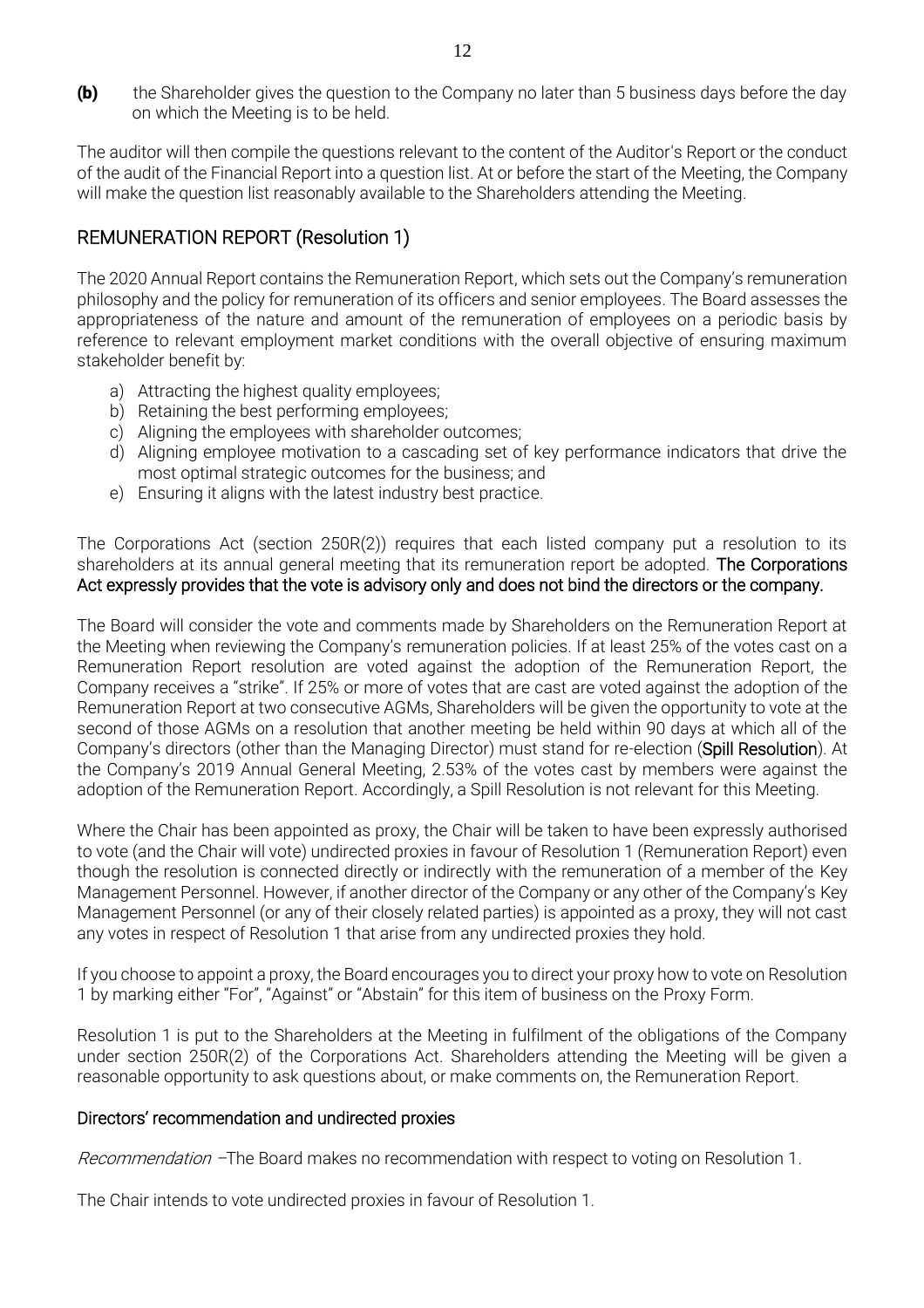# RE-ELECTION OF MR ANDREW DYER AS A DIRECTOR (Resolution 2)

Listing Rule 14.4 provides that a director of an entity (other than a managing director) must not hold office (without re-election) past the third AGM following the director's appointment or 3 years, whichever is the longer.

Clause 58.1 of the Company's constitution requires one third of the directors to retire by rotation at each annual general meeting. Accordingly, Mr Andrew Dyer retires from office and, being eligible, offers himself for re-election.

If Resolution 2 is not approved, Mr Dyer will not be re-elected as a director of the Company, and the position that he currently holds as a director of the Company will be vacated. If Resolution 2 is approved, Mr Dyer will remain a director until he nominates for re-election, retires or is otherwise removed as a director.

#### Biographical details of Mr Andrew Dyer

Andrew Dyer is a Senior Partner and Director of The Boston Consulting Group (BCG). Mr Dyer has held local, regional and global leadership positions, including leading BCG's People & Organization and Enablement Practices. He has also been a member of BCG's global Executive Committee and holds various roles on a number of BCG Board Committees.

Mr Dyer has over 26 years' consulting experience supporting senior executives in leading companies around the world, with a particular focus on financial and other services businesses.

Mr Dyer is also a member of the Finance Committee of the Council of the Australian National University. Prior to joining BCG in 1994, Mr Dyer worked for the Commonwealth Bank and the Australian Federal Government.

Mr Dyer is a member of the Audit & Risk Committee and is also a member of the Remuneration Committee, having been appointed to the Remuneration Committee on 2 August 2019.

#### Directors' recommendation and undirected proxies

Recommendation – The Directors (other than Mr Dyer) recommend that Shareholders vote in favor of Resolution 2.

The Chair intends to vote undirected proxies in favour of Resolution 2.

#### APPROVAL TO AMEND THE CONSTITUTION OF THE COMPANY (Resolution 3)

Under section 136(2) of the Corporations Act, the Company can amend the Constitution by the Shareholders passing a special resolution.

The constitution of the Company was last updated in 2012. There have been a number of developments in law, corporate governance principles and general corporate and commercial practice for ASX listed companies since that time.

The Board proposes to amend the Constitution so that it reflects current market practice.

A summary of the key proposed amendments to the Constitution is provided below.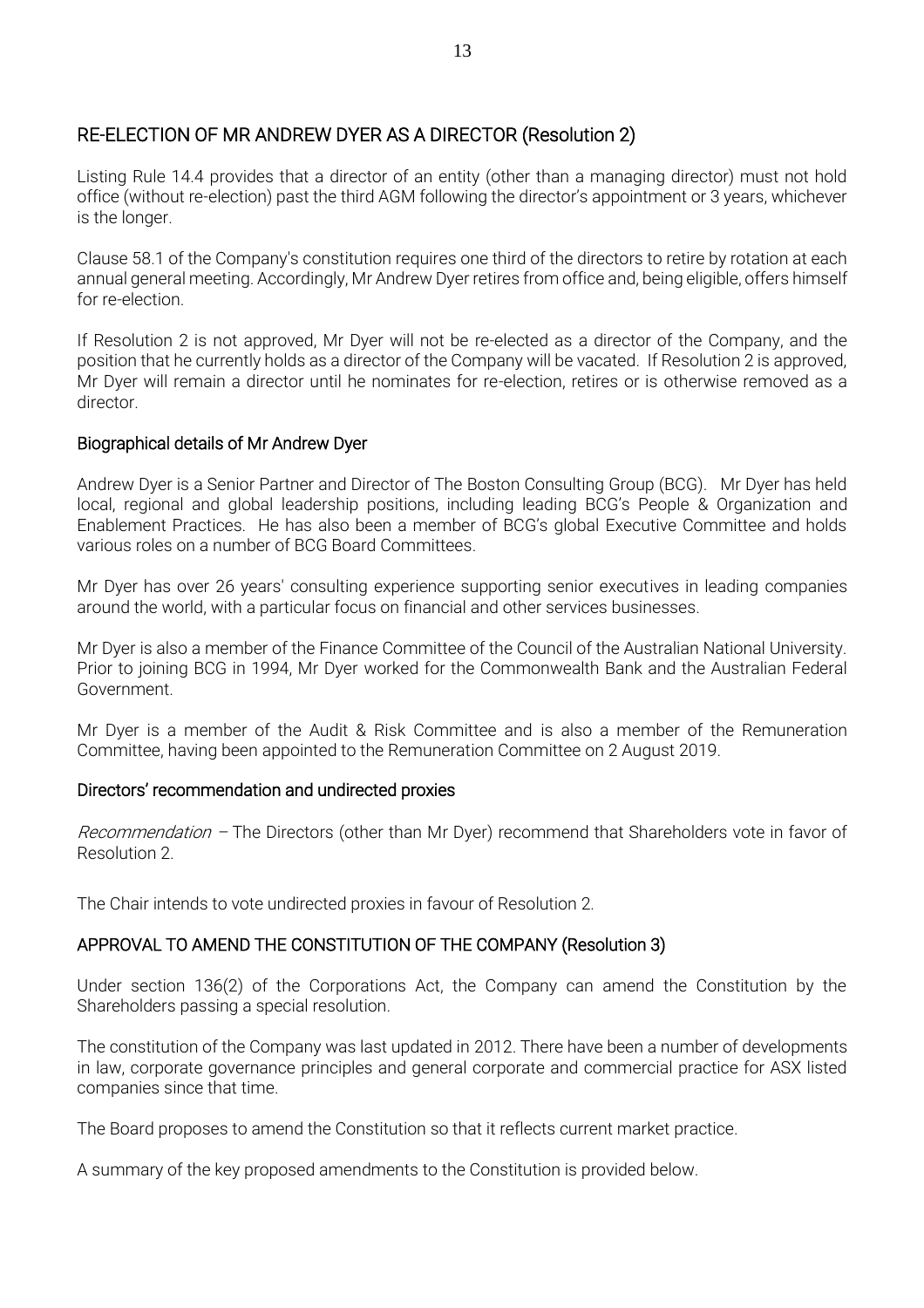A copy of the Constitution with the proposed amendments shown in mark-up is available on the Company's website at [Revised Constitution](https://www.adslot.com/wp-content/uploads/2020/12/Adslot-Limited-Constitution-changes-proposed-Dec-2020.pdf). You may also request a copy of the Company's existing Constitution and proposed new Constitution by emailing [company.secretary@adslot.com.](mailto:company.secretary@adslot.com)

### Virtual meetings

The Constitution contains provisions governing the way in which meetings of Shareholders can be held. At the time the Constitution was adopted, it was not customary for meetings of Shareholders to be conducted virtually, or as a 'hybrid' meeting (that is, both in person and virtually), and so the Constitution does not expressly permit the conduct of meeting in this matter.

It is proposed that the Constitution be amended to include provisions that expressly permit meetings of Shareholders to be held virtually or through 'hybrid' means. A virtual meeting involves a meeting of Shareholders being held entirely through the use of technology and a hybrid meeting involves the meeting being held in a physical location, but with the alternative option for Shareholders to participate virtually. Amending the constitution to permit meetings of his nature will provide the Board with greater flexibility to hold meetings of Shareholders in the manner determined to be most appropriate for the relevant meeting.

To give effect to this, it is proposed that new clauses 37.2 to 37.4 be included the Constitution, which will provide as follows:

- A meeting of Shareholders may be called and held in person, by telephone, by audiovisual linkup or using any technology determined by the Board before the relevant meeting.
- A Shareholder will be regarded as present at a meeting of Shareholders where the meeting is conducted by telephone, audiovisual linkup or other technology if the Shareholder is:
	- o afforded a reasonable opportunity to participate in the general meeting and ask questions; and
	- o enabled to vote on all polls held during the general meeting.
- A meeting conducted by telephone, audiovisual linkup or other technology will be deemed to be held at the place agreed on by the Board.

Minor consequential amendments to the Constitution will also be made to give effect to the new provisions.

#### Changes to calculation of directors fees cap

Clause 61 of the Constitution provides that Shares may be provided to non-executive Directors as part of their remuneration according to the rules of any share plan for the remuneration of non-executive Directors that may be introduced by the Company and that for the purposes of clause 61.1, the value of any Shares provided will be determined according to the rules of the share plan (cl 61.8).

Listing Rule 10.17 provides that an entity must not increase the total aggregate amount of directors' fees payable to all of its non-executive directors without the approval of the holders of its ordinary securities. For the purposes of this rule, 'directors' fees' means all fees payable by the entity to any of its child entities to a non-executive director for acting as a director of the entity or any child entity (including attending and participating in any board meetings) and includes superannuation contributions for the benefit of a nonexecutive director and any fees which a non-executive director agrees to sacrifice for other benefits. Directors' fees do not include reimbursement of genuine out-of-pocket expenses, genuine 'special exertion' fees paid in accordance with the entity's constitution, or securities issued to a non-executive director under Listing Rule 10.11 or 10.14 with the approval of the holders of the entity's ordinary securities.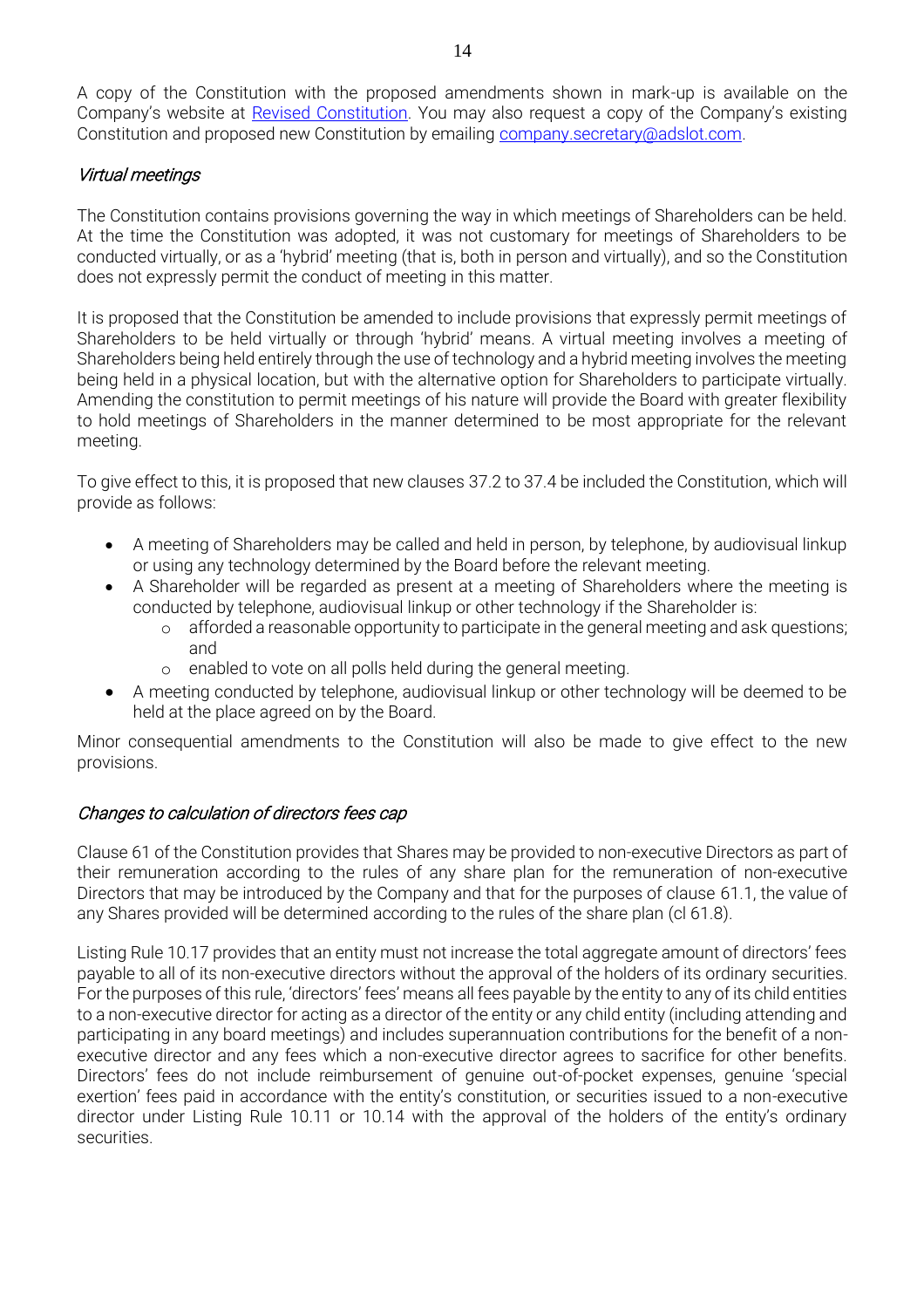It is proposed that clause 61 is amended to delete the part of the clause that requires the inclusion of the value of any Shares in the calculation of the remuneration of non-executive Directors, so that it aligns with Listing Rule 10.17. If the proposed amendments are accepted, the value of any securities issued to non-executive Directors under Listing Rule 10.11 or 10.14 with the approval of the Shareholders will not be included in the calculation of directors' fees under clause 61.1 (which is consistent with Listing Rule 10.17).

# Direct voting

The Company's Constitution does not expressly allow Shareholders to directly vote on resolutions considered at a general meeting without attending the meeting or appointing a proxy, either in advance of or during a general meeting.

It is proposed that the Constitution be amended to include provisions that expressly permit Shareholders to directly vote on resolutions to be considered at a general meeting either in advance of or during the general meeting. Direct voting is now commonly being used by other listed companies as an additional means to allow shareholders to vote.

To give effect to this, it is proposed that a new clause 48A be included in the Constitution, which will provide as follows:

- The Directors may decide, at any general meeting or class meeting, that a member who is entitled to attend and vote on a resolution at that meeting is entitled to a direct vote in respect of that resolution. A 'direct vote' includes a vote delivered to the company by post, fax or other electronic means approved by the Directors.
- The Directors may prescribe regulations, rules and procedures in relation to direct voting, including specifying the form, method and timing of giving a direct vote at a meeting in order for the vote to be valid.

An amendment will also be made clause 34 to clarify that for the purposes of clauses 35, 36, 39 and 44, a Member includes, except in any rule that specifies a quorum or any other rule prescribed by the Board, a member who has duly lodged a valid direct vote in relation to the general meeting in accordance with the Constitution.

#### Incomplete proxy forms

It is proposed that the Constitution be amended to provide greater flexibility in respect of incomplete proxy appointments, including the ability to clarify instructions with a Shareholder and to amend the contents of the proxy form to reflect those instructions.

To give effect to this, it is proposed that clause 51 be amended to provide that where the Company receives an instrument appointing a proxy or attorney in accordance with clause 49 and within the time period specified in clause 51.1, the Company is entitled to:

- clarify with the appointing Member any instruction in relation to that instrument by written or verbal communication and make any amendments to the instrument required to reflect any clarification; and
- where the Company considers that the instrument has not been duly executed, return the instrument to the appointing Member and request that the Member duly execute the instrument and return it to the Company within the period determined by the Company under proposed new clause 51.1(b).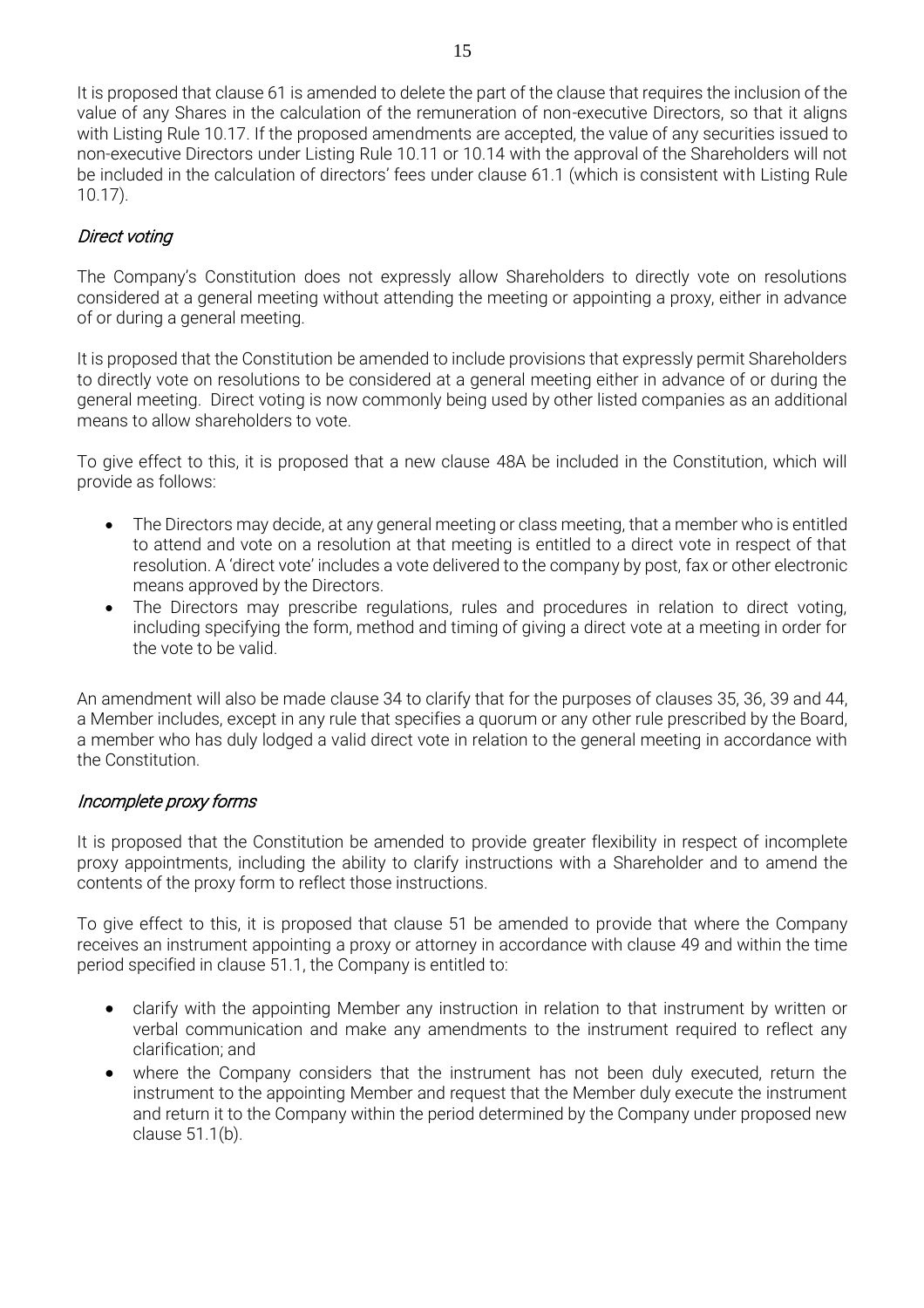#### Restricted Securities

On 1 December 2019, ASX Listing Rule 15.12 was amended to require entities admitted to the official list, or that issue restricted securities on or after that date, to include the provisions set out in ASX Listing Rules 15.12.1 to 15.12.5 (relating to restricted securities) in the entity's constitution.

It is proposed that the Constitution be amended to include the provisions set out in ASX Listing Rule 15.12, in case the Company wishes to issue any restricted securities in the future.

#### Directors' recommendation and undirected proxies

Recommendation – As the changes to the Constitution include changes that impact the way that Director remuneration is calculated, no recommendation is made by the Board in respect of how to vote on Resolution 3.

The Chair intends to vote all undirected proxies in favour of Resolution 3.

### RATIFICATION OF ISSUE OF SHARES UNDER PLACEMENT TRANCHE 1 (Resolution 4)

On 10 December 2020, the Company announced to the ASX (Placement Announcement) the successful closing of a \$4.0 million Share placement (Placement) to new and existing institutional and sophisticated investors. The Placement involves the issue of 138,000,001 Shares at the price of \$0.029 per Share (Offer Price) in two tranches.

In the first tranche of the Placement, the Company issued a total of 126,689,656 Shares to raise a total of \$3.67 million pursuant to the Company's existing 15% placement capacity under Listing Rule 7.1 (Placement Tranche 1). The Placement Tranche 1 Shares were issued at the Offer Price of \$0.029 per Share on 16 December 2020 and did not require Shareholder approval. The second tranche of the Placement (Placement Tranche 2) is a proposed placement of Shares at the Offer Price to Directors Andrew Barlow, Andrew Dyer, Adrian Giles and Sarah Morgan (or persons or entities associated with them), subject to approval of Resolutions 5(a), 5(b), 5(c) and 5(d) at the Meeting.

Shareholder approval of Placement Tranche 1 is sought under Resolution 1 in accordance with Listing Rule 7.4.

#### Listing Rules 7.1 and 7.4

Listing Rule 7.1 provides that a company must not, subject to specified exceptions, issue or agree to issue equity securities during any 12 month period exceeding 15% of the number of fully paid ordinary securities on issue at the commencement of that 12 month period unless it obtains approval from its shareholders or an exemption applies. In addition, Listing Rule 7.1A enables eligible entities to seek approval of Shareholders by special resolution to have the capacity to issue Equity Securities under the 10% Placement Facility (which is the subject of Resolution 9). The 10% Placement Facility is in addition to the Company's 15% placement capacity under Listing Rule 7.1.

Placement Tranche 1 does not fit within any of the exceptions to Listing Rule 7.1 and 7.1A and, as it has not yet been approved by the Shareholders, it effectively uses up part of the 15% limit in Listing Rule 7.1, reducing the Company's capacity to issue further equity securities without Shareholder approval under Listing Rule 7.1 for the 12 month period following the date of Placement Tranche 1.

Listing Rule 7.4 allows the shareholders of a listed company to approve an issue of equity securities after it has been made or agreed to be made. If they do, the issue is taken to have been approved under Listing Rule 7.1 and so does not reduce the company's capacity to issue further equity securities without shareholder approval under that rule.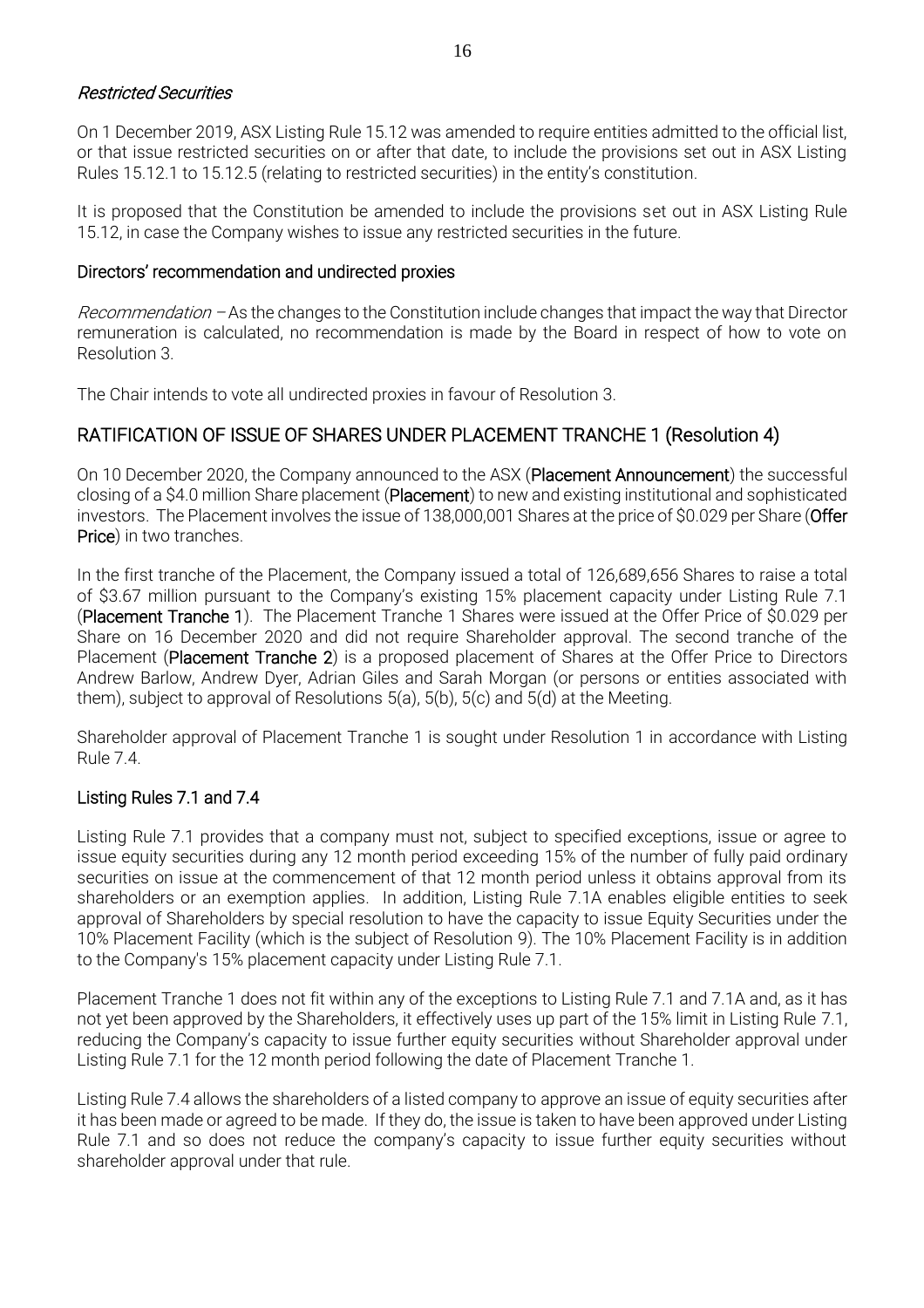The Company wishes to retain as much flexibility as possible to issue additional equity securities in the future without having to obtain Shareholder approval for such issues under Listing Rule 7.1. To this end, Resolution 4 seeks Shareholder approval of Placement Tranche 1 under and for the purposes of Listing Rule 7.4.

If Resolution 4 is passed, Placement Tranche 1 will be excluded in calculating the Company's 15% limit in Listing Rule 7.1 (as extended to 25% under the 10% Placement Facility if Resolution 9 is passed), effectively increasing the number of equity securities it can issue without Shareholder approval over the 12 month period following the date of Placement Tranche 1.

If Resolution 4 is not passed, Placement Tranche 1 will be included in calculating the Company's 15% limit in Listing Rule 7.1 (as extended to 25% under the 10% Placement Facility if Resolution 9 is passed), effectively decreasing the number of equity securities it can issue without Shareholder approval over the 12 month period following the date of Placement Tranche 1.

#### Specific information required under Listing Rule 7.5

The following information is provided in relation to the issue of Shares under Placement Tranche 1 in accordance with Listing Rule 7.5:

- (a) The number of Shares issued under Listing Rule 7.1 in connection with Placement Tranche 1 was 126,689,656 Shares.
- (b) The price at which Shares were issued under Placement Tranche 1 was the Offer Price of \$0.029 per Share.
- (c) Shares issued under Placement Tranche 1 are fully paid ordinary shares and rank equally in all respects with the Company's other Shares on issue.
- (d) The allottees of the Shares were existing and new sophisticated and institutional investors sourced by the lead manager, Peloton Capital Pty Ltd, in addition to Directors and/or their related parties.
- (e) Shares issued under Placement Tranche 1 were issued on 16 December 2020.
- (f) Funds raised from Placement Tranche 1 will be used to:
	- (i) support the continued product development and sales & marketing of Adslot Media;
	- **(ii)** strengthen the Company's balance sheet; and
	- (iii) provide additional working capital.
- (g) A voting exclusion statement in relation to Resolution 4 is included in the Notice.

#### Directors' recommendation and undirected proxies

Recommendation – The Board unanimously recommends that Shareholders vote in favour of Resolution 4.

The Chair intends to vote undirected proxies in favour of Resolution 4.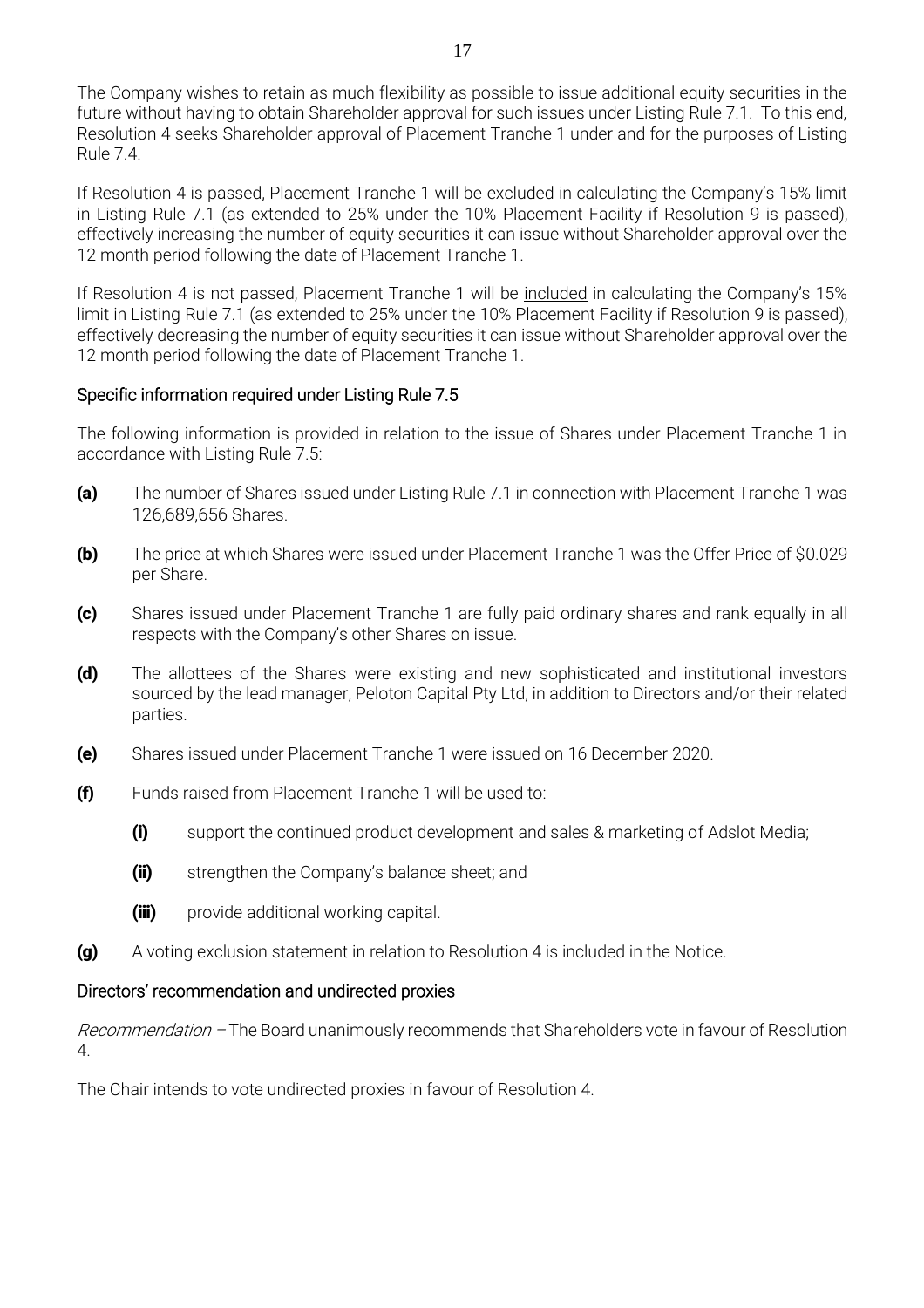# APPROVAL OF ISSUE OF SHARES UNDER PLACEMENT TRANCHE 2 TO THE BARLOW PARTIES (RESOLUTION 5(A)), ANDREW DYER (RESOLUTION 5(B)), ADRIAN GILES (RESOLUTION 5(C)) AND SARAH MORGAN (RESOLUTION 5(D))

The Company has agreed, subject to obtaining Shareholder approval, to issue a total of 11,310,345 Shares under Placement Tranche 2 to raise a total of \$0.33m from the following related parties of the Company (and in the following amounts):

- (a) The Barlow Parties: Mr Andrew Barlow, the Chairman, and his parents John and Mary Barlow (or their respective nominee(s)), to be issued a total of 6,051,724 Shares in the following amounts:
	- (i) 2,500,000 Shares to Mr Andrew Barlow (or nominee) for \$72,500; and
	- **(ii)** 3,551,724 Shares to Mr John Barlow and Mrs Mary Barlow (or nominee) for \$103,000.
- (b) Mr Andrew Dyer, a Director (or his nominee), to be issued 2,500,000 Shares for \$72,500.
- (c) Mr Adrian Giles, a Director (or his nominee), to be issued 1,724,138 Shares for \$50,000.
- (d) Ms Sarah Morgan, a Director (or her nominee), to be issued 1,034,483 Shares for \$30,000.

### (the Relevant Persons).

Each of the Relevant Persons are Related Parties of the Company. This is because:

- (a) Andrew Barlow, Andrew Dyer, Adrian Giles and Sarah Morgan are Directors; and
- **(b)** Mr John Barlow and Mrs Mary Barlow are the parents of Andrew Barlow.

Shares to be issued to the Relevant Persons in Placement Tranche 2 will be issued on exactly the same terms as the Shares issued to the participants in Placement Tranche 1.

# Chapter 2E of the Corporations Act

As described above, for a public company, or an entity that the public company controls, to give a financial benefit to a related party of the public company, the public company or entity must:

- (a) obtain the approval of the public company's members in the manner set out in sections 217 to 227 of the Corporations Act; and
- **(b)** give the benefit within 15 months following such approval,

unless the giving of the financial benefit falls within an exception set out in sections 210 to 216 of the Corporations Act.

The issue of the Shares constitutes giving a financial benefit. The Barlow Parties, Mr Andrew Dyer, Mr Adrian Giles and Ms Sarah Morgan (and their respective nominees) are Related Parties of the Company.

The Directors (other than Mr Andrew Barlow, Mr Andrew Dyer, Mr Adrian Giles and Ms Sarah Morgan, respectively, who have a material personal interest in Resolution 5(a), 5(b), 5(c) or 5(d) (as applicable)) consider that Shareholder approval pursuant to Chapter 2E of the Corporations Act is not required in respect of the Shares to be issued under Placement Tranche 2 because the Shares are being issued on arm's length terms on the basis that they are being issued on exactly the same terms as Shares issued to investors (who are not Related Parties) under Placement Tranche 1.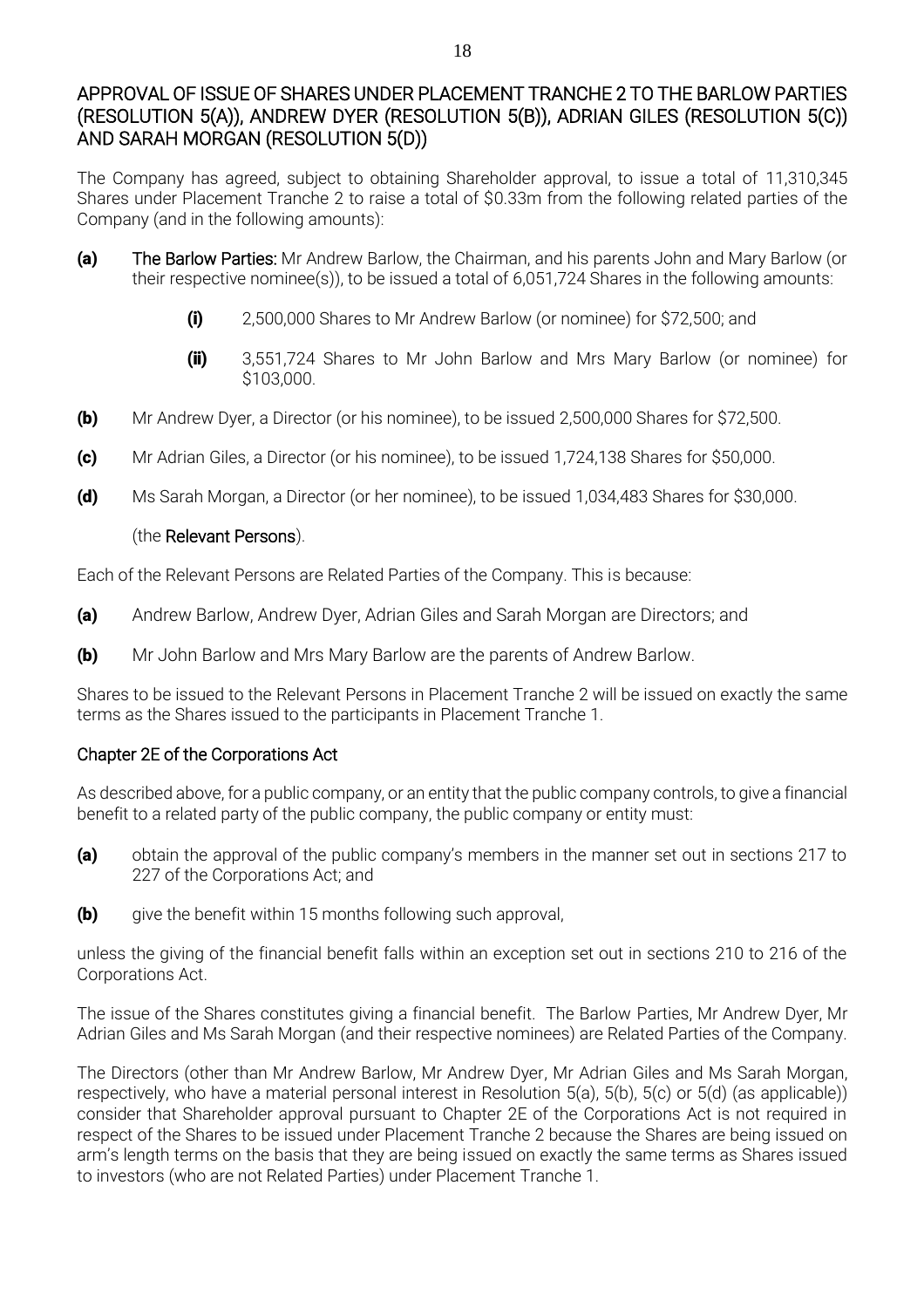#### Listing Rule 10.11

Listing Rule 10.11 provides that unless one of the exceptions in Listing Rule 10.12 applies, a listed company must not issue or agree to issue equity securities to:

- 10.11.1 a related party;
- 10.11.2 a person who is, or was at any time in the 6 months before the issue or agreement, a substantial (30%+) holder in the company;
- 10.11.3 a person who is, or was at the time in the 6 months before the issue or agreement, a substantial (10%+) holder in the Company and who has nominated a director to the board of the company pursuant to a relevant agreement which gives them a right or expectation to do so;
- 10.11.4 an associate of a person referred to in Listing Rules 10.11.1 to 10.11.3; or
- 10.11.5 a person whose relationship with the company or a person referred to in Listing Rules 10.11.1 to 10.11.4 is such that, in ASX's opinion, the issue or agreement should be approved by its shareholders,

unless it obtains the approval of its shareholders.

The various Share issues contemplated under Placement Tranche 2 fall within Listing Rule 10.11.1 and do not fall within any of the exceptions in Listing Rule 10.12. It therefore requires the approval of the Company's Shareholders under Listing Rule 10.11.

Resolutions 5(a), 5(b), 5(c) and 5(d) seek the required Shareholder approval of Placement Tranche 2 under and for the purposes of Listing Rule 10.11.

To the extent that Resolutions 5(a), 5(b), 5(c) and 5(d) are passed, the Company will be able to proceed with Placement Tranche 2 in whole or in part (depending on whether all or just some of the Resolutions are passed) and so the Company will be able to proceed with issuing Shares under Placement Tranche 2 to the Relevant Persons to which the successful Resolution(s) relate.

To the extent that Resolutions 5(a), 5(b), 5(c) and 5(d) are not passed, the Company will not be able to proceed with Placement Tranche 2 in whole or in part (depending on whether all or just some of the Resolutions are defeated) and so the Company will not be able to proceed with issuing Shares under Placement Tranche 2 to the Relevant Persons to which the defeated Resolution(s) relate.

#### Information required by Listing Rule 10.13

In accordance with Listing Rule 10.13, the following information is provided in relation to Resolutions 5(a), 5(b), 5(c) and 5(d):

- (a) A total of 6,051,724 Shares will be issued to each of the Barlow Parties (or their respective nominee(s)) at the Offer Price, as follows:
	- (i) 2,500,000 Shares to the Chairman, Mr Andrew Barlow; and
	- (ii) 3,551,724 Shares to Mr John Barlow and Mrs Mary Barlow.
- (b) 2,500,000 Shares at the Offer Price will be issued to a Director, Mr Andrew Dyer (or his nominee).
- (c) 1,724,138 Shares at the Offer Price will be issued to a Director, Mr Adrian Giles (or his nominee).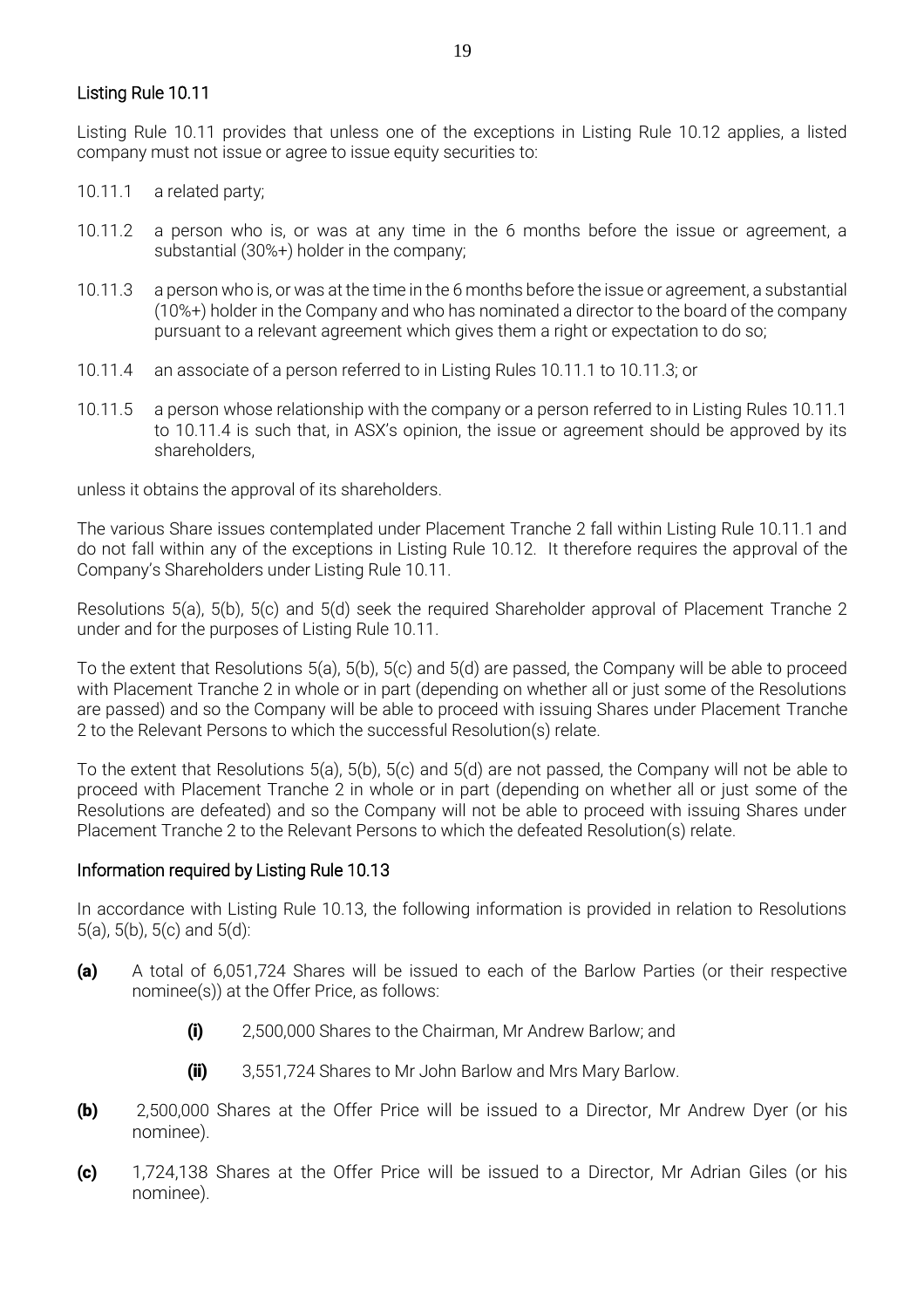- (d) 1,034,483 Shares at the Offer Price will be issued to a Director, Ms Sarah Morgan (or her nominee).
- (e) The Shares will be issued to each of the Relevant Persons on or around 3 February 2021 and will not be issued any later than 1 month after the date of the Meeting.
- (f) Each of the Relevant Persons is a Related Party of the Company and so fall within Listing Rule 10.11.1. This is because:
	- (i) Andrew Barlow, Andrew Dyer, Adrian Giles and Sarah Morgan are Directors;
	- (ii) Mr John Barlow and Mrs Mary Barlow are the parents of Andrew Barlow.
- (g) Shares issued under Placement Tranche 2 will be fully paid ordinary shares and rank equally in all respects with the Company's other Shares on issue.
- (h) Funds raised from Placement Tranche 2 will be used to:
	- (i) support the continued product development and sales & marketing of Adslot Media;
	- (ii) strengthen the Company's balance sheet; and
	- (iii) provide additional working capital.
- (i) Voting exclusion statements in relation to Resolutions  $5(a)$ ,  $5(b)$ ,  $5(c)$  and  $5(d)$  are included in the Notice.

Approval pursuant to Listing Rule 7.1 is not required for the issue of Shares under Resolutions 5(a), 5(b), 5(c) and 5(d) as approval is being obtained under Listing Rule 10.11. Accordingly, the issue of Shares to the Relevant Persons will not be included in the use of the Company's 15% annual placement capacity pursuant to Listing Rule 7.1 (as extended to 25% under the 10% Placement Facility if Resolution 9 is passed).

#### Directors' recommendation and undirected proxies

Recommendation - The Board (other than the relevant person who has a material personal interest in the outcome of Resolution 5(a), 5(b), 5(c) or 5(d) (as applicable)) recommends that Shareholders vote in favour of Resolutions  $5(a)$ ,  $5(b)$ ,  $5(c)$  and  $5(d)$ .

The Chair intends to vote all undirected proxies in favour of Resolutions 5(a), 5(b), 5(c) and 5(d).

# APPROVAL OF INCENTIVE OPTION PLAN (Resolution 6)

Resolution 6 seeks Shareholder approval for the adoption of an employee incentive scheme titled "Incentive Option Plan" (Option Plan) in accordance with Listing Rule 7.2 Exception 13(b).

Listing Rule 7.1 provides that a company must not, subject to specified exceptions, issue or agree to issue equity securities during any 12 month period exceeding 15% of the number of fully paid ordinary securities on issue at the commencement of that 12 month period unless it obtains approval from its shareholders.

Listing Rule 7.2 Exception 13(b) sets out an exception to Listing Rule 7.1 which provides that issues under an employee incentive scheme are exempt for a period of 3 years from the date on which shareholders approve the issue of securities under the scheme as an exception to Listing Rule 7.1.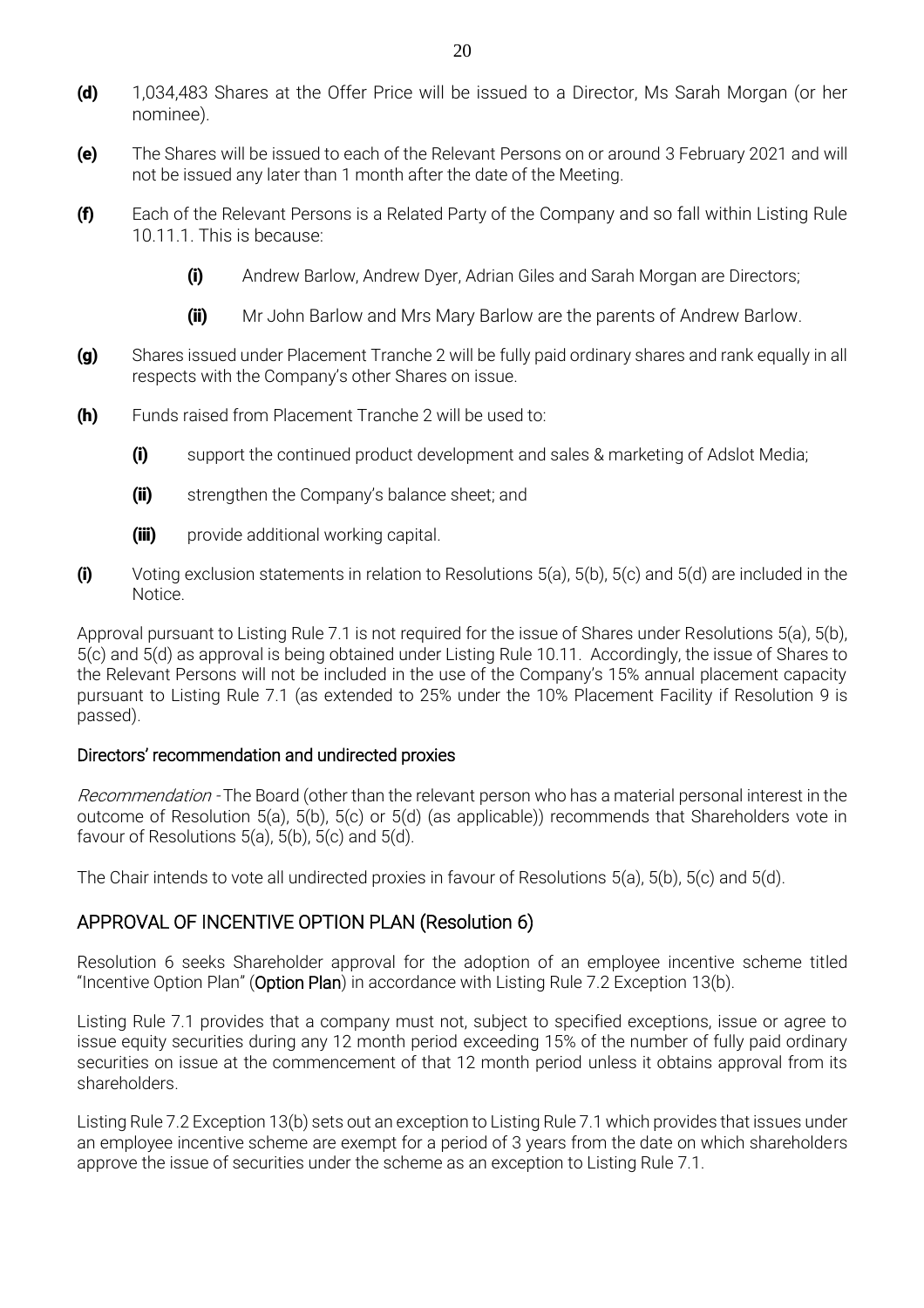If Resolution 6 is passed, the Company will be able to issue Options under the Option Plan to eligible participants over a period of 3 years without impacting on the Company's ability to issue up to 15% of its total ordinary securities without Shareholder approval in any 12 month period. If Resolution 6 is not approved, any Options issued under the Option Plan will count towards the Company's 15% limit under Listing Rule 7.1 and the Company's ability to issue additional securities (for example, to raise capital) in the future, should the need arise, will be restricted by such Options.

Shareholders should note that 107,425,000 Options have been issued under the Option Plan since the date of the last approval under Listing Rule 7.2.

The objective of the Option Plan is to attract, motivate and retain key employees and it is considered by the Company that the adoption of the Option Plan and the future issue of Options under the Option Plan will provide selected employees with the opportunity to participate in the future growth of the Company.

Any future grant of Options under the Option Plan to a related party or a person whose relation with the Company or the related party is, in ASX's opinion, such that approval should be obtained will require additional Shareholder approval under Listing Rule 10.14 at the relevant time.

For this reason, the Company is also seeking approval under Resolution 7 for the grant of Options to Mr Benjamin Dixon (an Executive Director) pursuant to the Option Plan.

The maximum number of Options proposed to be issued under the Option Plan following the approval is 92,000,000.

A summary of the key terms and conditions of the Option Plan is set out in Schedule 1 of Annexure A. In addition, a copy of the Option Plan is available for review by Shareholders at the registered office of the Company until the date of the Meeting. A copy of the Option Plan can also be sent to Shareholders upon request to the Company Secretary. Shareholders are invited to contact the Company if they have any queries or concerns.

#### Directors' recommendation and undirected proxies

Recommendation - The Board recommends that Shareholders vote in favour of Resolution 6.

The Chair intends to vote all undirected proxies in favour of Resolution 6.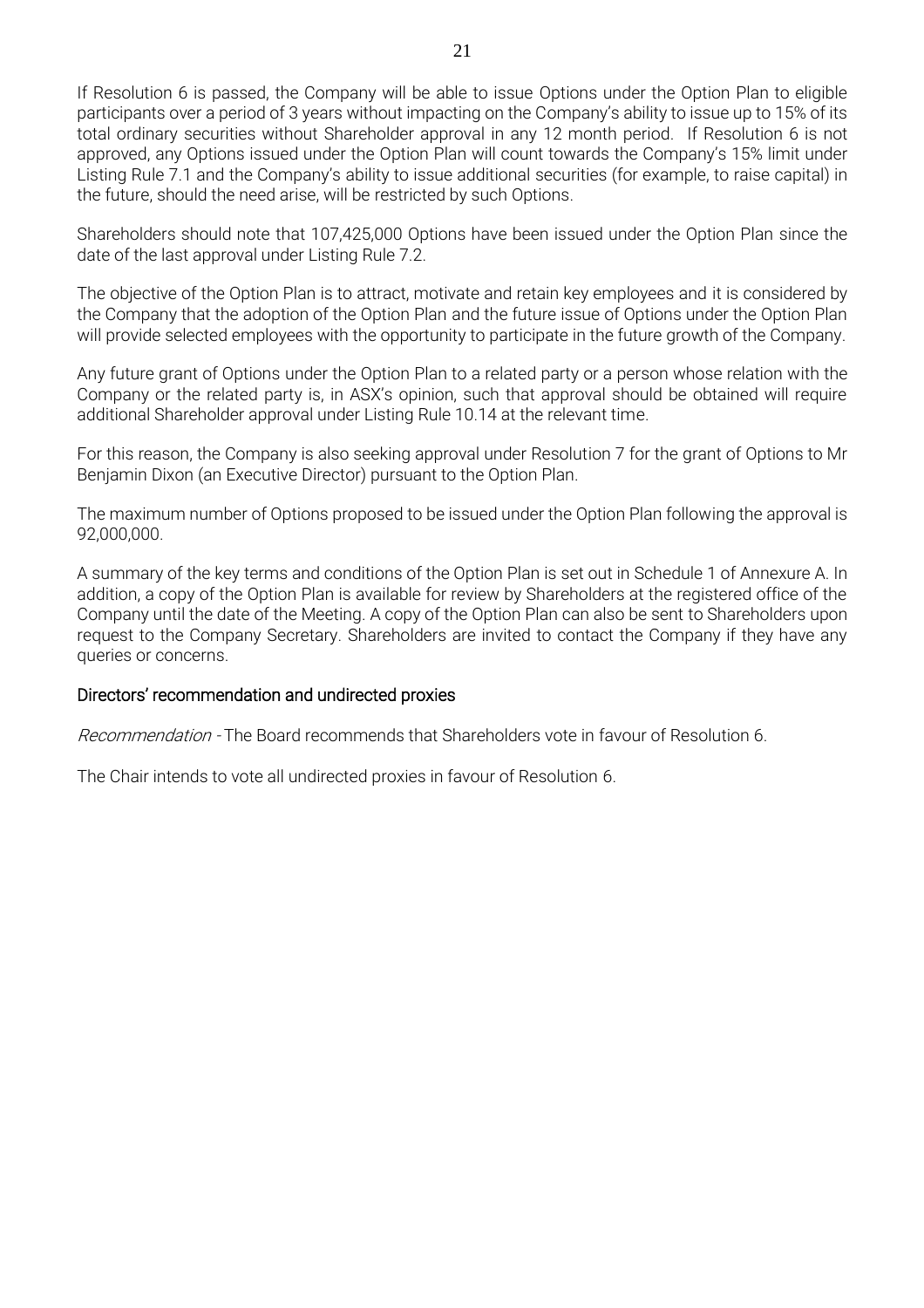# GRANT OF OPTIONS TO MR BENJAMIN DIXON (Resolution 7)

#### **GENERAL**

The Company has agreed, subject to obtaining Shareholder approval, to grant a total of 18,000,000 Options to Director Mr Benjamin Dixon, or to his Nominee, under the Option Plan as set out below.

#### BACKGROUND

Mr Dixon was last granted 1,000,000 Options in October 2017 while an Executive Director of the Company (approved by shareholders at the November 2017 Annual General Meeting). Since that time, Mr Dixon has not been issued any Options.

Since November 2017, the Company undertook a strategic review and restructure in February 2018, which culminated in Mr Dixon becoming interim CEO on 27 February 2018. He was subsequently confirmed as permanent CEO on 6 February 2019.

Over the past three years, all other executives in the business have been issued with significant retention and incentive-based options, with the exception of Mr Dixon.

The current grant of Options (subject to shareholder approval) are set out in Schedule 2 of Annexure A.

#### CHAPTER 2E OF THE CORPORATIONS ACT

For a public company, or an entity that the public company controls, to give a financial benefit to a related party of the public company, the public company or entity must:

- (a) obtain the approval of the public company's members in the manner set out in sections 217 to 227 of the Corporations Act; and
- **(b)** give the benefit within 15 months following such approval,

unless the giving of the financial benefit falls within an exception set out in sections 210 to 216 of the Corporations Act.

The grant of the Options to Benjamin Dixon constitutes giving a financial benefit. Mr Dixon is a related party of the Company by virtue of being a Director of the Company.

The Directors (other than Benjamin Dixon) consider that Shareholder approval pursuant to Chapter 2E of the Corporations Act is not required in respect of the grant of Options because the agreement to grant the Options is considered reasonable remuneration in the circumstances and was negotiated on an arm's length basis.

#### LISTING RULE 10.14

Listing Rule 10.14 requires shareholder approval to be obtained where an entity issues, or agrees to issue, securities under an employee incentive scheme to a director of the entity, an associate of the director, or a person whose relationship with the entity, director or associate of the director is, in ASX's opinion, such that approval should be obtained (LR 10.14 Person), unless an exception applies.

It is the view of the Company that the exceptions to this rule set out in Listing Rule 10.16 do not apply in the current circumstances. Accordingly, in accordance with Listing Rule 10.14 (in particular, 10.14.1), the Company is seeking approval of the Shareholders for the grant of Options to Benjamin Dixon or his Nominee.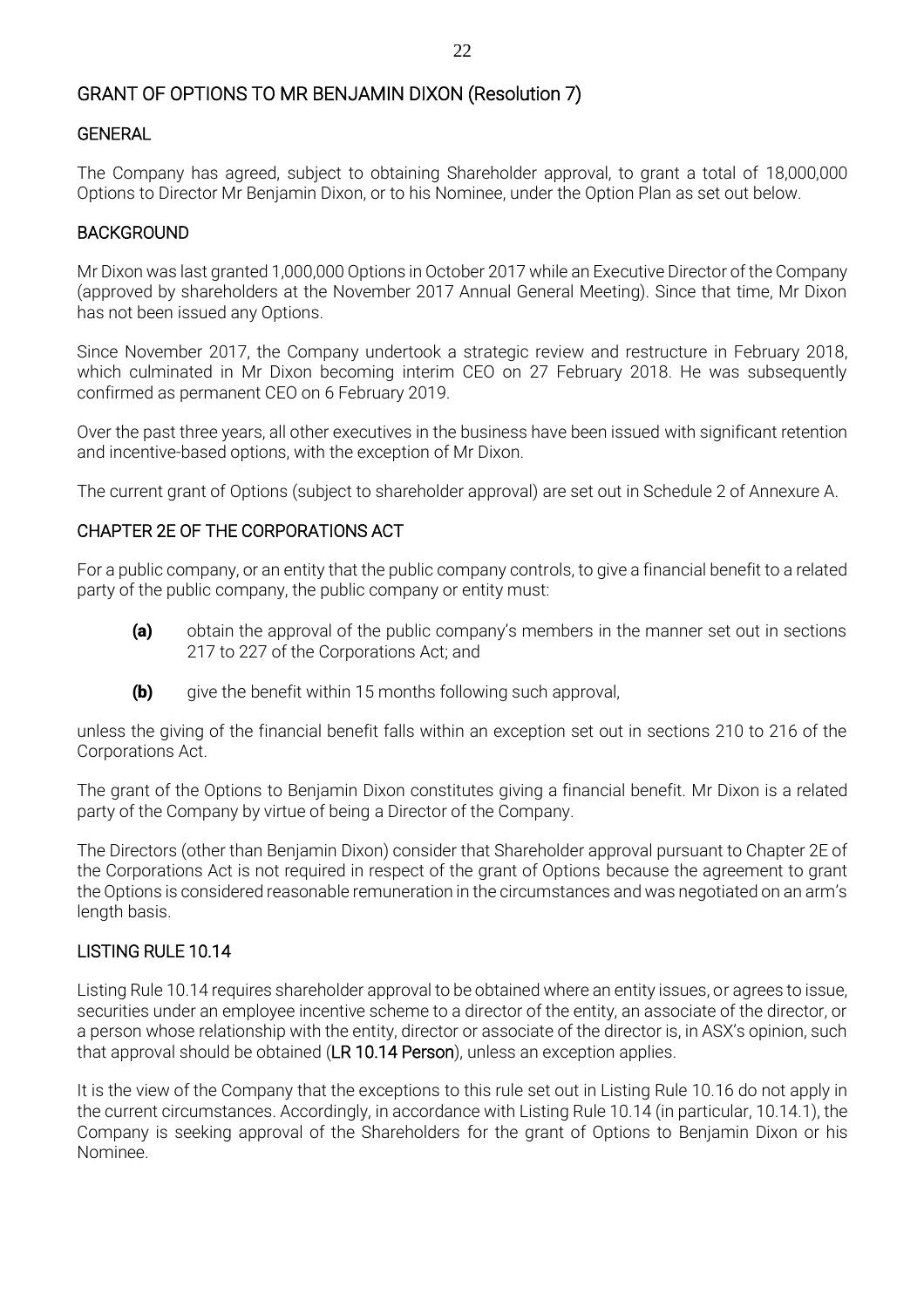#### SHAREHOLDER APPROVAL (LISTING RULE 10.15)

A summary of the material terms and conditions of the Options proposed to be granted to Benjamin Dixon, including their expiry date, exercise price and vesting conditions, are set out in Schedule 2 of Annexure A.

Shareholders are provided with the following information to assist with their decision in relation to Resolution 7, which is also required to be disclosed under Listing Rule 10.15.

|                                                                                        | Mr Benjamin Dixon                                                                                                  |
|----------------------------------------------------------------------------------------|--------------------------------------------------------------------------------------------------------------------|
| Options previously issued under the<br><b>Option Plan</b>                              | 1,000,000                                                                                                          |
| Director's current total remuneration<br>package                                       | \$300,000 pa with the potential to<br>earn an annual short term<br>incentive of \$100,000 (plus<br>superannuation) |
| Maximum number of Options that may<br>be granted pursuant to the approval<br>requested | 18,000,000 Options                                                                                                 |

Shareholders should also note the following:

- the Options will be granted for nil cash consideration, and accordingly no funds will be raised by their grant (but funds may be raised in the future to the extent that Options are ultimately exercised);
- no loan will be provided to Benjamin Dixon with respect to the Options;
- the Options will be granted to Mr Dixon no later than 1 month after the date of the Meeting (or such later date as permitted by any ASX waiver or modification of the Listing Rules) and it is anticipated that in respect of Mr Dixon, all of his respective Options will be granted on the same date; and
- the Board has determined that the Options are the most appropriate equity security to be issued to Benjamin Dixon on the basis that they allow for vesting conditions to be attached, and are consistent with the equity incentives offered to other employees of the Company.

Details of any Options granted to Benjamin Dixon under the Option Plan will be published in the annual report of the Company relating to the period in which they were granted, along with a statement that approval for the grant of those Options was obtained under Listing Rule 10.14. Any additional persons covered by Listing Rule 10.14 who becomes entitled to participate in a grant of Options under the Option Plan after these Resolutions are approved and who was not named in this Notice will not participate until approval is obtained under Listing Rule 10.14.

Approval pursuant to Listing Rule 7.1 is not required in order to grant the Options to Benjamin Dixon or his Nominee as approval is being obtained under Listing Rule 10.14. Accordingly, the issue of Options to Mr Dixon or his Nominee will not be included in the 15% calculation of the Company's twelve month capacity to issue Shares or other securities without shareholder approval pursuant to Listing Rule 7.1.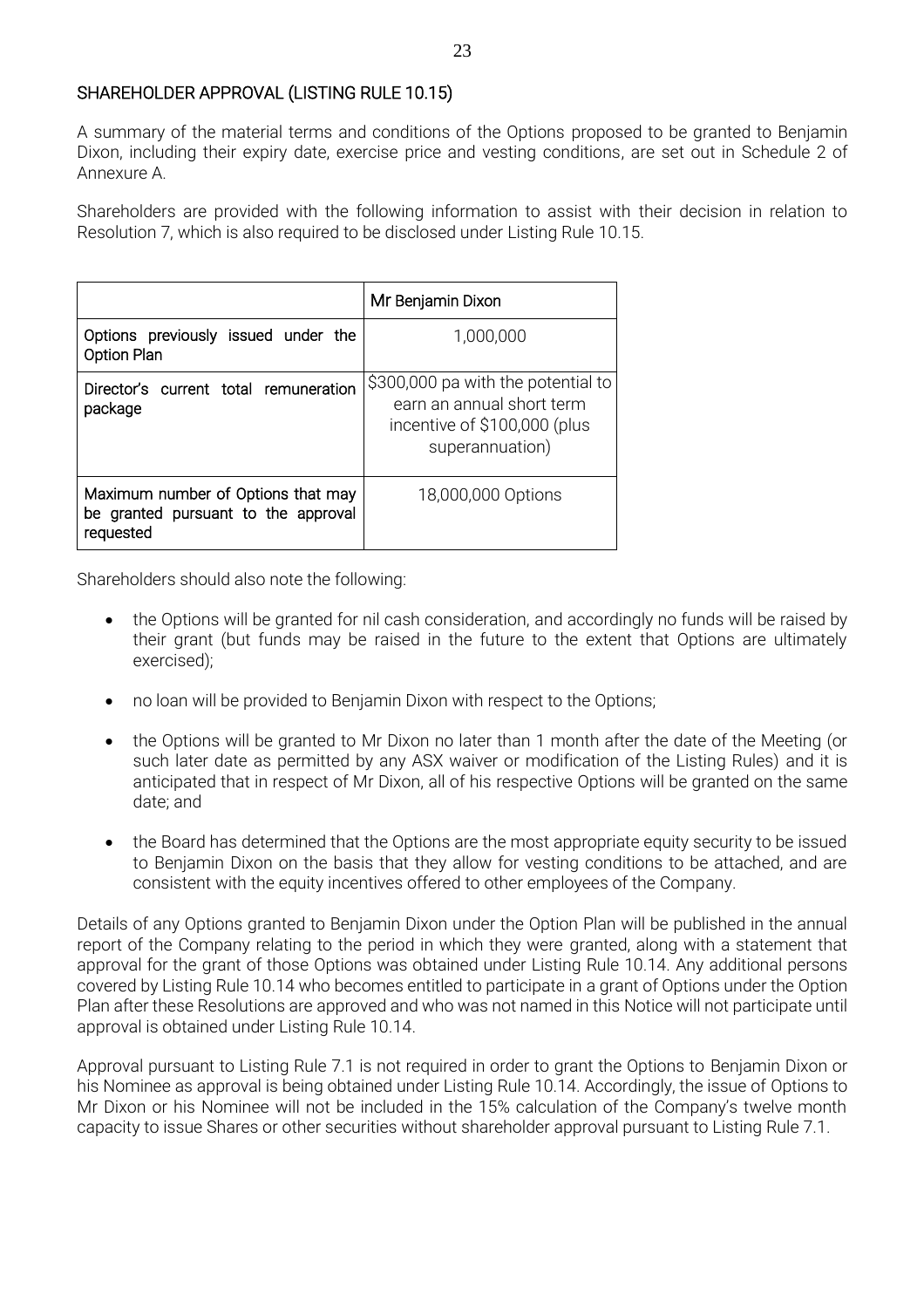If Shareholder approval is not obtained in relation to Resolution 7, in order to appropriately remunerate Benjamin Dixon, the Board may consider providing alternative remuneration (equivalent to the value of the Options had the resolution been approved by Shareholders). The Board would only do so to the extent the applicable vesting conditions that would have attached to the relevant Options were satisfied.

#### Directors' recommendation and undirected proxies

Recommendation - The Board (other than Benjamin Dixon, who has a material personal interest in the outcome of Resolution 7) recommends that Shareholders vote in favour of Resolution 7.

The Chair intends to vote all undirected proxies in favour of Resolution 7.

# GRANT OF OPTIONS TO MR ANDREW DYER (Resolution 8)

#### **GENERAL**

The Company intends, subject to obtaining Shareholder approval, to grant a total of 2,500,000 Options to Director Mr Andrew Dyer, or to his Nominee, as set out below.

#### BACKGROUND

Mr Dyer was appointed as a Director of the Company on 28 May 2018 and is currently on the Audit & Risk Committee and the Remuneration Committee. In conjunction with his appointment as Director, Mr Dyer was granted 4,000,000 options. Mr Dyer waived hisDirector Fees for two years on appointment and has extended that waiver for an additional year

The issue of options to Mr Dyer will further align his interests with Shareholders. Moreover, because the exercise price for these options will be set at a 45% premium to the recent trading price for the Shares, Mr Dyer will not receive any benefit from the options until the trading price for the Shares has increased significantly.

The current grant of Options (subject to shareholder approval) are set out in Schedule 3 of Annexure A.

#### LISTING RULE 10.11

Listing Rule 10.11 provides that the Company must not issue or agree to issue equity securities to a related party (which includes a Director) without the approval of Shareholders (unless an exception applies). The following information is provided to Shareholders in considering Resolution 8:

- If Resolution 8 is approved, the Company will issue the Options to Mr Dyer no later than one month after the Meeting.
- These Options will not be granted under the Option Plan, although they will be subject to the same terms and conditions as are set out in most of the Option Plan, and the additional terms and conditions set out in Schedule 3.
- No funds will be raised by the issue of the Options (as no price is payable for the issue of the Options), as they are being issued for the purpose of remunerating Mr Dyer.

If Resolution 8 is not approved, the Company will not be able to issue the Options to Mr Dyer and will consider other forms of remuneration appropriate for him.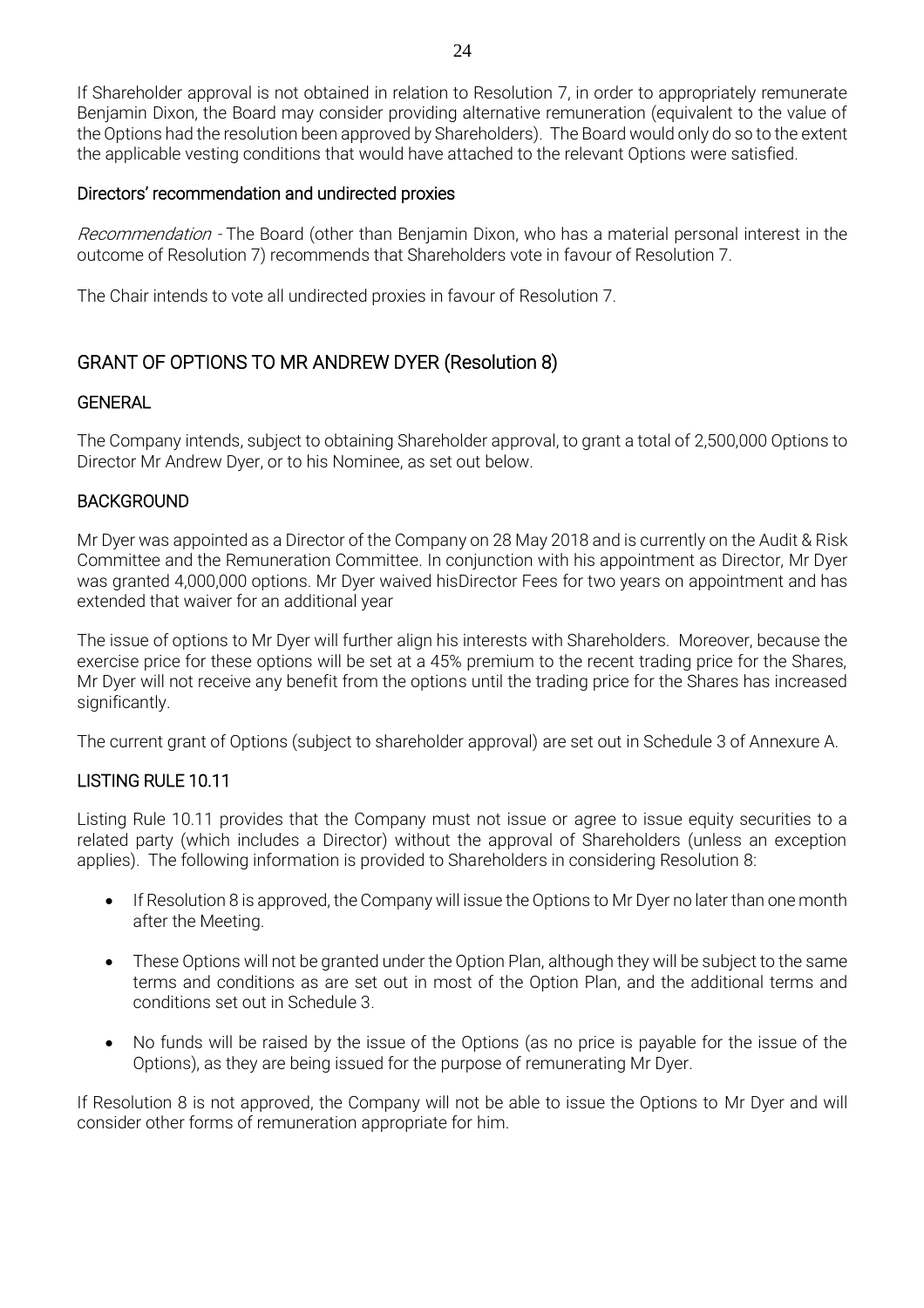| Options previously<br>issued to Mr Andrew<br>Dyer under the Option<br>Plan                   | 4,000,000                                                                                                                                      |
|----------------------------------------------------------------------------------------------|------------------------------------------------------------------------------------------------------------------------------------------------|
| Mr Dyer's current total<br>remuneration<br>package                                           | Nil - noting that Mr Dyer was previously issued<br>4,000,000 Options under the Option Plan<br>(valued in the remuneration report at \$55,203). |
| Maximum number of<br>Options that may be<br>granted pursuant to<br>the approval<br>requested | 2,500,000 Options                                                                                                                              |

# Directors' recommendation and undirected proxies

*Recommendation -* The Board (other than Mr Andrew Dyer, who has a material personal interest in the outcome of Resolution 8) recommends that Shareholders vote in favour of Resolution 8.

The Chair intends to vote all undirected proxies in favour of Resolution 8.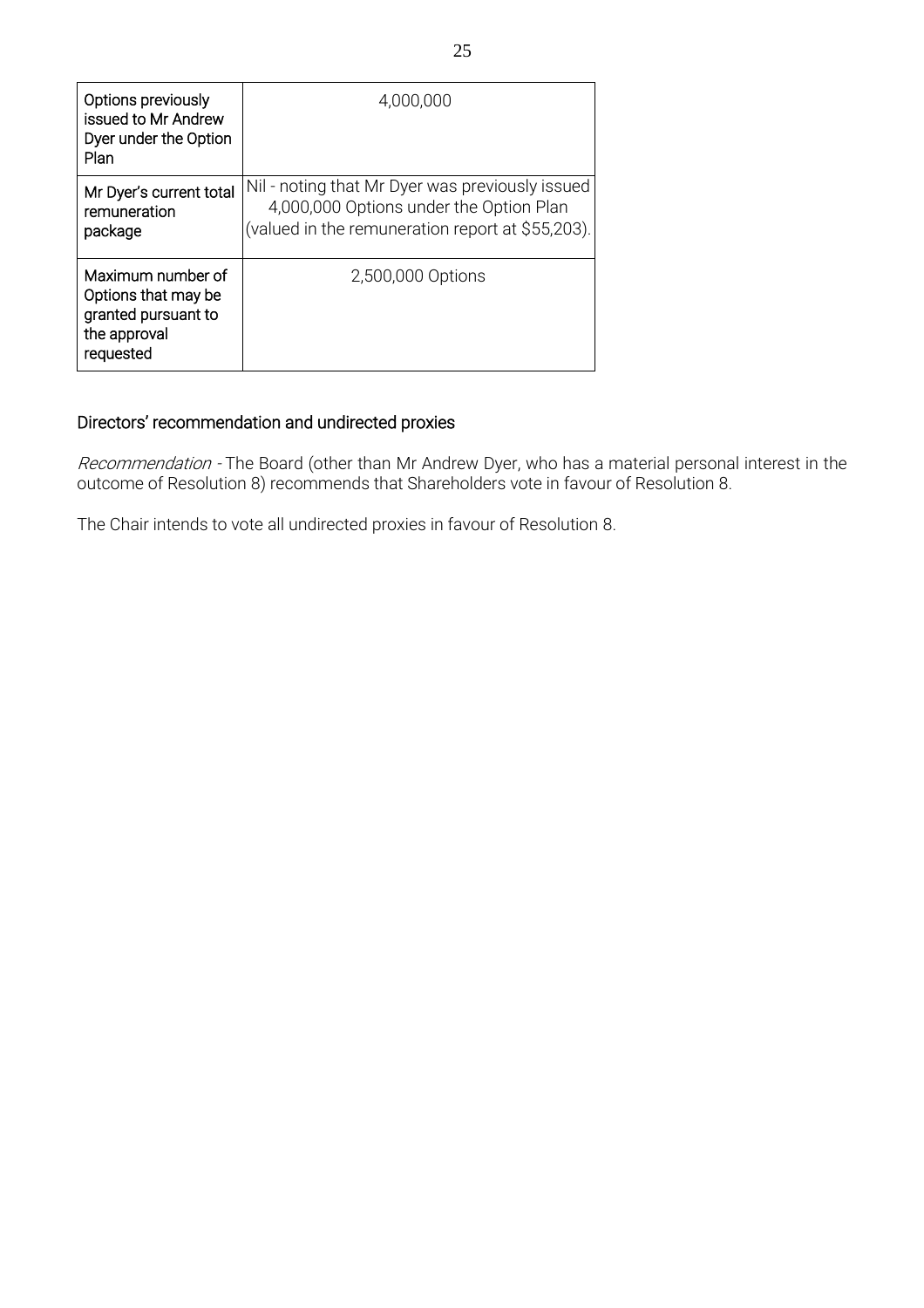# APPROVAL OF 10% PLACEMENT FACILITY (Resolution 9)

The Company raised funds in the 2020 financial year to provide additional working capital for product development and sales resourcing, as well as to support the deployment of its products to new markets.

To further grow the business and achieve its strategic aims, the Company may also seek to issue further capital to (among other things) secure further strategic investment from suitable investors.

The capital available under the 10% Placement Facility could be used to pursue such opportunities, and also provides the Company with more flexibility to raise further working capital. In particular, the ability of the Company to issue Shares under the 10% Placement Facility will enable the Company to issue Shares in circumstances where it might otherwise be subject to the cost, delay and uncertainty of having to go back to the Shareholders for approval. The additional flexibility and speed to conduct capital raising will better position the Company to pursue its interests in the prevailing market conditions.

While the Company has no current intention to use the 10% Placement Facility, the Company is now seeking Shareholder approval by way of a special resolution to have the ability to issue Equity Securities under the 10% Placement Facility, should the need to do so arise.

#### Description of Listing Rule 7.1A

Listing Rule 7.1A enables eligible entities to seek approval of Shareholders by special resolution to have the capacity to issue Equity Securities (as defined below) equal to up to 10% of their issued share capital through placements over 12 months after the annual general meeting (10% Placement Facility). The 10% Placement Facility is in addition to the Company's 15% placement capacity under Listing Rule 7.1.

An eligible entity for the purposes of Listing Rule 7.1A is an entity that is not included in the S&P/ASX 300 Index and has a market capitalisation (based on its main class of securities on issue) of \$300 million or less. The Company is an eligible entity as it is not included in the S&P/ASX 300 Index and had a market capitalisation at the close of business on 16 December 2020 of \$59.12 million based on a share price of \$0.030.

The exact number of Equity Securities to be issued under the 10% Placement Facility will be determined in accordance with the formula prescribed in Listing Rule 7.1A.2.

An Equity Security is a share, a unit in a trust, a right to a share or unit in a trust or option, an option over an issued or unissued security, a convertible security, or, any security that ASX decides to classify as an equity security.

The ability to issue Equity Securities under the 10% Placement Facility is subject to Shareholder approval by special resolution at an annual general meeting.

Any Equity Securities issued under the 10% Placement Facility must be in the same class as an existing quoted class of Equity Securities of the Company. The Company, as at the date of the Notice, has on issue two classes of Equity Securities, Shares and options, but can only issue Shares under Listing Rule 7.1A.

Listing Rule 7.1A.2 provides that eligible entities which have obtained Shareholder approval at an annual general meeting may issue or agree to issue, during the 12 months after the date of the annual general meeting, a number of Equity Securities calculated in accordance with the following formula:

# $(A \times D) - E$

A is the number of shares on issue 12 months before the date of issue or agreement: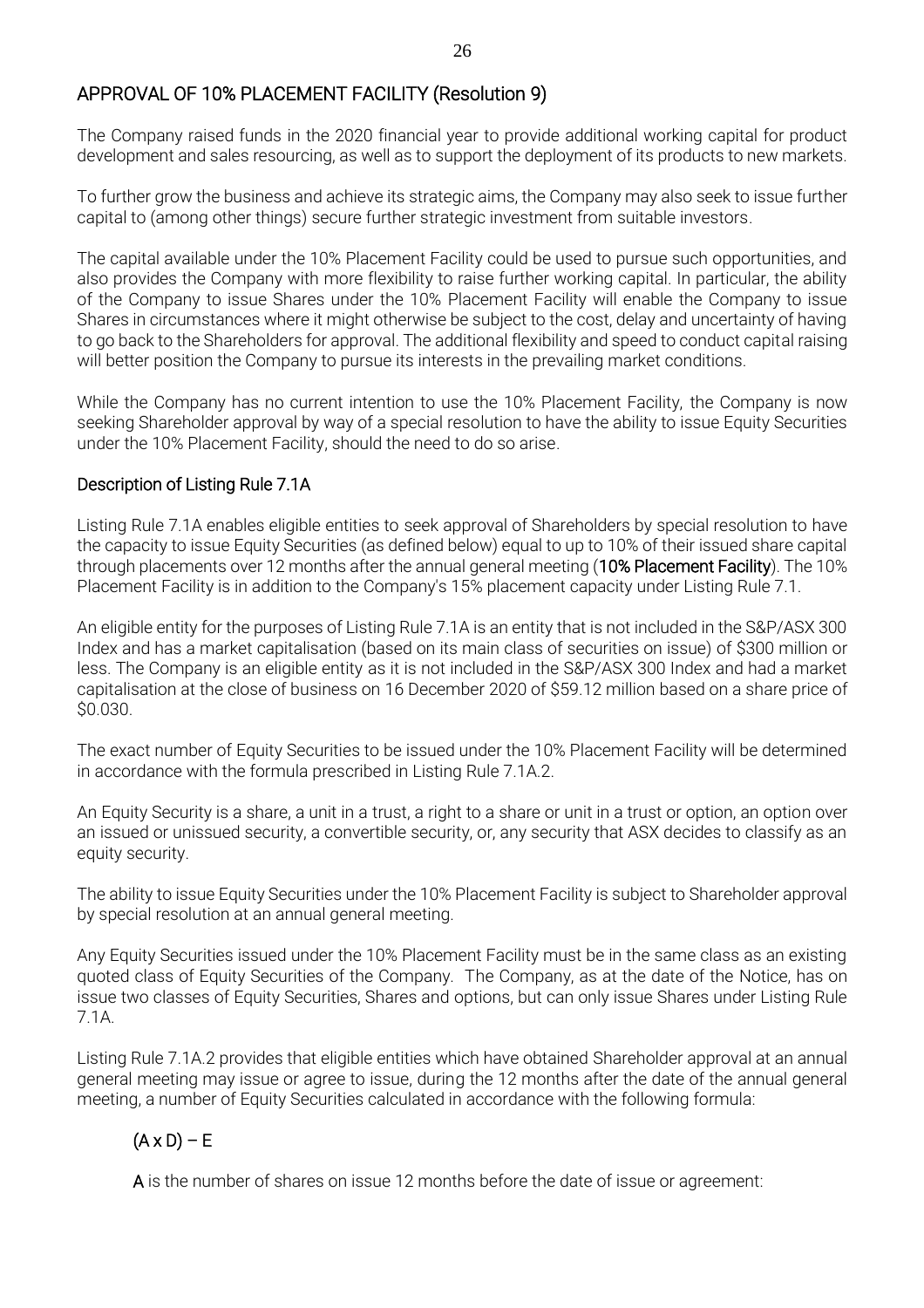- (a) plus the number of fully paid shares issued in the previous 12 months under an exception in Listing Rule 7.2 other than exception 9, 16 or 17;
- **(b)** plus the number of fully paid shares issued in the previous 12 months on the conversion of convertible securities within Listing Rule 7.2 exception 9 where:
	- (i) the convertible securities were issued or agreed to be issued before the commencement of the 12 month period; or
	- (ii) the issue of, or agreement to issue, the convertible securities was approved, or taken under the Listing Rules to have been approved, under Listing Rule 7.1 or 7.4;
- (c) plus the number of fully paid shares issued in the previous 12 months under an agreement to issue shares within Listing Rule 7.2 exception 16 where:
	- (i) the agreement was entered into before the commencement of the 12 month period; or
	- (ii) the agreement or issue was approved, or taken under the Listing Rules to be have been approved, under Listing Rule 7.1 or 7.4;
- (d) plus the number of partly paid shares that became fully paid in the previous 12 months;
- (e) plus the number of any other fully paid shares issued in the previous 12 months with approval of holders of shares under Listing Rule 7.1 or 7.4. This does not include an issue of fully paid shares under the entity's 15% placement capacity without shareholder approval;
- $(f)$  less the number of fully paid shares cancelled in the previous 12 months.

Note that A is has the same meaning in Listing Rule 7.1 when calculating an entity's 15% placement capacity.

D is 10%

E is the number of Equity Securities issued or agreed to be issued under Listing Rule 7.1A.2 in the 12 months before the date of the issue or agreement where the issue or agreement has not been subsequently approved by the shareholders under Listing Rule 7.4.

The ability of an entity to issue Equity Securities under Listing Rule 7.1A is in addition to the entity's 15% placement capacity under Listing Rule 7.1.

At the date of this Notice, the Company has on issue 1,970,695,925 Shares and has a capacity to issue:

- (a) subject to the Shareholder approval being sought under Resolution 4, 295,604,389 Equity Securities under Listing Rule 7.1; and
- (b) subject to the Shareholder approval being sought under Resolution 9, 197,069,593 Equity Securities under Listing Rule 7.1A.

The actual number of Equity Securities that the Company will have capacity to issue under Listing Rule 7.1A will be calculated at the date of issue of the Equity Securities in accordance with the formula prescribed in Listing Rule 7.1A.2.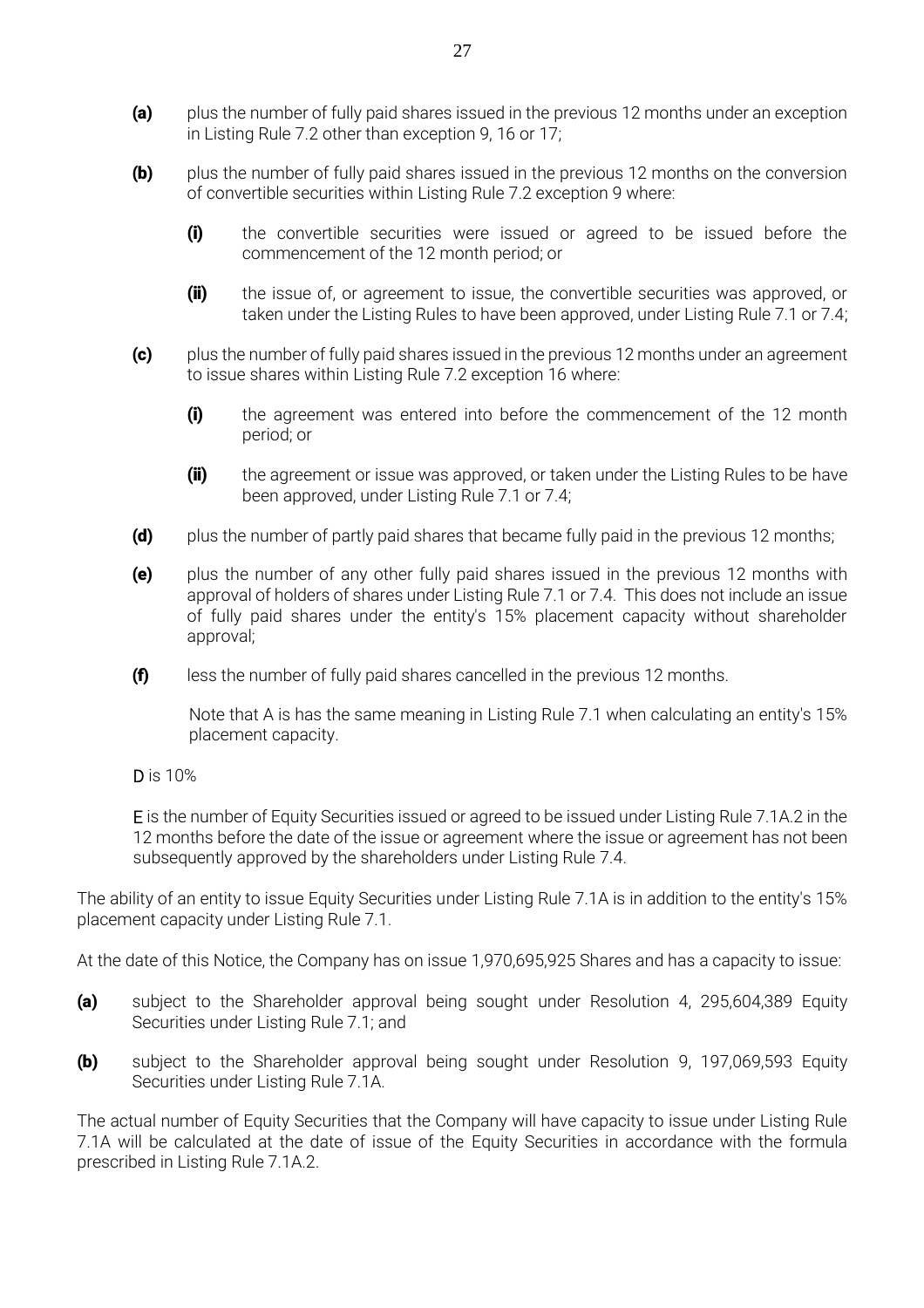The issue price of Equity Securities issued under Listing Rule 7.1A must be not less than 75% of the volume weighted average market price (as defined in the Listing Rules) of Equity Securities in the same class calculated over the 15 Trading Days on which trades in that class were recorded immediately before:

- (a) the date on which the price at which the Equity Securities are to be issued is agreed; or
- **(b)** if the Equity Securities are not issued within 10 Trading Days of the date in paragraph (a) above, the date on which the Equity Securities are issued,

### (Minimum Issue Price).

Shareholder approval of the 10% Placement Facility under Listing Rule 7.1A is valid from the date of the annual general meeting at which the approval is obtained and expires on the first to occur of:

- (a) the date that is 12 months after the date of the annual general meeting at which the approval is obtained;
- **(b)** the time and date of the next annual general meeting; or
- (c) the time and date of the approval by shareholders of a transaction under Listing Rules 11.1.2 (a significant change to the nature or scale of activities) or 11.2 (disposal of main undertaking), or such longer period if allowed by ASX,

### (10% Placement Period).

The effect of Resolution 9 will be to allow the Directors to issue the Equity Securities under Listing Rule 7.1A during the 10% Placement Period in addition to the Company's 15% placement capacity under Listing Rule 7.1.

Resolution 9 is a special resolution and therefore requires approval of 75% of the votes cast by Shareholders present and eligible to vote (in person, by proxy, by attorney or, in the case of a corporate Shareholder, by a corporate representative).

The Company will comply with the disclosure obligations under Listing Rules 7.1A(4) and 3.10.5A on issue of any Shares.

# Listing Rule 7.3A

Under and in accordance with Listing Rule 7.3A, the following information is provided in relation to the approval of the 10% Placement Facility:

- (a) The Equity Securities will be issued at an issue price of not less than the Minimum Issue Price.
- (b) If Resolution 9 is approved by Shareholders and the Company issues Equity Securities under the 10% Placement Facility, the existing Shareholders' voting power in the Company will be diluted as shown in the below table. There is a risk that:
	- (i) the market price for Equity Securities may be significantly lower on the date of the issue of the Equity Securities than on the date of the Meeting on 28 January 2021; and
	- (ii) the Equity Securities may be issued at a price that is at a discount to the market price for the Equity Securities on the issue date,

which may have an effect on the amount of funds raised by the issue of the Equity Securities.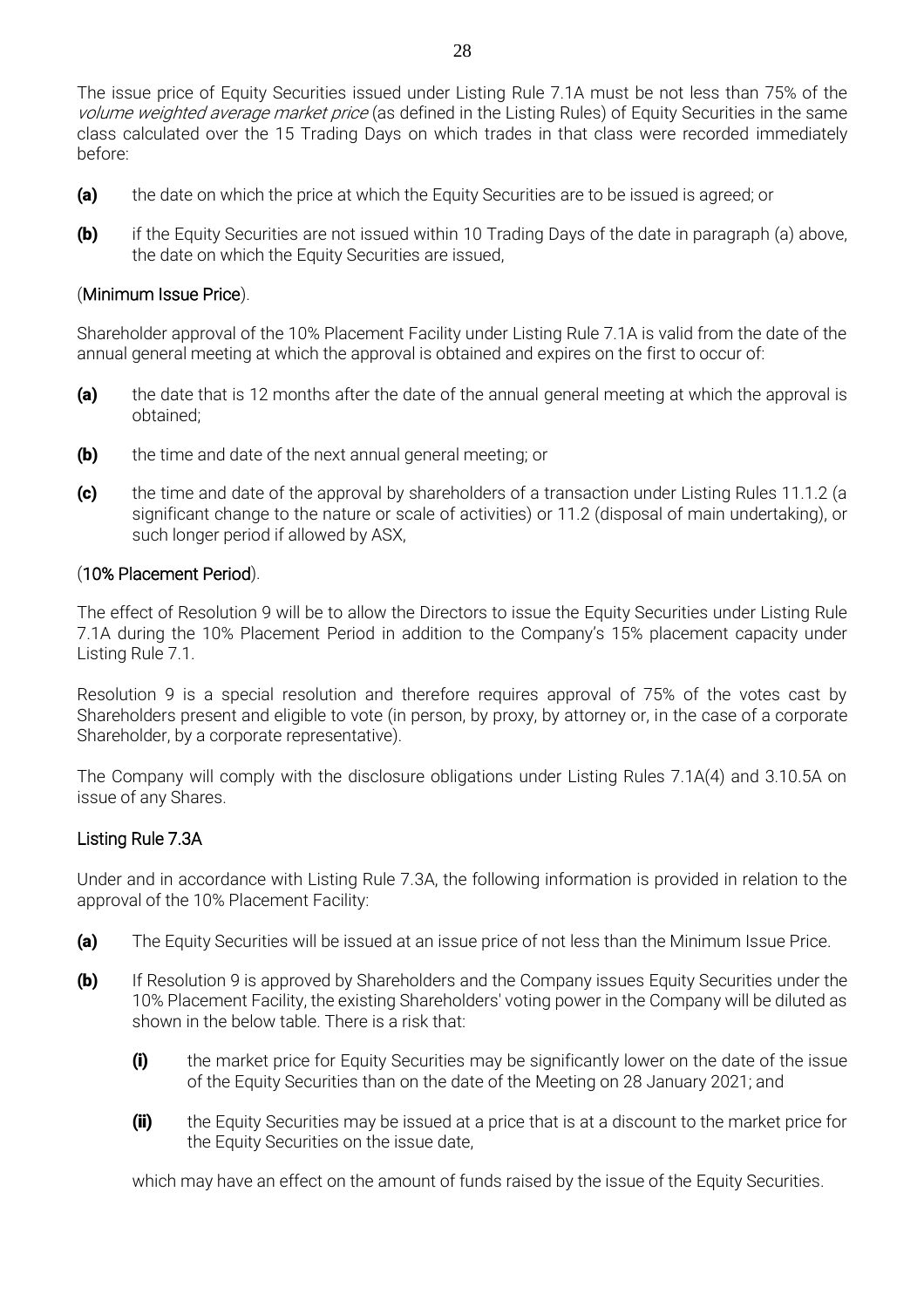The table below shows the dilution of existing Shareholders on the basis of the current market price of Shares and the current number of ordinary securities for variable "A" calculated in accordance with the formula in Listing Rule 7.1A(2) as at the date of this Notice.

The table also shows:

- (i) two examples where variable "A" has increased, by 50% and 100%. Variable "A" is based on the number of ordinary securities the Company has on issue. The number of ordinary securities on issue may increase as a result of issues of ordinary securities that do not require Shareholder approval (for example, a pro rata entitlements issue or scrip issued under a takeover offer) or future specific placements under Listing Rule 7.1 that are approved at a future Shareholders' meeting; and
- (ii) two examples of where the issue price of ordinary securities has decreased by 50% and increased by 100% as against the current market price.

| Variable "A" in                   |                        |                                        | <b>Dilution</b>        |                                            |
|-----------------------------------|------------------------|----------------------------------------|------------------------|--------------------------------------------|
| <b>ASX Listing</b><br>Rule 7.1A.2 |                        | \$0.0150                               | \$0.0300               | \$0.0600                                   |
|                                   |                        | 50% decrease in<br>assumed Issue Price | Assumed Issue<br>Price | 100% increase in<br>assumed Issue<br>Price |
| Current<br>variable "A"           | 10% voting<br>dilution | 197,069,593 Shares                     | 197,069,593 Shares     | 197,069,593 Shares                         |
| 1,970,695,925                     | Funds<br>raised        | \$2,956,044                            | \$5,912,088            | \$11,824,176                               |
| 50% increase<br>in current        | 10% voting<br>dilution | 295,604,389 Shares                     | 295,604,389 Shares     | 295,604,389 Shares                         |
| variable "A"<br>2,956,043,888     | Funds<br>raised        | \$4,434,066                            | \$8,868,132            | \$17,736,263                               |
| 100% increase<br>in current       | 10% voting<br>dilution | 394,139,185 Shares                     | 394,139,185 Shares     | 394,139,185 Shares                         |
| variable "A"<br>3,941,391,850     | Funds<br>raised        | \$5,912,088                            | \$11,824,176           | \$23,648,351                               |

The table has been prepared on the following assumptions:

(i) The Company issues the maximum number of Equity Securities available under the  $10\%$ Placement Facility.

- (ii) No Options are exercised into Shares before the date of the issue of the Equity Securities.
- (iii) The 10% voting dilution reflects the aggregate percentage dilution against the issued Share capital at the time of issue. This is why the voting dilution is shown in each example as 10%.
- (iv) The table does not show an example of dilution that may be caused to a particular Shareholder by reason of placements under the 10% Placement Facility, based on that Shareholder's holding at the date of the Meeting.
- (v) The table shows only the effect of issues of Equity Securities under Listing Rule 7.1A, not under the 15% placement capacity under Listing Rule 7.1.
- (vi) The issue of Equity Securities under the 10% Placement Facility consists only of Shares.
- (vii) At the date of this Notice, there are currently 1,970,695,925 Shares on issue.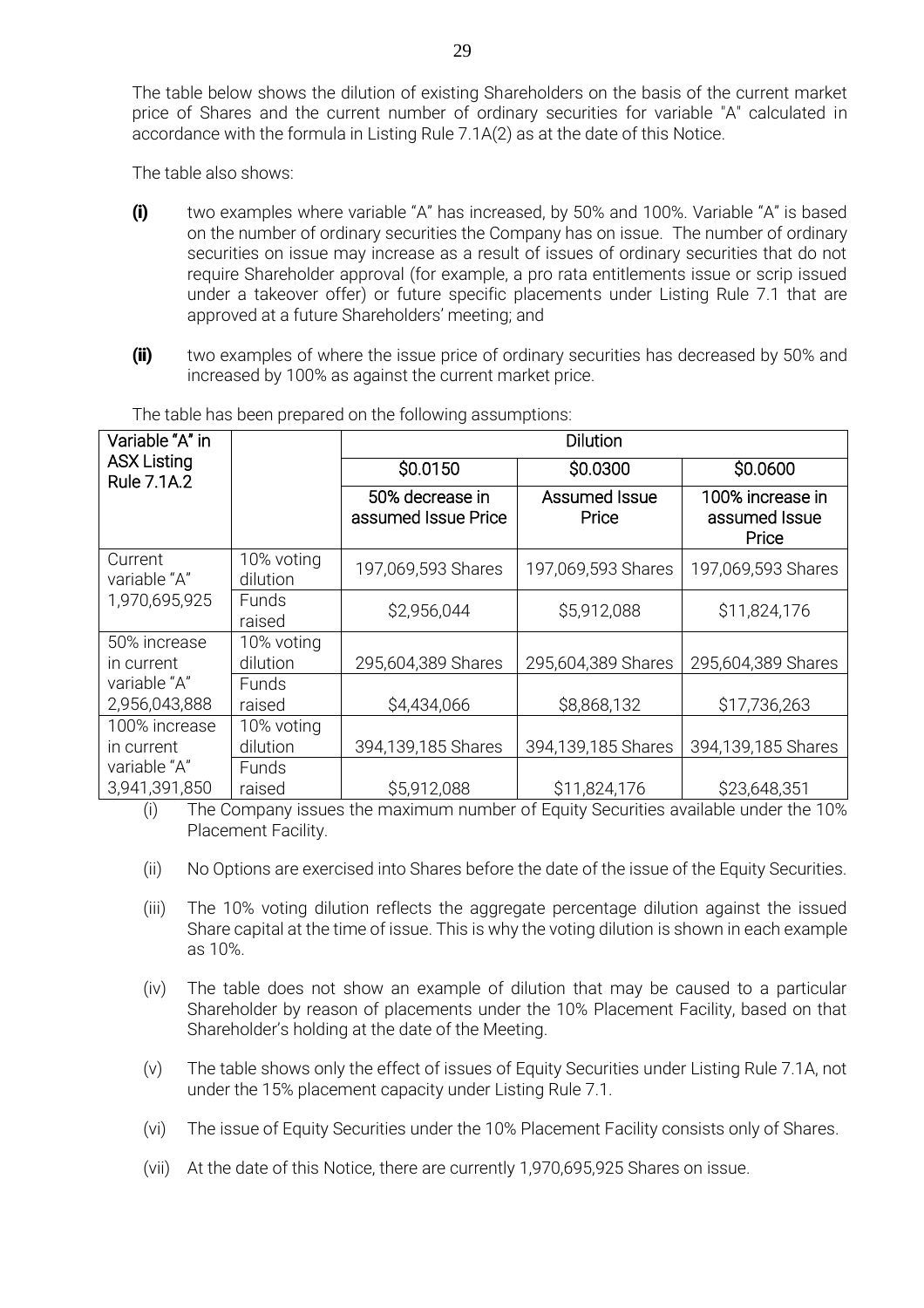- (viii) The issue price is \$0.030, being the closing price of the Shares on 16 December 2020.
- (c) The Company will only issue and allot the Equity Securities during the 10% Placement Period.
- (d) The Company can only issue the Equity Securities for cash consideration. In such circumstances, the Company intends to use the funds raised towards acquisitions of new businesses or investments (including expenses associated with such acquisition), expanding or accelerating the Company's businesses and general working capital.
- (e) The Company's allocation policy is dependent on the prevailing market conditions at the time of any proposed issue under the 10% Placement Facility. The identity of the allottees of Shares will be determined on a case by case basis having regard to the factors including but not limited to the following:
	- (i) the methods of raising funds that are available to the Company, including but not limited to, rights issue or other issue in which Shareholders can participate;
	- (ii) the effect of the issue of the Shares on the control of the Company;
	- (iii) the financial situation and solvency of the Company; and
	- (iv) advice from corporate, financial and broking advisers (if applicable).
- (f) The allottees under the 10% Placement Facility have not been determined as at the date of this Notice but may include existing Shareholders and/or new Shareholders who are not related parties or associates of a related party of the Company.
- (g) The Company previously obtained approval from its Shareholders pursuant to Listing Rule 7.1A at its annual general meeting held on 22 November 2019 (Previous Approval).
- **(h)** The Company has not issued any Equity Securities pursuant to the Previous Approval.
- (i) At the date of the Notice, the Company has not approached any particular existing Shareholder or security holder or an identifiable class of existing security holder to participate in the issue of the Shares. No existing Shareholder's votes will therefore be excluded under a voting exclusion in the Notice.

# Directors' recommendation and undirected proxies

Recommendation – The Board recommends that Shareholders vote in favour of Resolution 9.

The Chair intends to vote all undirected proxies in favour of Resolution 9.

Dated: 21 December 2020

By Order of the Board Felicity Conlan Company Secretary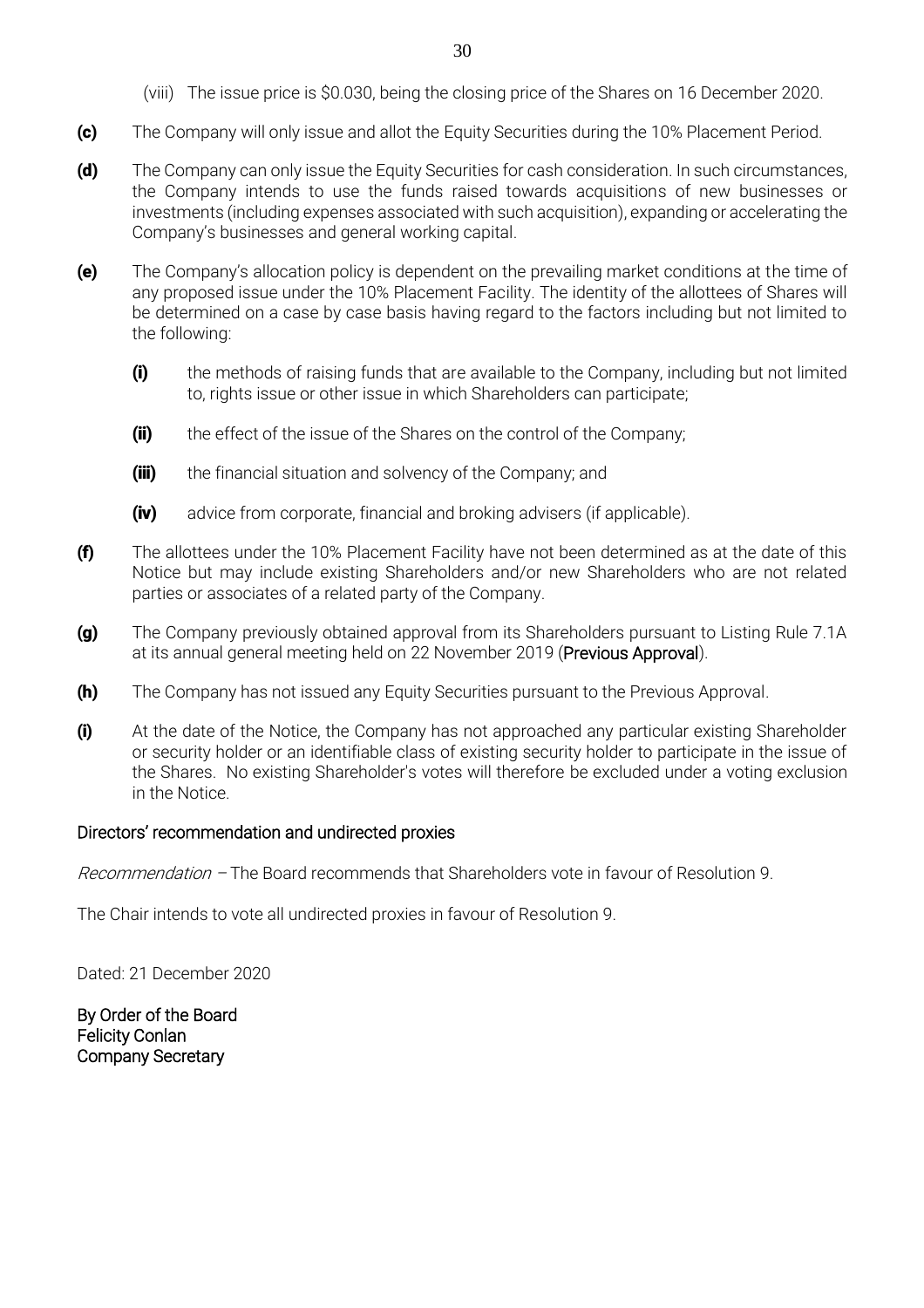#### **GLOSSARY**

In this Explanatory Statement the following terms have the following meanings unless the context otherwise requires:

| <b>AEDT</b>                          | Australian Eastern Daylight Time (or Standard Time, as the case<br>may be).                                                                                                                                                                                                                               |
|--------------------------------------|-----------------------------------------------------------------------------------------------------------------------------------------------------------------------------------------------------------------------------------------------------------------------------------------------------------|
| <b>AGM</b>                           | an annual general meeting of the Company.                                                                                                                                                                                                                                                                 |
| <b>Annual Report</b>                 | the Directors' Report, the Financial Report and Auditor's Report in<br>respect to the financial year ended 30 June 2020.                                                                                                                                                                                  |
| <b>ASX</b>                           | ASX Limited.                                                                                                                                                                                                                                                                                              |
| Auditor's Report                     | the auditor's report on the Financial Report.                                                                                                                                                                                                                                                             |
| <b>Board</b>                         | the board of Directors of the Company.                                                                                                                                                                                                                                                                    |
| Chair                                | Chairperson of the Meeting.                                                                                                                                                                                                                                                                               |
| Chairman                             | Chairman of the Company.                                                                                                                                                                                                                                                                                  |
| Company or Adslot                    | Adslot Ltd ACN 001 287 510.                                                                                                                                                                                                                                                                               |
| <b>Corporations Act</b>              | Corporations Act 2001 (Cth).                                                                                                                                                                                                                                                                              |
| <b>Director</b>                      | a director of the Company.                                                                                                                                                                                                                                                                                |
| Director's Report                    | the annual directors report prepared under Chapter 2M of the<br>Corporations Act for the Company and its controlled entities.                                                                                                                                                                             |
| <b>Equity Securities</b>             | has the meaning given in Chapter 19 of the Listing Rules.                                                                                                                                                                                                                                                 |
| <b>Explanatory Statement</b>         | the Explanatory Statement accompanying and forming part of the<br>Notice.                                                                                                                                                                                                                                 |
| <b>Financial Report</b>              | the annual financial report prepared under Chapter 2M of the<br>Corporations Act for the Company and its controlled entities.                                                                                                                                                                             |
| Key Management<br>Personnel          | has the meaning given to that term in the accounting standards and<br>broadly includes those persons having authority and responsibility<br>for planning, directing and controlling the activities of the Company,<br>directly or indirectly, including any Director (whether executive or<br>otherwise). |
| <b>Listing Rules</b>                 | the Official Listing Rules of ASX.                                                                                                                                                                                                                                                                        |
| Meeting or Annual General<br>Meeting | the annual general meeting of Shareholders (convened by the<br>Notice) to be held on 28 January 2021 at 11.00am (AEDT).                                                                                                                                                                                   |
| Notice                               | the Notice of Meeting and the accompanying Explanatory<br>Statement.                                                                                                                                                                                                                                      |
| Option                               | an incentive option to subscribe for Shares, subject to the applicable<br>terms and conditions of the Option Plan                                                                                                                                                                                         |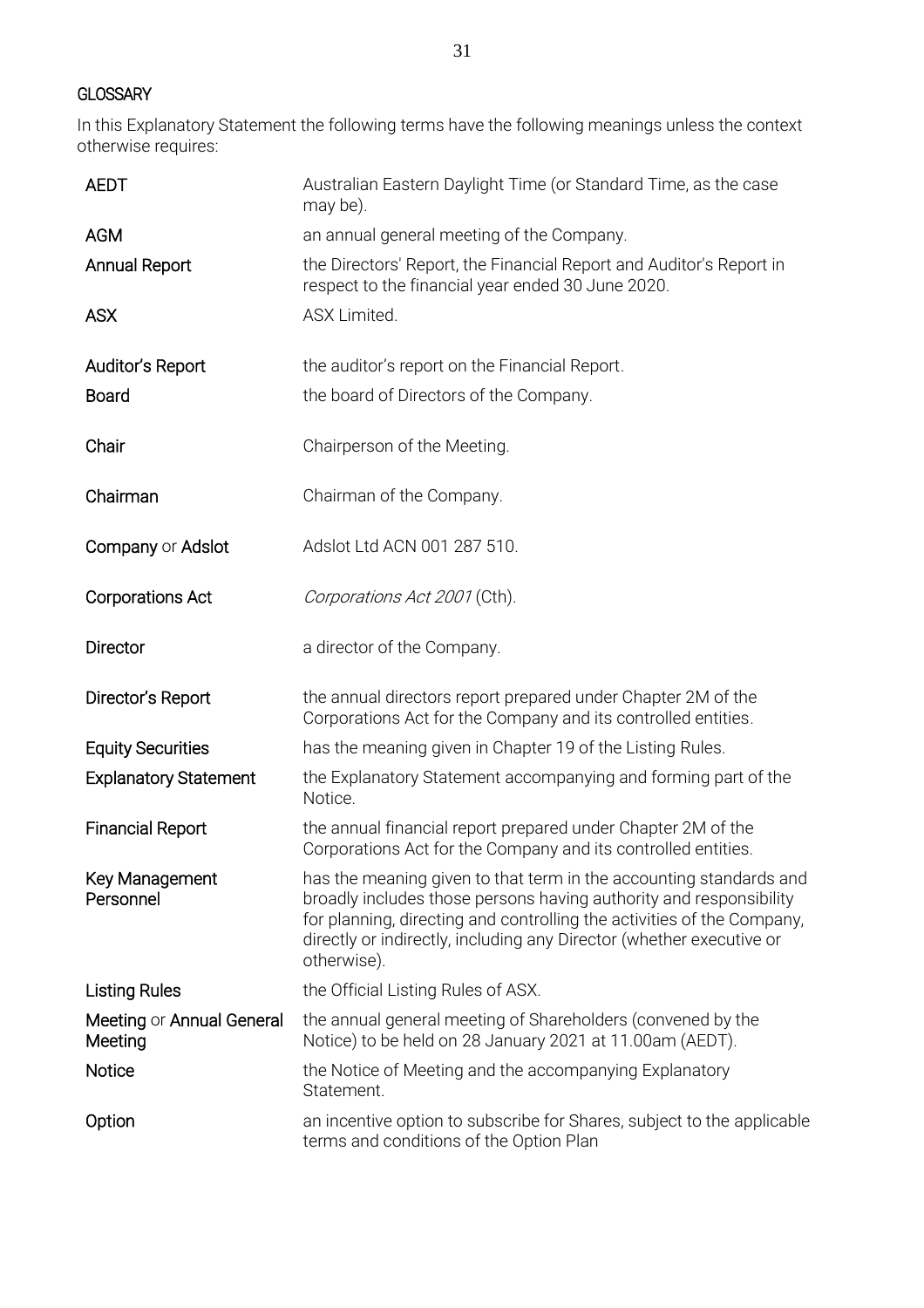| <b>Option Plan</b>         | the employee incentive scheme titled "Incentive Option Plan"<br>adopted by the Company |
|----------------------------|----------------------------------------------------------------------------------------|
| Proxy Form                 | the proxy form attached to the Notice.                                                 |
| <b>Remuneration Report</b> | the remuneration report of the Company contained in the Directors'<br>Report.          |
| Resolution                 | a resolution set out in the Notice.                                                    |
| Share                      | a fully paid ordinary share in the capital of the Company.                             |
| Shareholder                | a holder of at least one Share.                                                        |
| <b>Trading Days</b>        | has the meaning given in Chapter 19 of the Listing Rules.                              |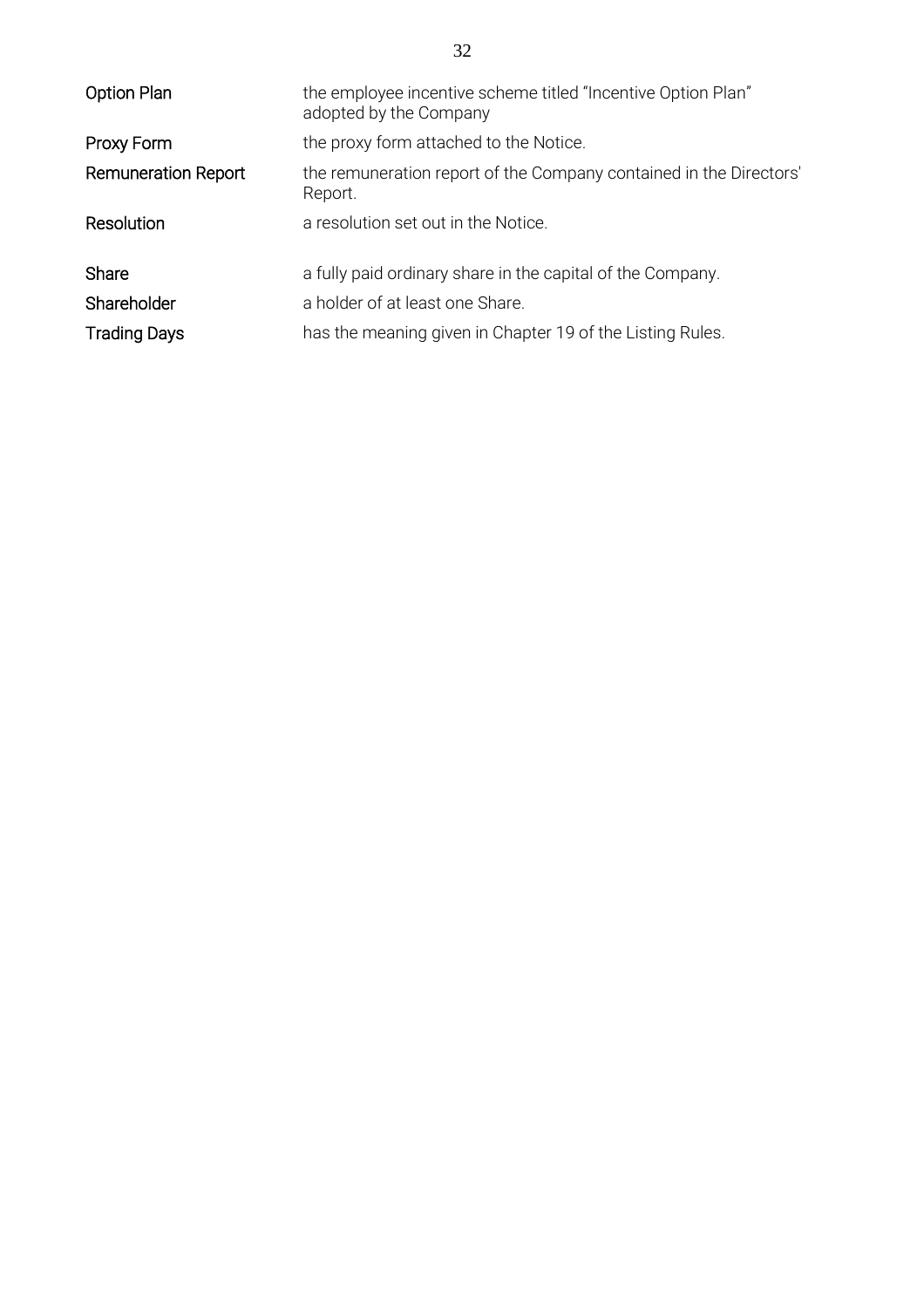#### ANNEXURE A: INCENTIVE OPTION PLAN

### **GLOSSARY**

### Change of Control means:

- (a) a bona fide takeover bid is declared unconditional and the bidder has acquired a relevant interest in at least 50.1% of the Company's issued Shares;
- (b) a court approves, under Section 411(4)(b) of the Corporations Act, a proposed compromise or arrangement (other than a compromise or arrangement with the Company's creditors) for the purposes of, or in connection with, a scheme for the reconstruction of the Company or its amalgamation with any other company or companies; or
- (c) in any other case, a person obtains voting power in the Company which the Board (which for the avoidance of doubt will comprise those Directors immediately prior to the person acquiring that voting power) determines, acting in good faith and in accordance with their fiduciary duties, is sufficient to control the composition of the Board.

Class Order means ASIC Legislative Instrument 14/1000 as amended or replaced from time to time.

Eligible Participant means a Director (whether executive or non-executive), a full or part time employee of the Company or any of its subsidiaries (Group Company), a contractor of a Group Company (but, if the Class Order is being relied on, only to the extent permitted by the Class Order) who has not given the Company notice of their resignation or been given notice of their termination, and a prospective participant who has entered into an agreement to become an Eligible Participant.

Market Value, in respect of a Share, means the volume weighted average price for Shares traded on the ASX over the 7 day period up to and including the day on which the Market Value is to be determined.

Nominee means a nominee of an Eligible Participant that is one of the following:

- (a) an immediate family member of the Eligible Participant or (subject to Board approval) a trustee of an Eligible Participant's family trust whose beneficiaries are limited to the Eligible Participant and/or the Eligible Participant's immediate family members; or
- **(b)** a company whose members comprise no persons other than the Eligible Participant or immediate family members of the Eligible Participant.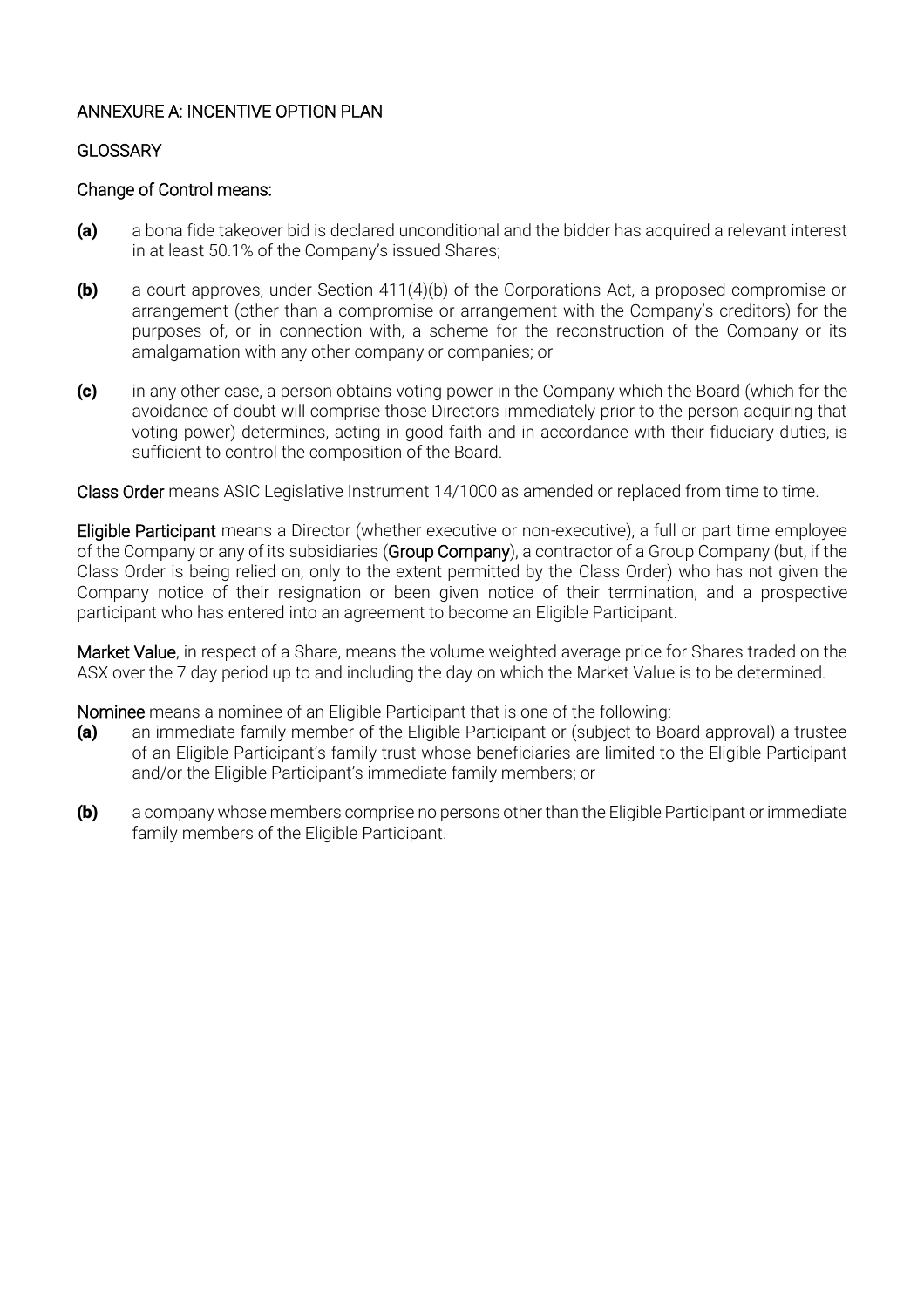# SCHEDULE 1 - SUMMARY OF INCENTIVE OPTION PLAN

# 1. Eligibility

The Board may, from time to time, in its discretion, make a written invitation to any Eligible Participant to apply for Options, upon the terms set out in the Option Plan and upon such additional terms and conditions as the Board determines.

# 2. Offer and Application Form

An invitation to apply for the grant of Options under the Option Plan must be made by way of an offer document (Offer Document). The Offer Document must include the following information:

- (a) the maximum number of Options that the Eligible Participant may apply for, or the formula for determining the number of Options that may be applied for;
- (b) the maximum number of Shares that the Participant is entitled to be issued on the exercise of each Option or the formula for determining the maximum number of Shares;
- (c) the Option exercise price (Exercise Price);
- (d) any applicable vesting conditions as determined by the Board in its discretion;
- (e) any restriction period the Board has resolved to apply to Shares issued on exercise of the Options;
- (f) when Options will expire (Expiry Date);
- $(q)$  the date by which an Offer must be accepted (Closing Date);
- (h) any other terms and conditions applicable to the Options; and
- (i) any other information required by law or the Corporations Act, the Class Order or the ASX Listing Rules or the considered by the Board to be relevant to the Options or the Shares to be issued on the exercise of the Options.

An Eligible Participant (or permitted Nominee) may accept the invitation in the Offer in whole or in part, by signing and returning an Application Form to the Company no later than the Closing Date. The Board may accept or reject any Application Form in its discretion.

Where the Company needs to rely on the Class Order in respect of an Offer, the Company must have reasonable grounds to believe, when making an Offer, that the number of Shares to be received on exercise of Options offered under an Offer, when aggregated with the number of Shares issued or that may be issued as a result of offers made in reliance on the Class Order at any time during the previous 3 year period under an employee incentive scheme covered by the Class Order or under an ASIC exempt arrangement of a similar kind to an employee incentive scheme, will not exceed 5% of the total number of Shares on issue at the date of the Offer.

# 3. Terms of the Options

(a) Unless quoted on the ASX, each Option will be granted to an Eligible Participant under the Option Plan for no more than nominal consideration.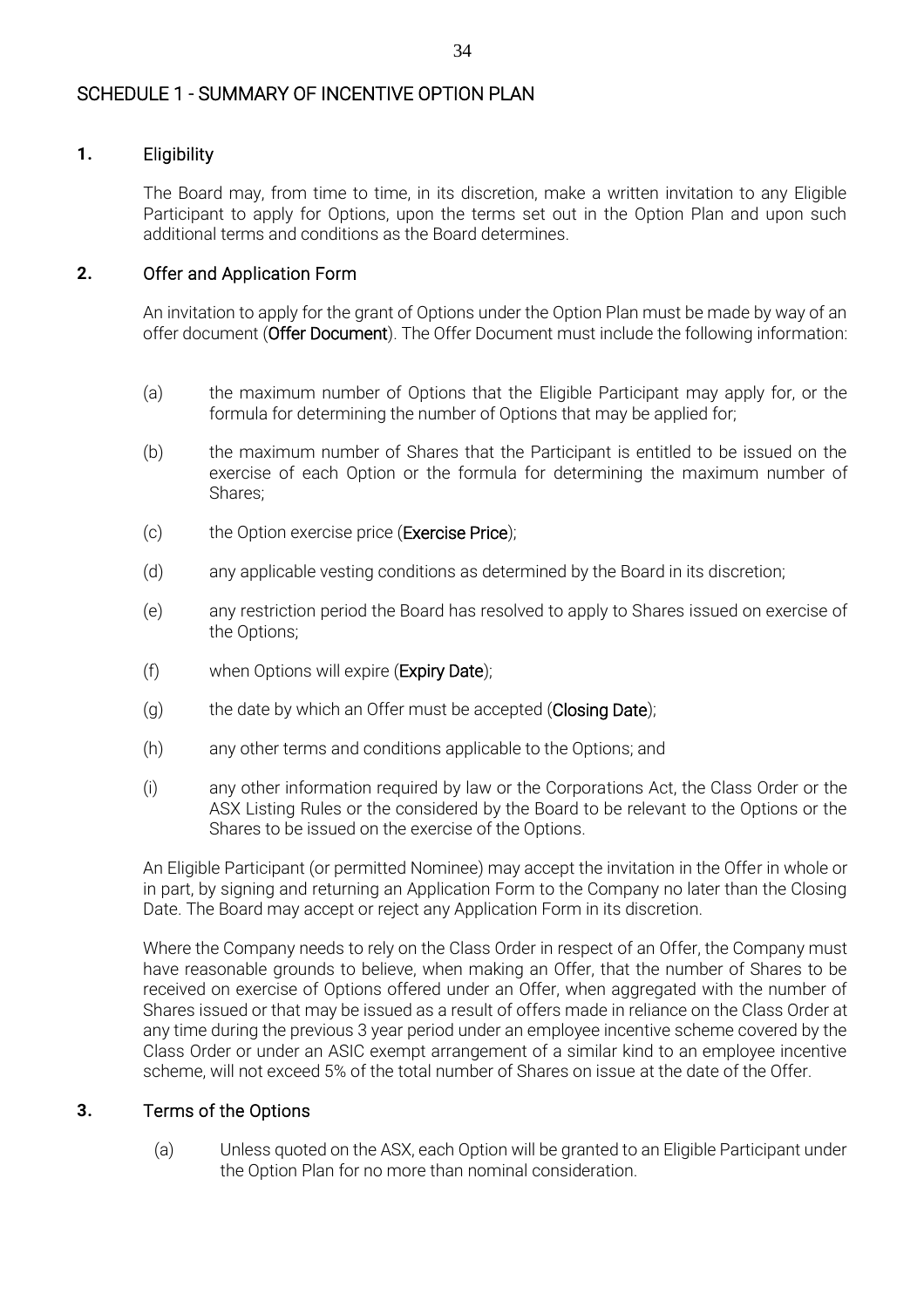- (b) Each Option will entitle its holder to subscribe for and be issued, one fully paid ordinary share in the capital of the Company (upon vesting and exercise of that Option) unless the Plan or an applicable Offer otherwise provides.
- (c) Options will not be listed for quotation on the ASX, unless an applicable Offer provides otherwise. The Company will apply for official quotation of the Shares issued upon the exercise of any vested Options.
- (d) A participant is not entitled to participate in or receive any dividend or other Shareholder benefits until its Options have vested and been exercised and Shares have been allocated to the participant as a result of the exercise of those Options.
- (e) There are no participating rights or entitlements inherent in the Options and participants will not be entitled to participate in new issues of securities offered to Shareholders of the Company during the currency of the Options without exercising the Options.
- (f) Subdivision 83A-C of Chapter 2 of the *Income Tax Assessment Act 1997* applies to the Options except to the extent an Offer provides otherwise.
- (g) An Option is non-transferable other than in special circumstances with the consent of the Board (which may be withheld in its discretion).
- (h) There is no right to a change in exercise price or in the number of underlying Shares over which the Option can be exercised conferred by the Options.
- (i) In the event of a reorganisation of the capital of the Company, the Company may alter the rights of the holder of an Option to the extent necessary to comply with the Corporations Act and the ASX Listing Rules applying to reorganisations at the time of the reorganisation.
- (j) Following the issue of Shares following exercise of vested Options, Participants will be entitled to exercise all rights of a Shareholder attaching to the Shares, subject to any disposal restrictions advised to the Participant.

#### 4. Vesting and Exercise of Options

- (a) Vesting Conditions: Subject to rules 4(b) and 4(c) below, an Option granted under the Option Plan will not vest and be exercisable unless the vesting conditions (if any) attaching to that Option have been satisfied, as determined by the Board acting reasonably, and the Board has notified the Eligible Participant of that fact within 10 Business Days of becoming aware that any vesting condition has been satisfied.
- (b) **Vesting Condition Waiver:** Notwithstanding rule  $4(a)$  above, the Board may in its discretion, by written notice to an Eligible Participant, resolve to waive any of the vesting conditions applying to the Options. For clarity, the Board may in its discretion waive or reduce any vesting conditions after the time specified for satisfaction of those vesting conditions has passed. In the event of a Change of Control of the Company, all vesting conditions are deemed to be automatically waived (except to the extent that an Offer provides otherwise).
- (c) Exercise on Vesting: A Participant (or their personal legal representative where applicable) may, subject to the terms of any Offer, exercise any vested Options at any time after the Options have vested but before the Option lapses by providing the Company with: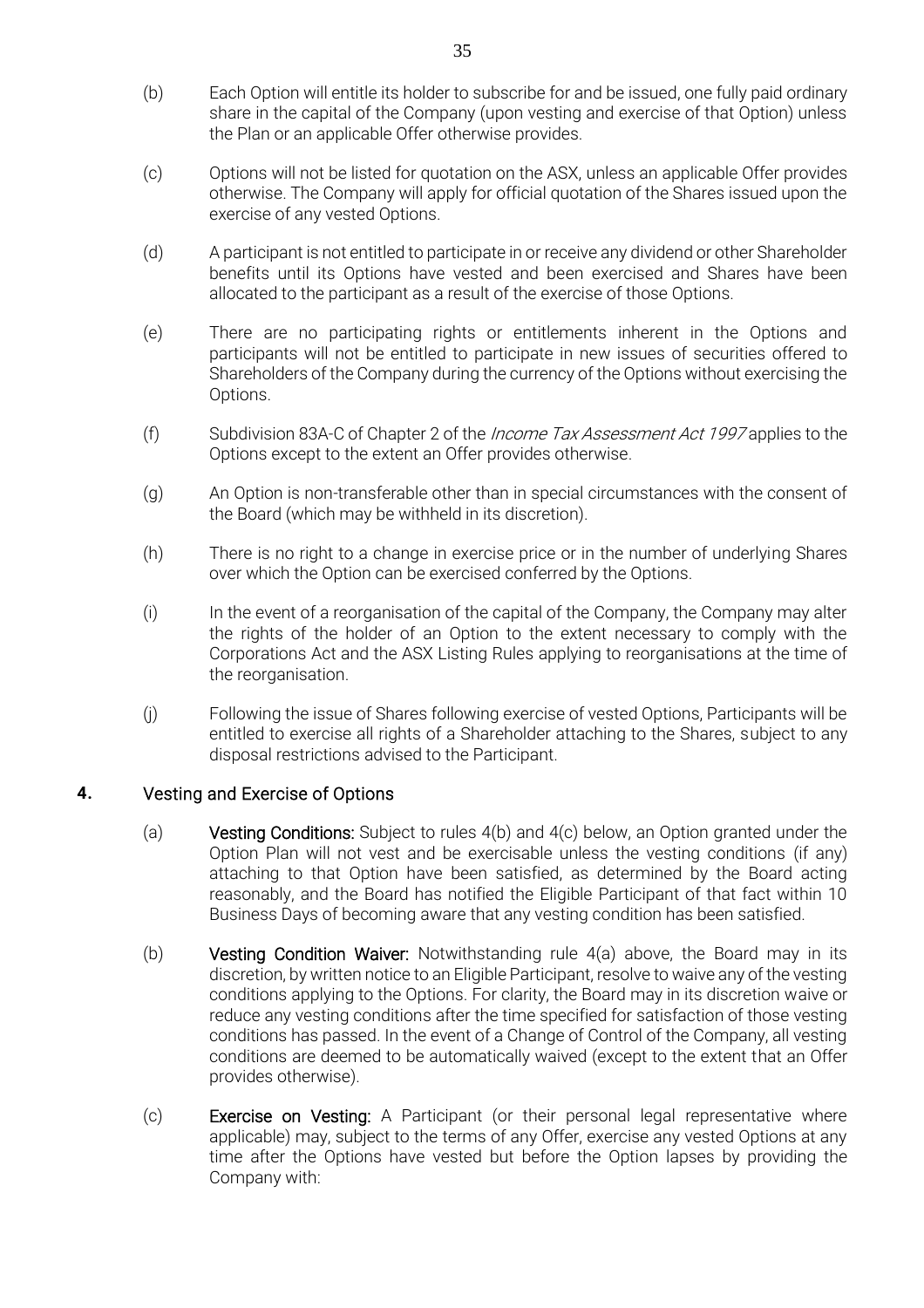- (i) the certificate for the Option or, if the certificate for the Options has been lost, mutilated or destroyed, a declaration to that effect, accompanied by an indemnity in favour of the Company against any loss, costs or expenses which might be incurred by the Company as a consequence of its relying on the declaration that the certificate has been lost, mutilated or destroyed;
- (ii) a notice addressed to the Company and signed by the Participant stating that the Participant exercises the Options and specifying the number of Options which are exercised; and
- (iii) payment to the Company in cleared funds of an amount equal to the Option Exercise Price multiplied by the number of Options which are being exercised, unless there is no exercise price payable in respect of the Options to be exercised or the Cashless Exercise Facility (explained in rule 4(e)) applies.
- (d) One or Several Parcels: Options may be exercised in one or more parcels of any size, provided that the number of Shares issued upon exercise of the number of Options in any parcel is not less than a marketable parcel (as defined in the ASX Listing Rules).

#### (e) Cashless Exercise Facility:

- (i) The Board may, in its discretion, permit a Participant to exercise some or all of their Options by using the Cashless Exercise Facility. The Cashless Exercise Facility entitles a Participant to set-off the Option Exercise Price against the number of Shares which the Participant is entitled to receive upon exercise of the Participant's Options.
- (ii) If a Participant elects to use the Cashless Exercise Facility, and its use is approved by the Board, the Participant will be issued or transferred that number of Shares (rounded up to the nearest whole number) equal to:
	- (A) the aggregate total Market Value (as determined on the date the Options the subject of the Cashless Exercise Facility are exercised) of Shares that would otherwise be issued on exercise of the Options had all such Options been exercised for a cash Option Exercise Price;
	- (B) less the aggregate total Option Exercise Price otherwise payable in respect of the vested Options exercised; and
	- (C) divided by the Market Value of a Share as determined on the date the Options the subject of the Cashless Exercise Facility are exercised.
- (iii) If the Option Exercise Price otherwise payable in respect of the Options being exercised is the same or lower than the Market Value of Shares at the time of exercise, then a Participant will not be entitled to use the Cashless Exercise Facility.
- (f) Lapsing of Options: An Option will lapse upon the earlier of:
	- (i) the Board, in its discretion, resolving an Option lapses as a result of an unauthorised disposal of, or hedging of, the Option;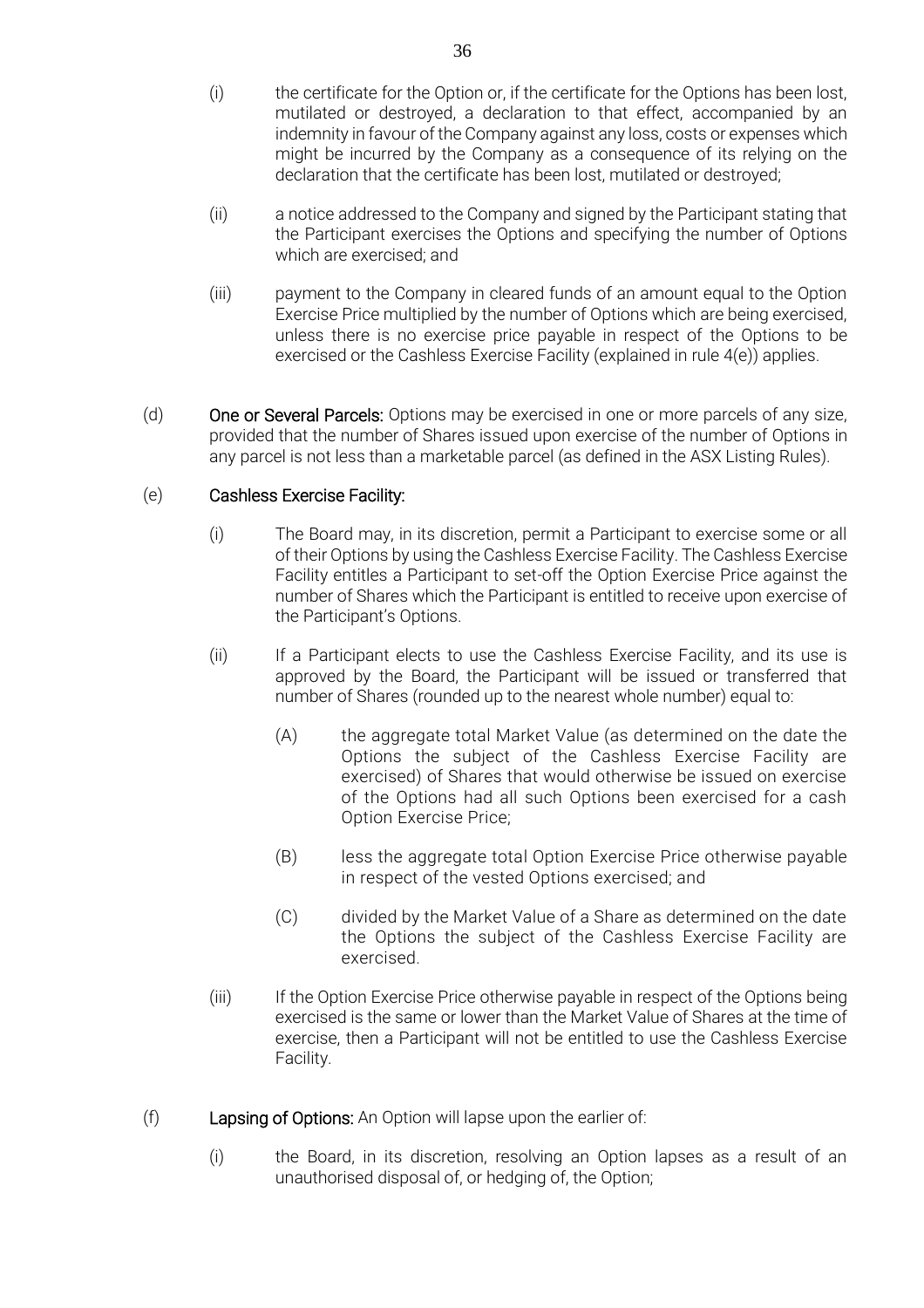- (ii) a vesting condition not being satisfied or becoming incapable of satisfaction (and not being waived);
- (iii) in respect of an unvested Option, the holder ceases to be an Eligible Participant and the Board does not exercise its discretion to vest the Option or allow it to remain unvested;
- (iv) in respect of a vested Option, a holder ceases to be an Eligible Participant and the Board, in its discretion, resolves that the Options must be exercised within one (1) month (or such later date as the Board determines) of the date the Relevant Person ceases to be an Eligible Participant, and the Option is not exercised within that period and the Board resolves, at its discretion, that the Option lapses as a result;
- (v) the Board deems that an Option lapses due to fraud, dishonesty or other improper behaviour of the holder/Eligible Participant under the rules of the Option Plan;
- (vi) in respect of an unvested Option, a winding up resolution or order is made in respect of the Company, and the Option does not vest in accordance with rules of the Option Plan; and
- (vii) the expiry date of the Option.

#### 5. Restrictions

- (a) The Board may, in its discretion, determine at any time up until an Option is exercised, that a restriction period will apply to some or all of the Shares issued or transferred to a Participant on exercise of the Option (Restricted Shares), up to a maximum of fifteen (15) years from the acquisition date of the Option (Restriction Period).
- (b) The Board may, in its sole discretion, having regard to the circumstances at the time, waive a Restriction Period (other than where imposed by the ASX Listing Rules).
- (c) The Company may implement any procedure it considers appropriate to restrict a Participant from dealing with any Shares for as long as those Shares are subject to a Restriction Period.
- (d) Shares are deemed to be subject to a Restriction Period to the extent necessary to comply with any escrow restrictions imposed by the ASX Listing Rules.
- (e) The Participant agrees to execute a restriction agreement in relation to the Restricted Shares reflecting any Restriction Period applying to the Restricted Shares under the Option Plan or any escrow imposed by the ASX Listing Rules.
- (f) No issue or allocation of Options and/or Shares will be made to the extent that it would contravene the Constitution, Listing Rules, the Corporations Act or any other applicable law.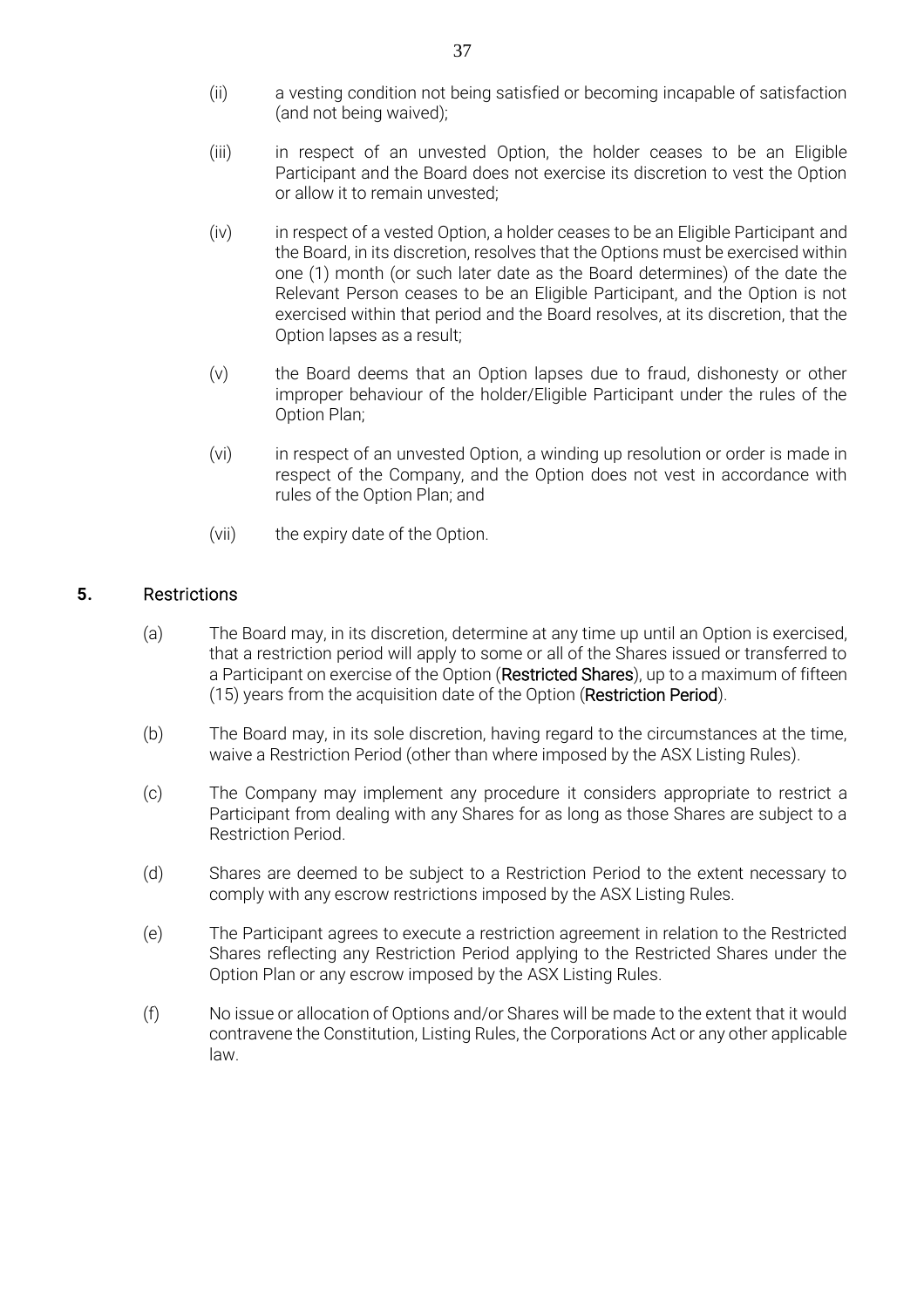### SCHEDULE 2 - TERMS AND CONDITIONS OF INCENTIVE OPTIONS FOR MR BENJAMIN DIXON

The Incentive Options are granted subject to the terms and conditions of the Option Plan, and the following additional terms and conditions:

#### (a) Entitlement

Subject to any adjustment in accordance with the Option Plan, each Option entitles the holder to subscribe for one Share upon exercise of the Option. Shares issued on exercise of the Options rank equally with the then issued shares of the Company.

#### (b) Exercise Price

Subject to any adjustment in accordance with the Option Plan, the amount payable upon exercise of each Option will be \$0.034 (Exercise Price).

#### (c) Expiry Date

Each Option will expire at 5:00 pm (AEST) on or before 6 August 2024 (Expiry Date). An Option not validly exercised by the Expiry Date will automatically lapse on the Expiry Date.

#### (d) Exercise Period

Subject to any applicable restrictions in the Option Plan, an Option is exercisable on and from the date the Option vests on satisfaction or waiver of any vesting conditions in relation to that Option.

#### (e) Vesting Conditions

The Incentive Options are subject to the following vesting conditions:

- (A) 12,000,000 Options will vest on the date on which shareholder approval is obtained;
- (B) A further 6,000,000 options will vest in three equal tranches on the anniversary of the date on which the Company grants the Options to Mr Dixon (2,000,000 options vest each year);
- (C) Options will only vest if Mr Dixon is an Eligible Participant (as that term is defined in the Plan) at each vesting date.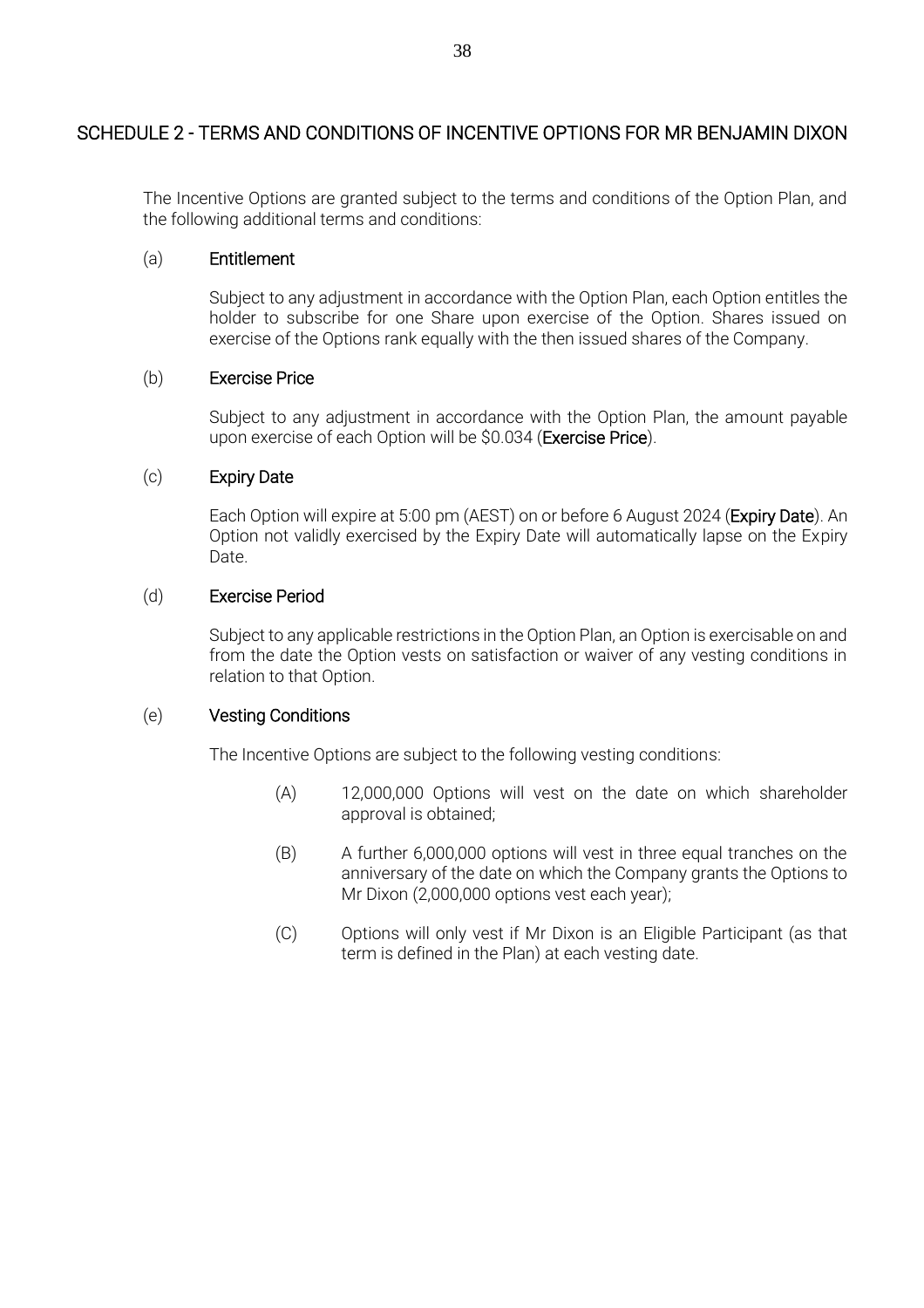#### SCHEDULE 3: TERMS AND CONDITIONS OF THE OPTIONS TO BE ISSUED TO MR ANDREW DYER

The Options will be granted on the same terms that are set out in most of the Option Plan (although the Options will not be granted under the Option Plan) and subject to the following additional terms and conditions:

#### (a) Exercise Price

The amount payable upon exercise of each Option will be \$0.043 (Exercise Price).

#### (b) Expiry Date

Each Option will expire at 5:00 pm (AEDT) on or before 16 December 2024 (Expiry Date). An Option not validly exercised by the Expiry Date will automatically lapse on the Expiry Date.

#### (c) Exercise Period

An Option is exercisable on and from the date the Option vests on satisfaction or waiver of any vesting conditions in relation to that Option.

#### (d) Vesting Conditions

The Options will vest in two equal tranches as follows:

- (i) 50% of the Options will vest on the date that is six months after 17 December 2020 (Grant Date), which is the date on which the Company granted the Options (subject to obtaining shareholder approval); and
- (ii) the remaining Options will vest on the first anniversary of the Grant Date.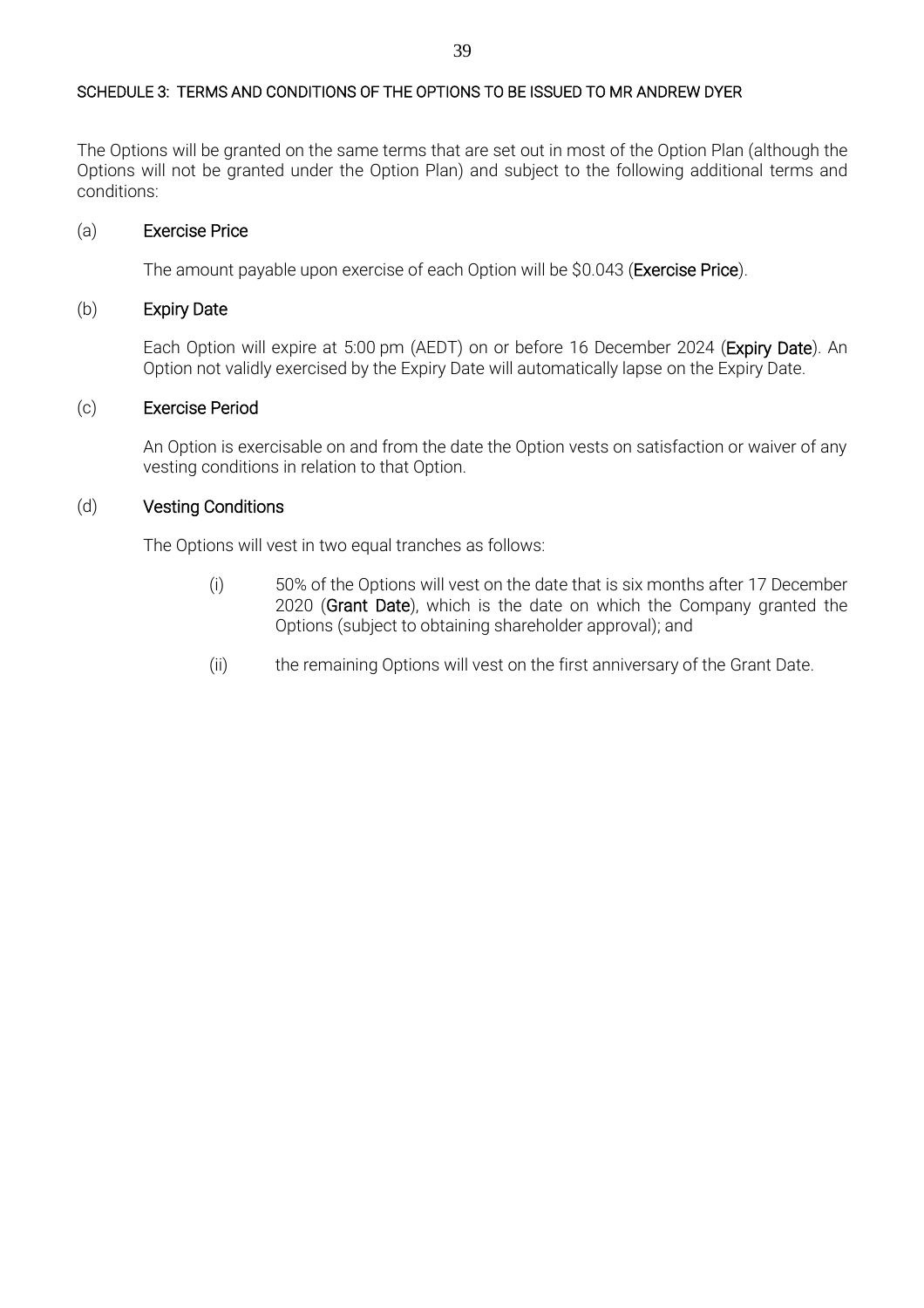

# **Need assistance?**



**Phone:** 1300 850 505 (within Australia) +61 3 9415 4000 (outside Australia)

**Online:** www.investorcentre.com/contact

ADS MR SAM SAMPLE FLAT 123 123 SAMPLE STREET THE SAMPLE HILL SAMPLE ESTATE SAMPLEVILLE VIC 3030



#### **YOUR VOTE IS IMPORTANT**

For your proxy appointment to be effective it must be received by **11.00 am (AEDT) Tuesday, 26 January 2021.**

# **Proxy Form**

\*<br>\* London<br>Timografia

#### **How to Vote on Items of Business Lodge your Proxy Form:**

All your securities will be voted in accordance with your directions.

#### **APPOINTMENT OF PROXY**

**Voting 100% of your holding:** Direct your proxy how to vote by marking one of the boxes opposite each item of business. If you do not mark a box your proxy may vote or abstain as they choose (to the extent permitted by law). If you mark more than one box on an item your vote will be invalid on that item.

**Voting a portion of your holding:** Indicate a portion of your voting rights by inserting the percentage or number of securities you wish to vote in the For, Against or Abstain box or boxes. The sum of the votes cast must not exceed your voting entitlement or 100%.

**Appointing a second proxy:** You are entitled to appoint up to two proxies to attend the meeting and vote on a poll. If you appoint two proxies you must specify the percentage of votes or number of securities for each proxy, otherwise each proxy may exercise half of the votes. When appointing a second proxy write both names and the percentage of votes or number of securities for each in Step 1 overleaf.

**A proxy need not be a securityholder of the Company.**

#### **SIGNING INSTRUCTIONS FOR POSTAL FORMS**

**Individual:** Where the holding is in one name, the securityholder must sign.

**Joint Holding:** Where the holding is in more than one name, all of the securityholders should sign.

**Power of Attorney:** If you have not already lodged the Power of Attorney with the registry, please attach a certified photocopy of the Power of Attorney to this form when you return it.

**Companies:** Where the company has a Sole Director who is also the Sole Company Secretary, this form must be signed by that person. If the company (pursuant to section 204A of the Corporations Act 2001) does not have a Company Secretary, a Sole Director can also sign alone. Otherwise this form must be signed by a Director jointly with either another Director or a Company Secretary. Please sign in the appropriate place to indicate the office held. Delete titles as applicable.

#### **ATTENDING THE MEETING**

**If you are attending in person, please bring this form with you to assist registration.**

#### **Corporate Representative**

If a representative of a corporate securityholder or proxy is to attend the meeting you will need to provide the appropriate "Appointment of Corporate Representative" prior to admission. A form may be obtained from Computershare or online at www.investorcentre.com under the help tab, "Printable Forms".

# **XX**

#### **Online:**

Lodge your vote online at www.investorvote.com.au using your secure access information or use your mobile device to scan the personalised QR code.

Your secure access information is



**SRN/HIN: I9999999999 Control Number: 999999 PIN: 99999**

For Intermediary Online subscribers (custodians) go to www.intermediaryonline.com

**By Mail:**

Computershare Investor Services Pty Limited GPO Box 242 Melbourne VIC 3001 Australia

**By Fax:**

1800 783 447 within Australia or +61 3 9473 2555 outside Australia



**PLEASE NOTE:** For security reasons it is important that you keep your SRN/HIN confidential.